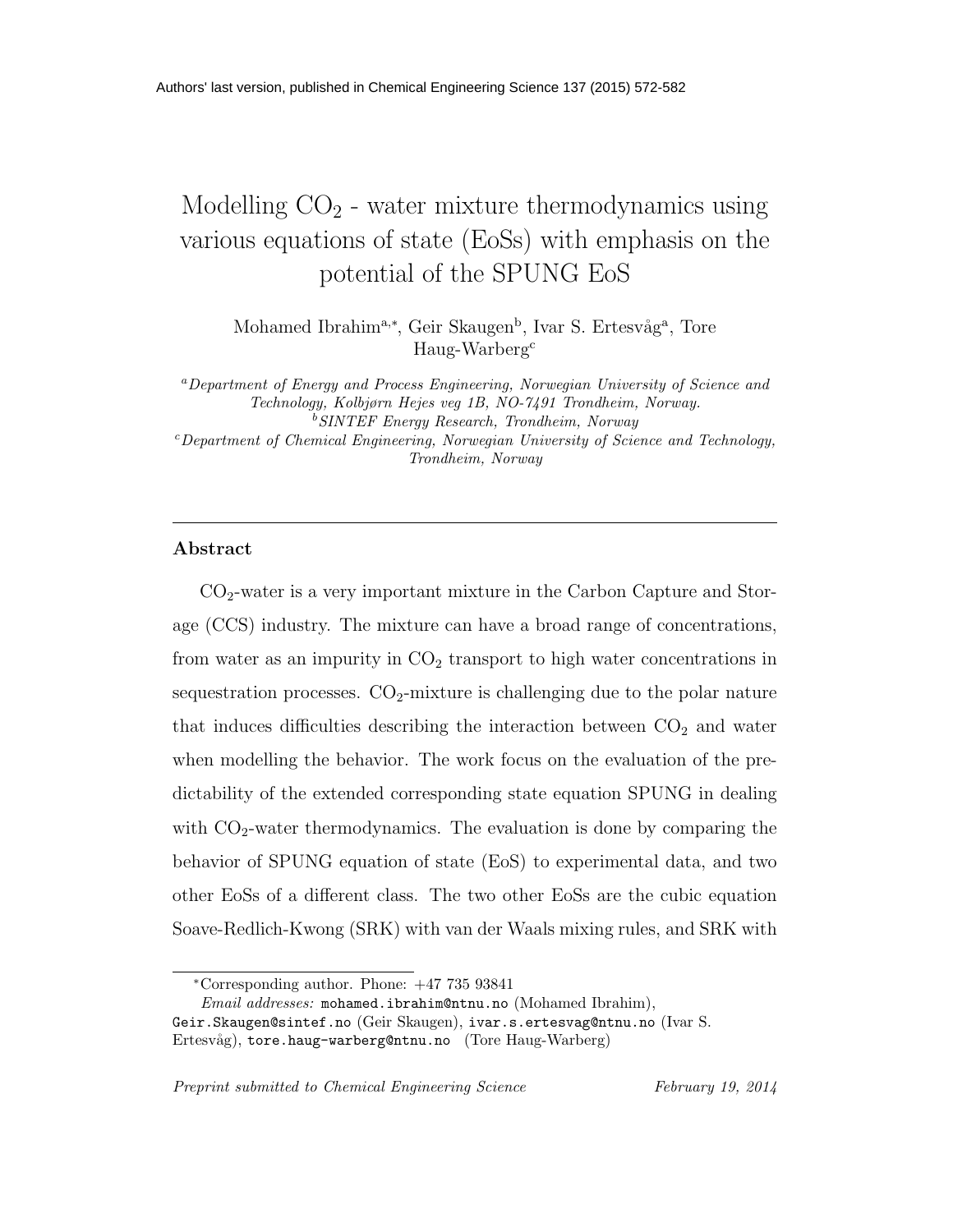Huron–Vidal mixing rules.

The predictability of the single and liquid rich phases densities, two-phase solubilities and dew line are investigated over a wide range of pressures, temperatures and mixture compositions. The results show better density prediction using SPUNG EoS over all the evaluated conditions compared to SRKs with a potential of improvements by changing the reference fluid. However, the  $CO<sub>2</sub>$  solubility prediction using SPUNG requires the use of other mixing rules that can account for the polar nature of the system. Keywords: Cubic EoS, Extended Corresponding States, MBWR EoS, CCS, Reference fluid, VLE.

## 1. Introduction

Through the various CCS processes,  $CO<sub>2</sub>$  exists in mixtures with various impurities like CH<sub>4</sub>, CO, H<sub>2</sub>O, H<sub>2</sub>S, N<sub>2</sub>, NO<sub>2</sub> and O<sub>2</sub>. Therefore, the knowledge of the thermophysical properties of those mixtures is a key challenge for accurate design of efficient and secure processes. [Hendriks et al. \(2010\)](#page-30-0) pointed out the need for accurate thermophysical properties.

Even in the cases where experimental data exist for a mixture, they are discrete and local in nature, and more continuous and generic solutions are rather practical. Consequently, the modelling of the thermodynamic properties for pure  $CO<sub>2</sub>$  and  $CO<sub>2</sub>$  mixtures is a very important aspect for the analysis and detailed simulation of CCS processes. Indeed, the choice of models may have a great impact on the decisions about process design, energy efficiency, economy and safety.

A computationally cheap modelling strategy is to empirically fit experi-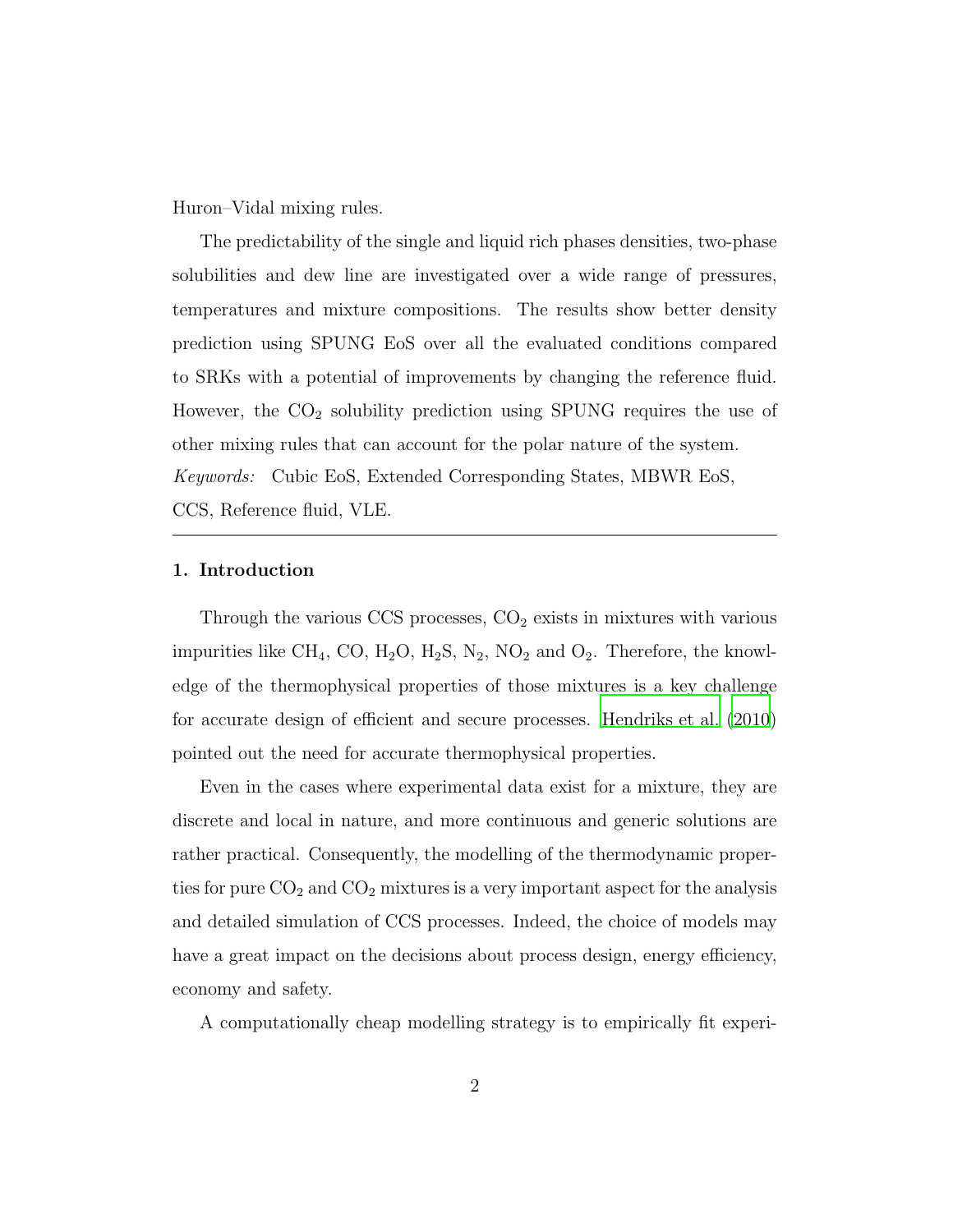mental data. This solution has a poor generality to different mixtures and for different phases and intervals outside the fitted range. A more physically profound and rather general and continuous approach is the use of Equations of State (EoSs), which will be discussed more in detail in the following section. There is a large variety of EoSs at various levels of sophistication. Cubic EoSs like Soave-Redlich-Kwong (SRK) [\(Soave, 1972\)](#page-33-0), SRK with Huron Vidal mixing rules (SRK-HV) [\(Huron and Vidal](#page-31-0), [1979\)](#page-31-0) and Peng–Robinson (PR) [\(Peng and Robinson](#page-33-1), [1976](#page-33-1)) are among the simplest. Multi-parameter approaches like GERG (Groupe Européen de Recherches Gaziéres) [\(Kunz et al., 2007\)](#page-31-1) and Span–Wagner [\(Span and Wagner, 1996\)](#page-33-2) are at least one order of magnitude higher in computational time. The full methods of extended corresponding states like those implemented in the REFPROP library of the National Institute of Standards and Technology (NIST) [\(Lemmon et al., 2010](#page-32-0)) are even more expensive than multi-parameter approaches. Among the State-of-the-art approaches are the Cubic-Plus-Association (CPA) [\(Kontogeorgis et al., 1996](#page-31-2)) and Statistical Associating Fluid Theory (SAFT) [\(Chapman et al., 1990](#page-29-0)) EoS. [Tsivintzelis](#page-34-0) et al. [\(2011](#page-34-0)), Diamantonis and Econ [\(2012\)](#page-30-1) show the high success of the CPA, and Perturbed Chain SAFT (PC-SAFT) approaches in modelling polar mixtures including COO -Water. The two articles include a review of the development and the enormous literature on CPA , SAFT, and their different modifications and combinations, respectively.

The level of sophistication and generality usually has a direct relation to accuracy and computational complexity and, consequently, a trade-off arises. While the accuracy of a model is of higher importance than the computa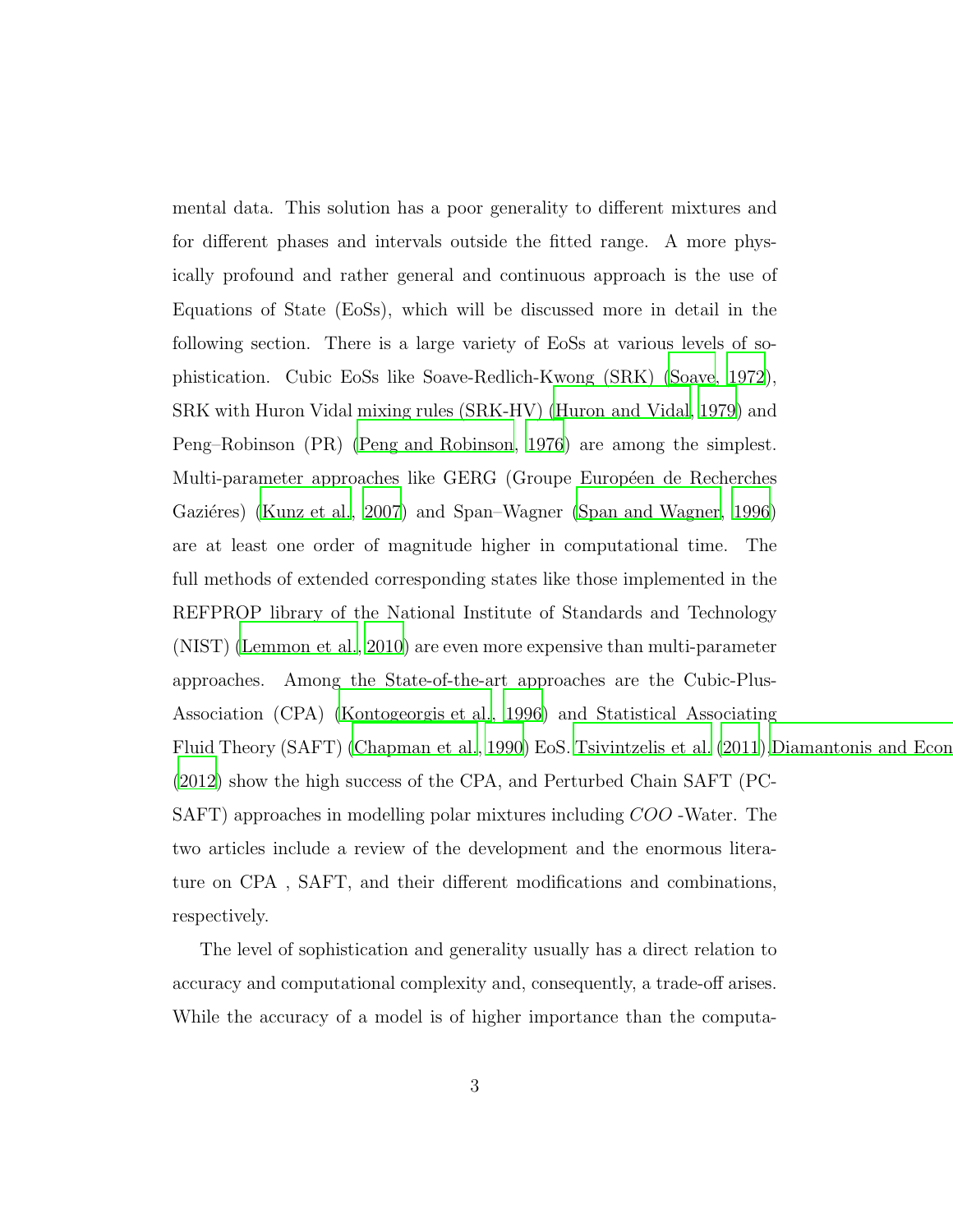tional efficiency for the process analysis, the computational complexity has a significant effect on the cost and feasibility of a CFD simulation. Three other dimensions of the challenge of developing or selecting a model are the generality with respect to different fluids and mixtures, consistency, and numerical stability when using it in conjunction with CFD simulations.

A consistent approach that is not well known but has shown a very good compromise in accuracy and computation time for hydrocarbons is the SPUNG EoS [\(Jørstad, 1993](#page-31-3)). The SPUNG EoS was not published outside Jrstad thesis before the work of [\(Wilhelmsen et al.](#page-34-1), [2012\)](#page-34-1). The latter shows that SPUNG is a very good compromise for  $CO<sub>2</sub>$  with some non-polar binary and ternary impurities. [Wilhelmsen et al. \(2012\)](#page-34-1) show that for calculations of density, enthalpy and entropy over a 10 000 random conditions in different phase regions, and for three component  $CO<sub>2</sub>$  mixtures, SPUNG run time was 4 times and GERG was 40 times of that of SRK. This shows the great reduction in computation time while the work shows that SPUNG accuracy is generally high compared to GERG and Span-wagner. This results was only for single phase including critical and near critical conditions, since flash results would strongly depend on algorithmic and implementation. since Since generality is an important aspect when selecting a model to be used for CFD, this work aims to study the behavior of the SPUNG EoS for the polar mixture of  $CO<sub>2</sub>$  and water. The study of the SPUNG EoS generality with respect to  $CO<sub>2</sub>$ -water mixtures is of particular importance because these mixtures exists commonly in the range of processes in CCS industry. Moreover, they are very challenging mixtures due to the polar nature. A preliminary study was conducted by [Ibrahim et al. \(2012\)](#page-31-4) that covered a few conditions that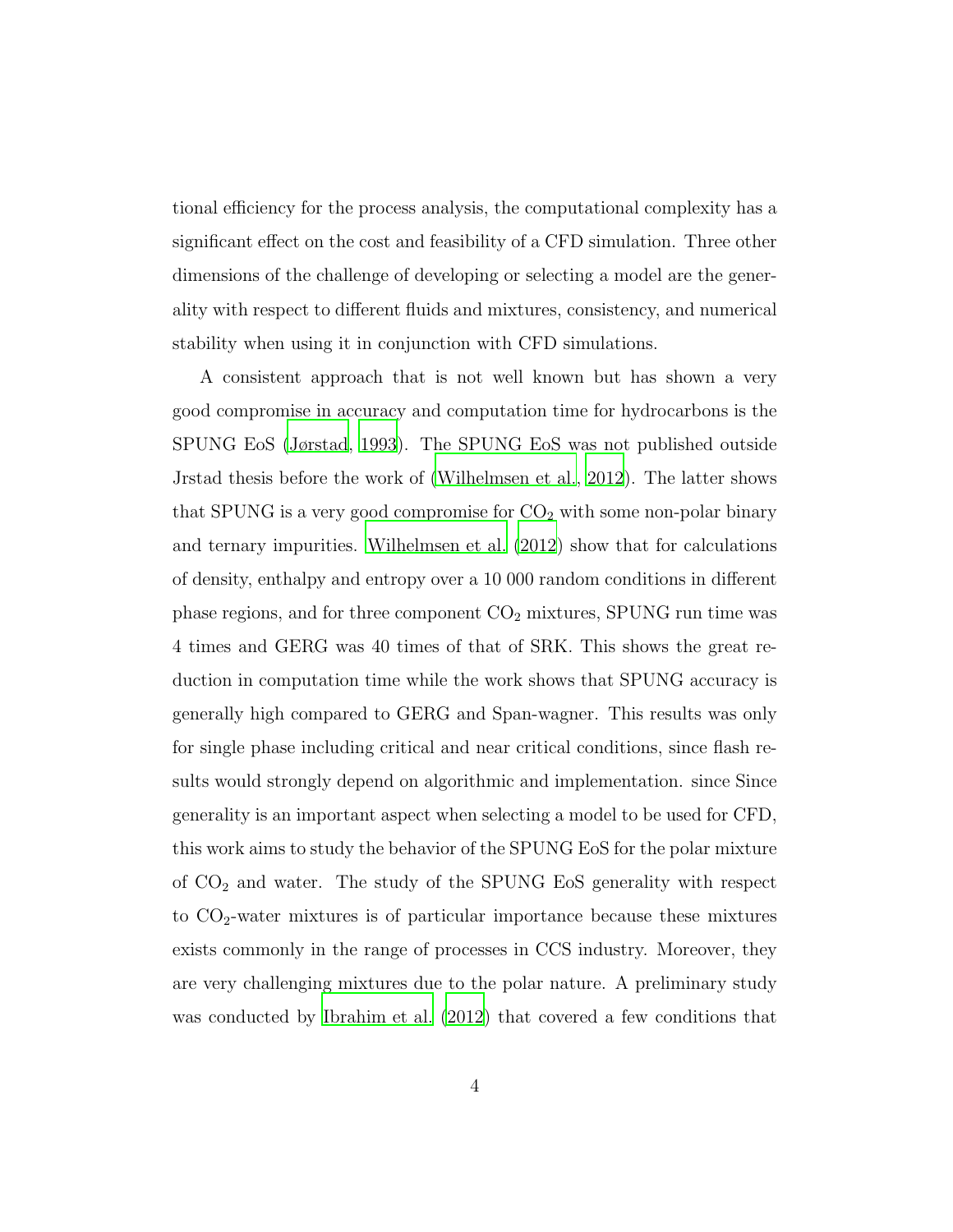exist in CCS. The study presented here is to extend the evaluation over a wide range of conditions, compositions, temperatures, pressures that might occur in various CCS processes. Consequently, this study can be used as a comprehensive visualized analysis of the behavior and the errors of each EoS at this wide range of conditions.

Here, an evaluation is done by comparing the behavior of SPUNG to two other EoSs and with experimental data. The two EoSs are the cubic equation SRK with the van der Waals mixing rule [\(Soave, 1972](#page-33-0)) and SRK-HV [\(Huron and Vidal](#page-31-0), [1979\)](#page-31-0).

The SRK-HV was used because it showed very good results for the solubility prediction for the investigated mixtures as reported by [Austegard et al.](#page-29-1) [\(2006\)](#page-29-1). Furthermore, The classical SRK was chosen because SPUNG use it for computing the shape factors and because it is a simple model and is commonly used in industry.

In this work, the predictability of single phase densities, dew lines, mixture solubilities in two-phase, and rich densities will be evaluated.

## 2. Theory

#### 2.1. Equations of state

An EoS is a model that calculates for both the liquid and gas phase using the same expression. This enhances the continuity near the critical point. An EoS for an  $N_c$  component mixture can be regarded as an expression for pressure  $P$  as a function of the mole fractions  $x_i$ , the temperature  $T$  and the volume  $V$ . Given this expression, it can be manipulated to calculate the fugacity of each component. In the following subsections, a brief description of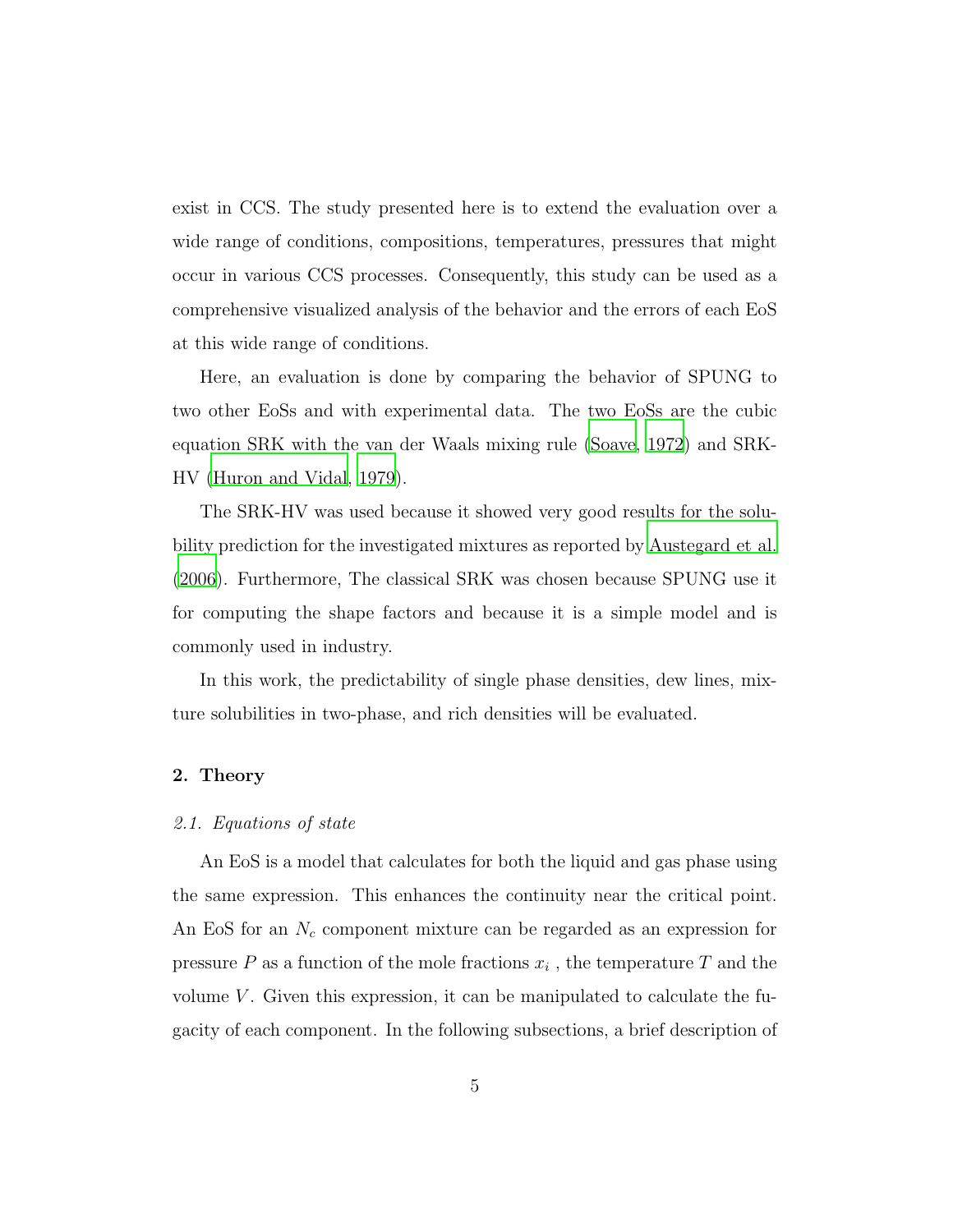the equations of state used in the work will be given together with references for further discussions.

#### 2.2. The standard SRK

The classical SRK model [\(Soave](#page-33-0), [1972](#page-33-0)) is a cubic EoS that uses van der Waals mixing rules.

## 2.3. The SRK Model with Huron–Vidal mixing rules

This model, proposed by [Huron and Vidal \(1979](#page-31-0)), is an improvement from the classical SRK, as it derives a definition for the mixing rules from the excess Gibbs energy at infinite pressure. A detailed description of that model has been given by [Solbraa \(2002](#page-33-3)). The SRK-HV implementation used in this work has parameters regressed over a wide range of  $CO<sub>2</sub>$ -water data, and the regression work is described in detail by [Austegard et](#page-29-1) al. [\(2006\)](#page-29-1). The SRK-HV evaluated in this work uses the Twu–Bluck–Cunningham (TBC) [\(Twu et al., 1991](#page-34-2)) formulation for computing the alpha parameter.

#### 2.4. The corresponding states principle

The principle of corresponding states assumes that all substances exhibit the same behavior at a reduced state. A corresponding state EoS typically has one or more reference components described very accurately by a reference EoS. Therefore, the compressibility of the investigated fluids or mixtures can be evaluated as  $Z = Z(V_{\text{Ref}}, T_{\text{Ref}}, \omega, \ldots)$ . In the corresponding states approach, the reference fluid volume  $V_{\rm Ref}$  and temperature  $T_{\rm Ref}$  are the reduced volume and temperature,  $V_R$  and  $T_R$ , of the fluid or the mixture investigated.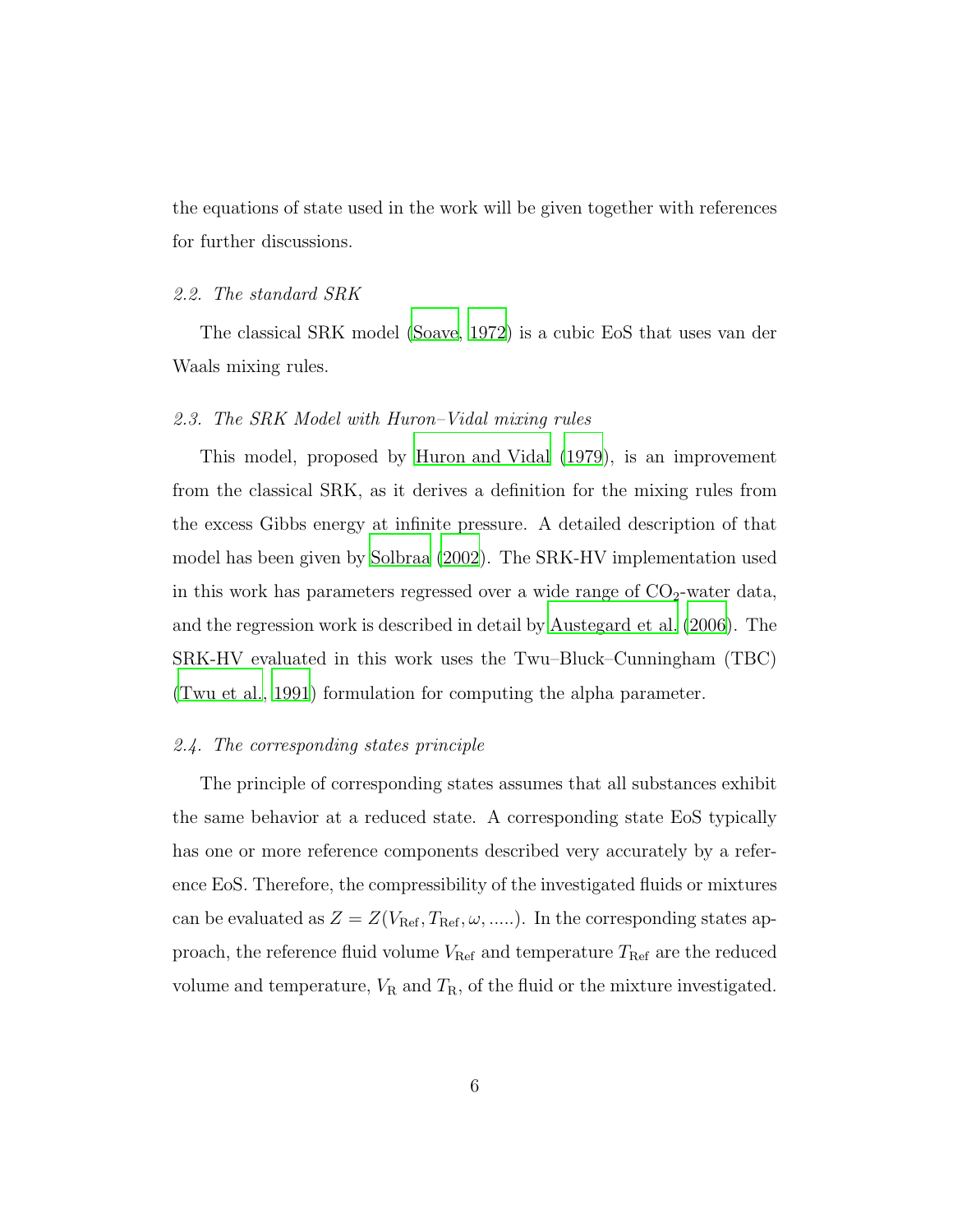#### 2.5. The extended corresponding states principle

#### 2.5.1. Basic concept

In the extended corresponding states concept, the mapping between the investigated fluid or mixture T and V and the reference fluid  $V_{\text{Ref}}$  and  $T_{\text{Ref}}$  is done via the shape factors  $\theta$  and  $\phi$ . These shape factors take into account how the fluids or the mixture in consideration differ from the reference fluid, where  $T_{\text{Ref}} = T/\theta$  and  $V_{\text{Ref}} = V/\phi$ . The shape factors  $\theta$  and  $\phi$  can be computed via shape factor functions, using semi-empirical functions, an accurate reference equation for each component, or using a simpler EoS. The work on shape factor functions started as early as 1968 by [Leach et al. \(1968\)](#page-31-5). Subsequently, many contributions were made, examples are the work by [Fisher and Leland](#page-30-2) [\(1970\)](#page-30-2) and of [Ely \(1990\)](#page-30-3), who has introduced the first exact shape factor concept. One of the most recent work on shape factor functions was conducted by [Estela-Uribe and Trusler \(1998\)](#page-30-4). The computation of exact shape functions is computationally very expensive, which is why the concept was left behind and thought to be impractical for use with numerical simulations. However, several implementations of the concept of extended corresponding states use simpler equations of state to compute shape factors, which show a good compromise between accuracy and computation time.

## <span id="page-6-0"></span>2.5.2. The SPUNG EoS

The SPUNG EoS investigated here is an instance of the extended corresponding states approach, which was enlightened by the work of [Mollerup](#page-32-1) [\(1980\)](#page-32-1) and developed first for hydrocarbons. The SPUNG EoS uses the cubic SRK EoS to calculate the shape factors and propane as a reference fluid. Furthermore, it uses the accurate modified Benedict-Webb-Rubin (MBWR)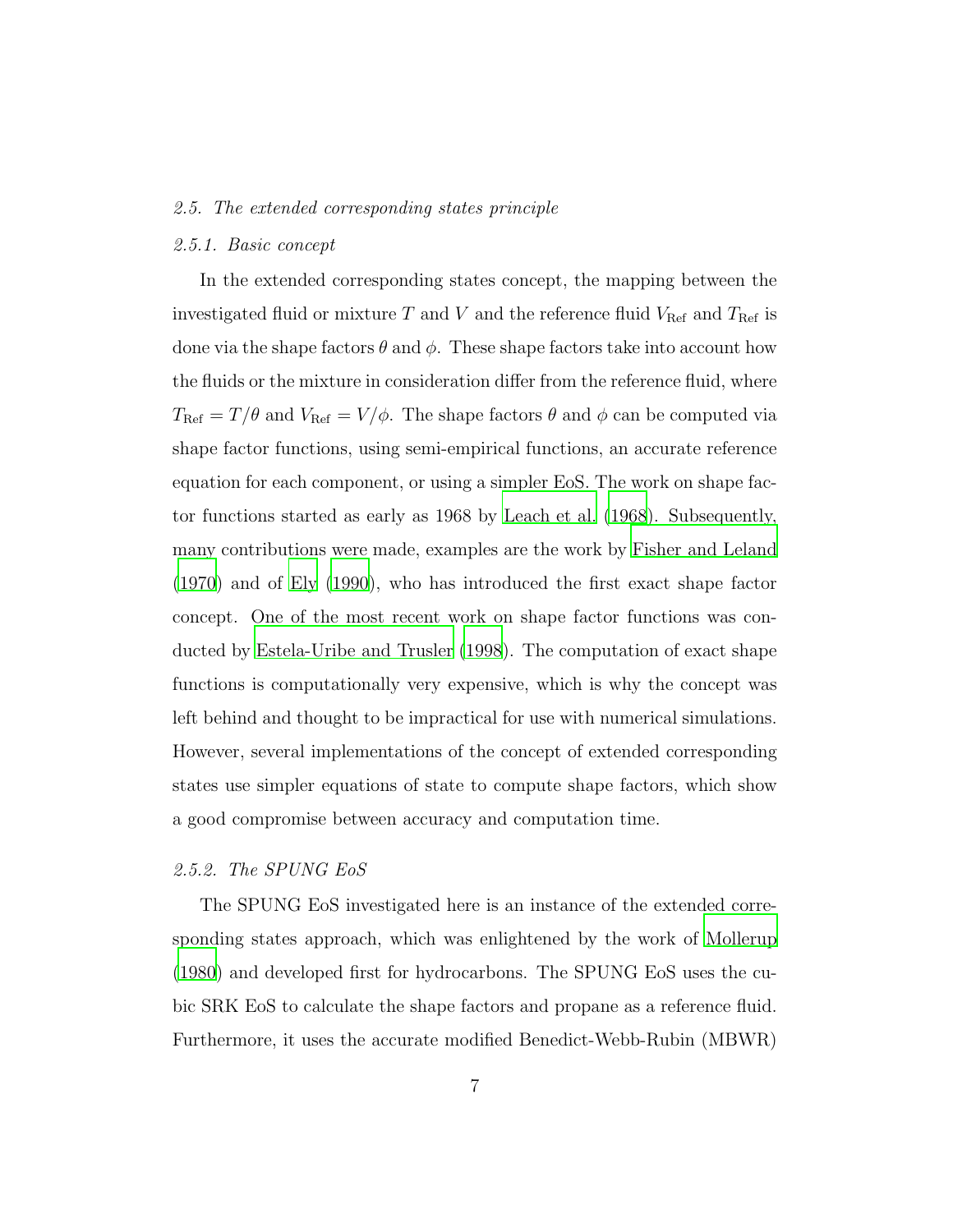[\(Younglove and Ely, 1987\)](#page-34-3) EoS for the reference fluid. The SPUNG EoS is described more in detail in the doctoral thesis by [Jørstad \(1993\)](#page-31-3). It was developed for low temperature hydrocarbon mixtures, and it has improved density and enthalpy prediction while maintaining a good compromise in computational expenses. Propane was chosen as the reference fluid to ensure that the reduced temperature of the considered mixtures would always be above the reduced triple point of the reference fluid in order to avoid extrapolation of the reference equation. For  $CO<sub>2</sub>$  mixtures the choice of a different reference fluid and equation should be considered, but in this work only the original SPUNG EoS formulation was used.

## 3. Methodology

#### 3.1. Numerical Tools

An in-house thermodynamic library was mainly used for the study presented. The library is a tool for predicting the thermodynamic properties using various approaches that ranges in level of sophistication and underlying theory. The SRK-HV model used here was the one described by [Austegard et al. \(2006](#page-29-1)) and with the regressed coefficients listed there. The library uses a tolerance of 10<sup>−</sup><sup>4</sup> for both the multi-phase flash algorithm and the compressibility factor calculations.

#### 3.2. Setup of the investigation

#### 3.2.1. Single phase density predictions, low to moderate pressures

The four EoSs were evaluated at a set of low to moderate pressures (up to 100 bars) that ensured a single phase at given temperatures and water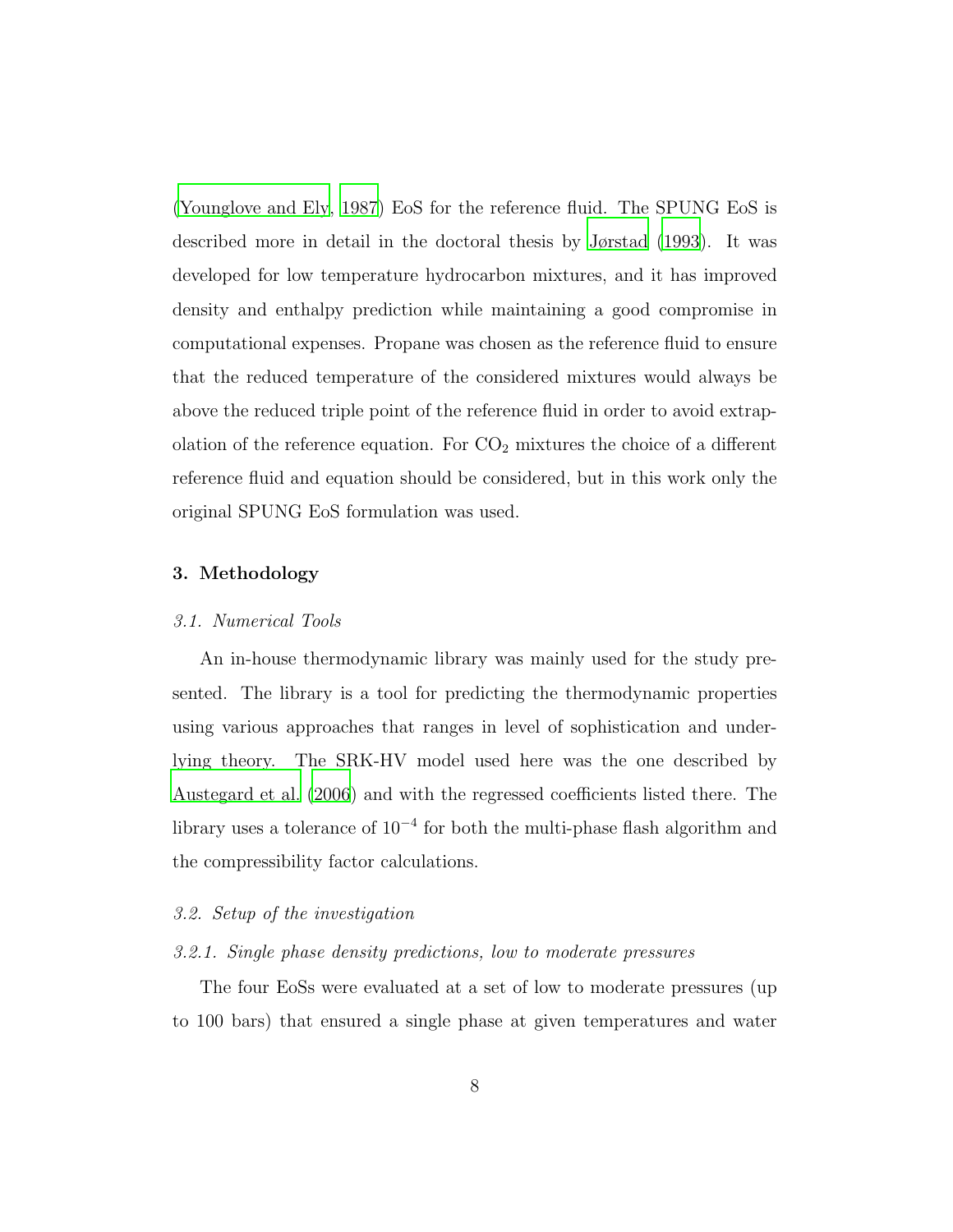concentrations in the mixture. The pressures, levels of temperature and water concentrations were chosen to enable comparison with the experimental work of [Patel and Eubank \(1988\)](#page-33-4). Four concentrations of 98, 90, 75 and 50%  $H_2O$ were evaluated. The concentration of 98% was evaluated at the temperatures of 225, 200, 100 and 50 °C. The 90% was evaluated at 200, 100 and 71 °C, the 75% was evaluated at 225, 200, and  $100\degree C$ , and finally the 50% was evaluated at 225, 200 and 125 °C. It was clear that, as the  $H_2O$  concentration increased in the mixture, it was not possible to go to some low temperatures while maintaining the mixture in gaseous phase conditions. This explains the differences in the lower bound of the evaluated temperatures at the four studied concentrations.

### 3.2.2. Single phase density predictions, high pressures

A more challenging set of conditions at elevated pressures over a wider range of concentrations was evaluated. The set of concentrations ranged from  $CO_2$  dominant (90%) to  $H_2O$  dominant (90%). The pressures varied from 10 to 100 MPa. All experiments were conducted at a temperature of  $400\degree$ C. The evaluated conditions were chosen to enable comparisons with the experimental data of [Seitz and Blencoe \(1999\)](#page-33-5).

## 3.2.3. Dew Line prediction

The dew lines were evaluated at five different concentrations of 2, 5, 10, 25 and 50%  $H_2O$ . The pressures were chosen to comply with the work done by [Patel et al. \(1987](#page-33-6)), and the dew temperatures were then computed dependently.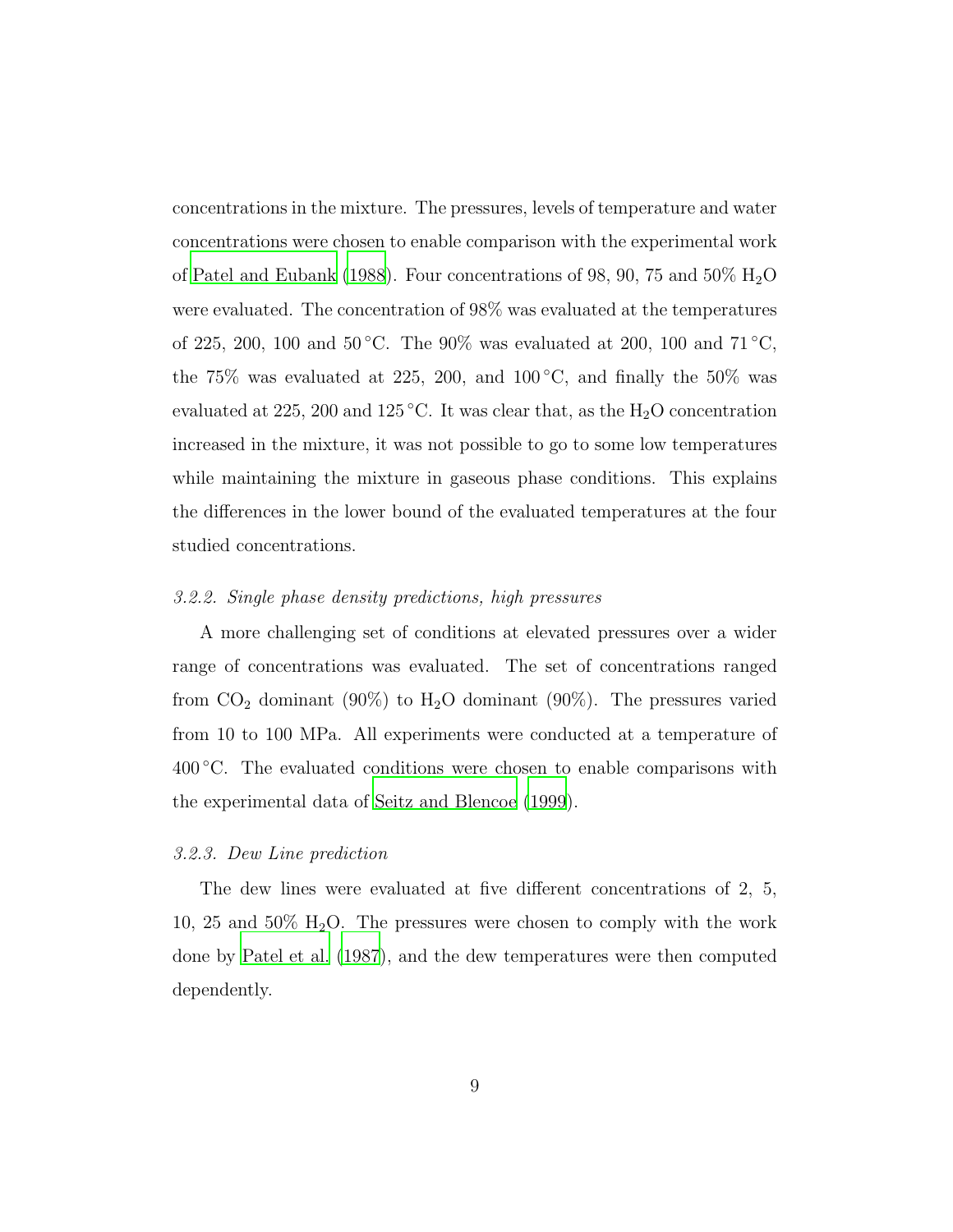#### 3.2.4. Rich phases density predictions

The EoSs were evaluated at four sets of data provided by [King et al.](#page-31-6) [\(1992\)](#page-31-6), [Chiquet et al. \(2007\)](#page-30-5), [Hebach et al. \(2004](#page-30-6)) and the validated predictions by [Bikkina et al. \(2011\)](#page-29-2). [King et al. \(1992\)](#page-31-6) provided only water-rich liquid-phase densities between 6 to 24 MPa at three temperatures of 15, 20, and  $25^{\circ}$ C co-existing with CO<sub>2</sub>-rich liquid phase. The 15 and  $25^{\circ}$ C test sets were chosen for the analysis here. [Chiquet et al. \(2007\)](#page-30-5) provided densities of both water-rich and  $CO_2$ -rich phases when  $CO_2$  were at supercritical conditions. The set of data covered pressures from 5 to 45 MPa, and the selected sets of temperatures were about 35, 50, 90 and  $110\degree$ C. The work done by [Hebach et al. \(2004](#page-30-6)) where used for comparisons of water-rich liquid phase densities co-existing with  $CO<sub>2</sub>$ -rich gas phase. The selected cases were at temperatures of 19, 29, 39 and 49 °C and pressures less than 5 MPa to ensure a gaseous  $CO_2$ -rich phase. The results of [Chiquet et al. \(2007\)](#page-30-5) and [Hebach et al. \(2004](#page-30-6)) were measured at temperatures slightly around the listed values, although precisely fixed for each point. The simulations conducted here uses the exact measurements temperature nodes. The group of [Bikkina et al. \(2011\)](#page-29-2) provided validated predictions that cover the missing rich phases density of  $CO<sub>2</sub>$ -rich liquid and the co-existing water-rich liquid densities and CO2-rich gaseous phase. The selected Liquid Liquid Equilibrium (LLE) data of [Bikkina et al. \(2011\)](#page-29-2) went over pressures between 8 to 21 MPa at one temperature of  $25^{\circ}$ C. Finally, the Vapour Liquid Equilibrium (VLE) data went over pressures between 1 to 6 MPa at four temperatures of 25, 40, 50 and  $60^{\circ}$ C.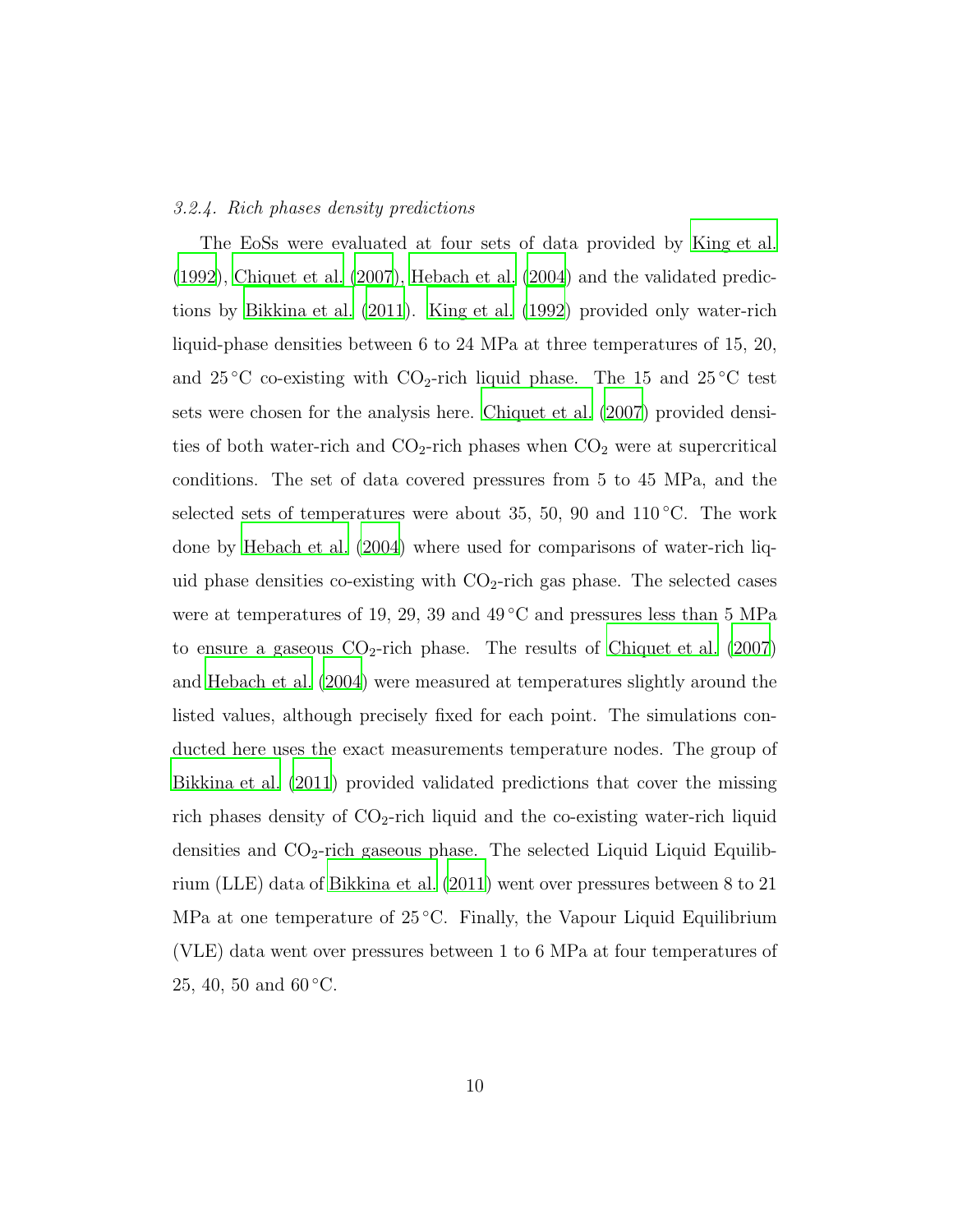#### 3.2.5. Solubilities

The accuracy of the SPUNG and SRKs EoSs in predicting the mutual solubilities of  $CO<sub>2</sub>$  and  $H<sub>2</sub>O$  was validated against experimental data. [Pappa et al. \(2009](#page-32-2)) reviewed the experimental data of COO -Water system solubilities and recommended six sets of mutual solubility experimental data for model regression and validations. The six sets are of [Takenouchi and Kennedy](#page-33-7) [\(1964\)](#page-33-7), [Wiebe \(1941\)](#page-34-4), [Bamberger et al. \(2000](#page-29-3)), and [Valtz et al. \(2004\)](#page-34-5), [Mueller et al.](#page-32-3) [\(1988\)](#page-32-3), and [King et al. \(1992](#page-31-6)). For this work we excluded King [et al. \(1992\)](#page-31-6) and used the recent [Hou et al. \(2013\)](#page-31-7) that cover the available intermediate pressures data at various temperatures and fill in some gaps. The latter work also validate the results against these the intermediate literature data sets and show very good fitting. The first study done by [Takenouchi and Kennedy](#page-33-7) [\(1964\)](#page-33-7) provided very high pressure solubilities ranging between 10 and 70 MPa at a temperature of  $110\degree C$ . The second study by [Wiebe \(1941](#page-34-4)) cover pressures between 1 to 70 MPa and temperatures between 25 and 100. However, we present only the results at 50 and  $75^{\circ}$ C because mutual solubilities are only provided at these two temperatures. The study conducted by [Bamberger et al. \(2000\)](#page-29-3) provided data over moderate pressures between 4 and 14 MPa at three temperatures of 50, 60 and 80  $°C$ . The set of experimental data by [Valtz et al. \(2004](#page-34-5)) covered very low pressures at three temperatures of approximately 5, 25, and  $45\degree\text{C}$ . For the low temperature of 5 ◦C, the pressures ranged approximately between 0.5 and 1 MPa, the range went wider as the temperature increased reaching approximately the range of 0.1 to 7 MPa at the temperature of  $45^{\circ}$ C. The last set of experimental data by [Hou et al. \(2013](#page-31-7)) cover a wide range of data for pressures around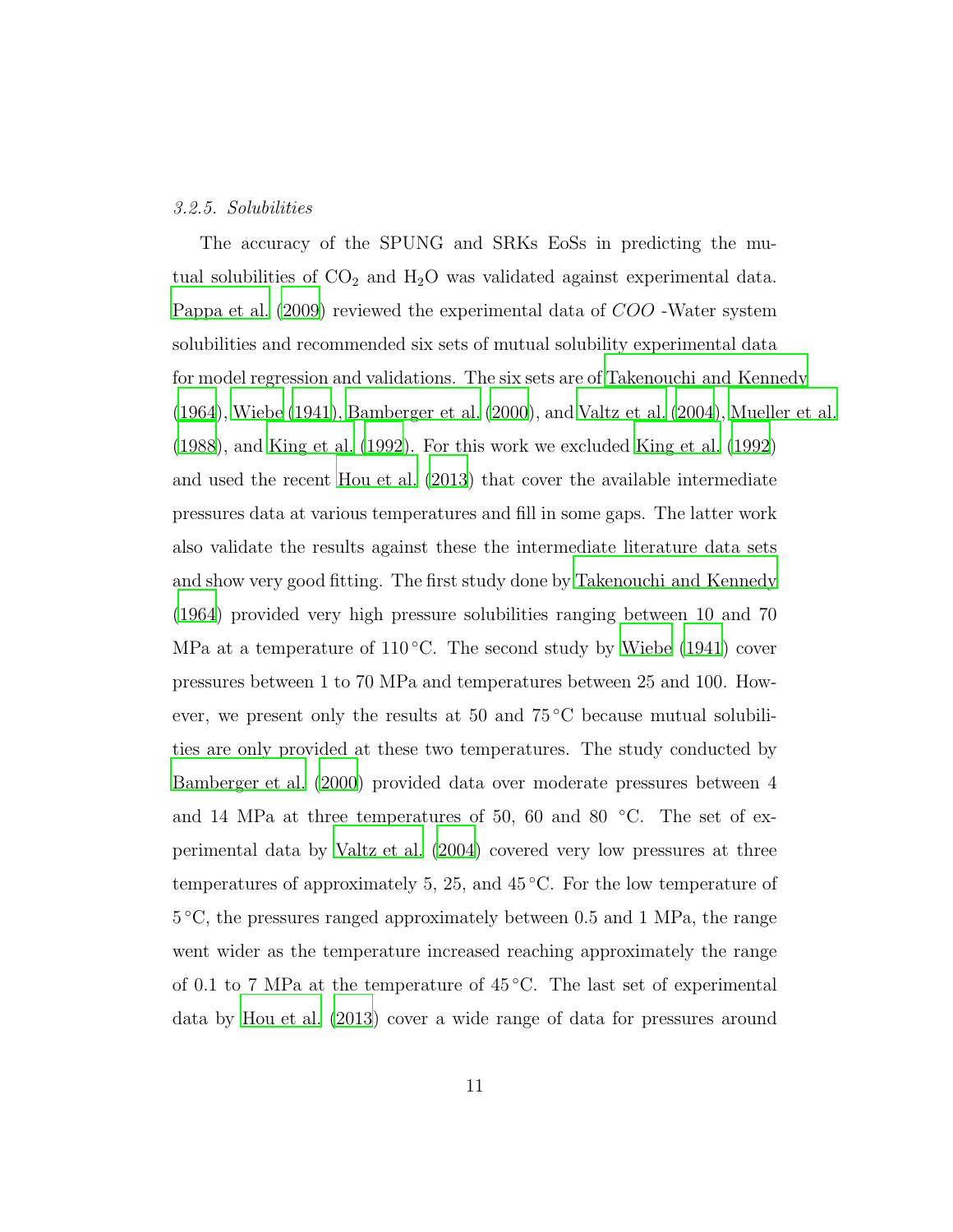1 to 17.5 MPa, and over temperature range of 25 to 175 ◦C. The last set by [Mueller et al. \(1988\)](#page-32-3), provides solubility data at low pressures and high temperatures between 100 and 200 °C.

# <span id="page-11-0"></span>3.2.6. Sensitivity to the interaction parameter  $K_{ij}$

The SPUNG EoS uses the SRK EoS for computing the shape factors and SRK EoS uses the symmetric interaction parameter  $K_{ij}$  for computing the mixing coefficients. Therefore, we performed a simple sensitivity study on the effects of tuning  $K_{ij}$  on the results. The tuning was done by matching the  $CO<sub>2</sub>$  solubilities as good as possible and letting the density and  $H<sub>2</sub>O$  solubility be computed accordingly. The results of the tuning for the evaluated cases are plotted and labeled as  $SPUNG\text{-}Reg K_{ij}$  in the following.

## 3.2.7. Reference fluid sensitivity

An examination was conducted for the impact of using other reference fluids on the density predictions of the water-rich liquid phase.  $N_2$ ,  $O_2$ , ethane  $(C1)$ , methane  $(C2)$ , iso-butane  $(IC4)$  and normal-butane  $(NC4)$  were used as a reference fluid for this study as an alternative to the originally used propane (C3). The aim of this part of the analysis was to find a criterion of selection or to search for the proper reference fluid to model  $CO<sub>2</sub>$ -water mixtures.

## 3.3. Error definition

The errors of an EoS is measured here by the Relative Error (RE) and the Average of Absolute Deviation (AAD) defined for an arbitrary variable  $C$  as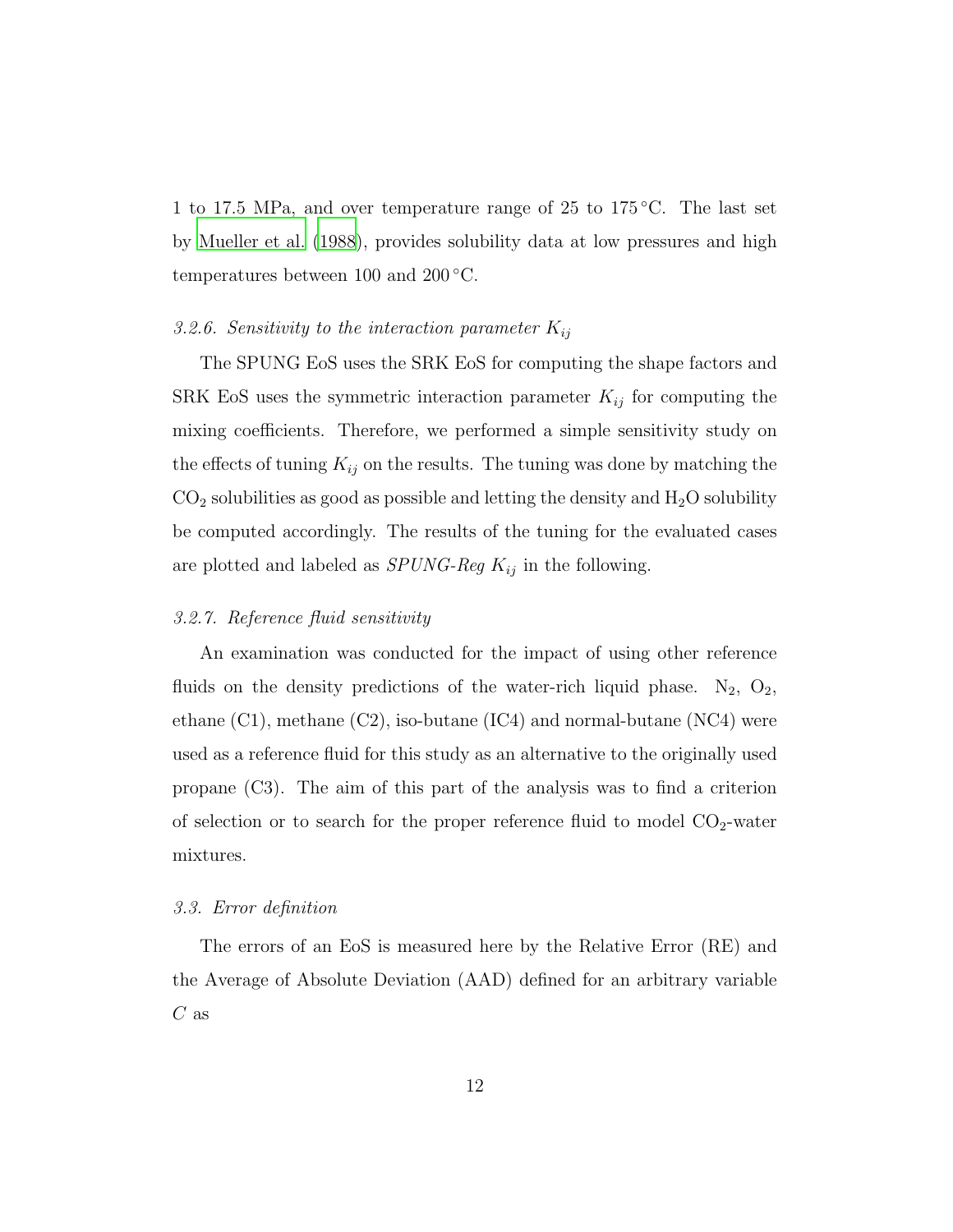$$
RE(C_r, \% ) = \frac{|C_{s,r} - C_{\exp,r}|}{C_{\exp,r}} \times 100
$$
 (1)

and

$$
AAD(C, \%) = \frac{100}{N} \times \sum_{r=1}^{N} \frac{|C_{\text{s,r}} - C_{\text{exp,r}}|}{C_{\text{exp,r}}}
$$
(2)

Here,  $N$  is the total number of points, subscripts s and exp refer to simulation data and experimental data, respectively, and  $r$  is a point index.

## 4. Results

#### 4.1. Single phase density, high pressures

The comparisons between the three EoSs for the high-pressure data sets of [Seitz and Blencoe \(1999\)](#page-33-5) are plotted in Figs. [1](#page-37-0) and [2.](#page-38-0) The former shows the density changes over pressures for various  $CO<sub>2</sub>$  content in the mixture, while the latter is an interesting re-plot of the data as density change over molar fraction of  $CO<sub>2</sub>$  for the various pressures.

[Figure 1 about here.]

[Figure 2 about here.]

4.2. Single phase density, low to moderate pressures

[Figure 3 about here.]

A comparison between the three EoSs for the low pressure data sets of [Patel and Eubank \(1988](#page-33-4)) are plotted in Fig. [3](#page-39-0) for  $2\%$  H<sub>2</sub>O and a temperature of 225 °C. Results for the three other temperatures of 50, 100 and 200 °C were virtually similar to those shown for  $225\degree C$ . Furthermore, the models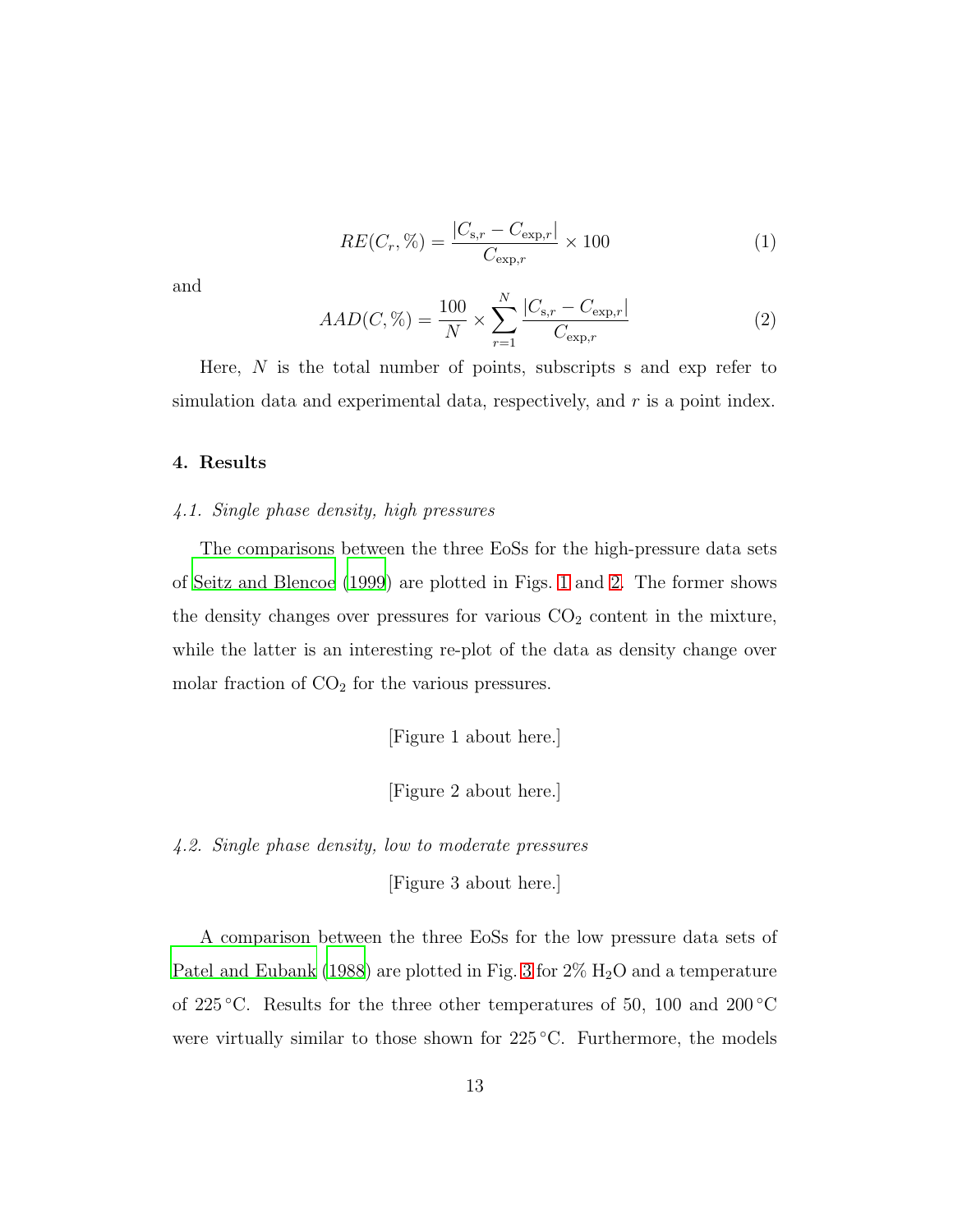were compared to experimental data for the concentrations of  $10\%$  H<sub>2</sub>O at temperatures 71, 100, 200 and 225 °C, for 25% H<sub>2</sub>O at 100, 200 and 225 °C and for  $50\%$  H<sub>2</sub>O at 125, 200 and 225 °C. For all these series of density variation with pressure, the errors were tiny and showed no significant dependency on temperature.

## 4.3. Dew line

The dew line predictions of SPUNG, SRK and SRK-HV are shown in Fig. [4](#page-40-0) for three of the datasets from [Patel et al. \(1987](#page-33-6)). For another two datasets,  $25\%$  and  $50\%$  H<sub>2</sub>O, the computed results matched the experimental data as good as for 10%, or better. At the compositions of 10% and 25% H2O all the EoSs predicted pseudo critical pressures lower than the highest pressure of the experiments. Where, SRK-HV predicted 8.045, and 9.394 MPa pseudo critical pressures respectively, and SRK predicted 8.161, and 9.55 MPa respectively. Since SPUNG uses the SRK algorithm to calculate for the pseudo critical quantities, it predicted the same pseudo critical pressures as of SRK. Hence the highest pressure point of the  $10\%$   $\mathrm{H}_{2}\mathrm{O}$  content from [Patel et al. \(1987\)](#page-33-6) was not plotted. As seen, the results showed an improvement of the EoSs predictions as the water content increased.

## [Figure 4 about here.]

## <span id="page-13-0"></span>4.4. Rich phases density prediction

#### $4.4.1. CO<sub>2</sub>-rich phases$

The densities of the Supercritical Liquid Equilibrium (SGLE) of the  $CO<sub>2</sub>$ -rich phase co-existing with a liquid water-rich phase were modeled, and the results are presented in comparison with the experimental data of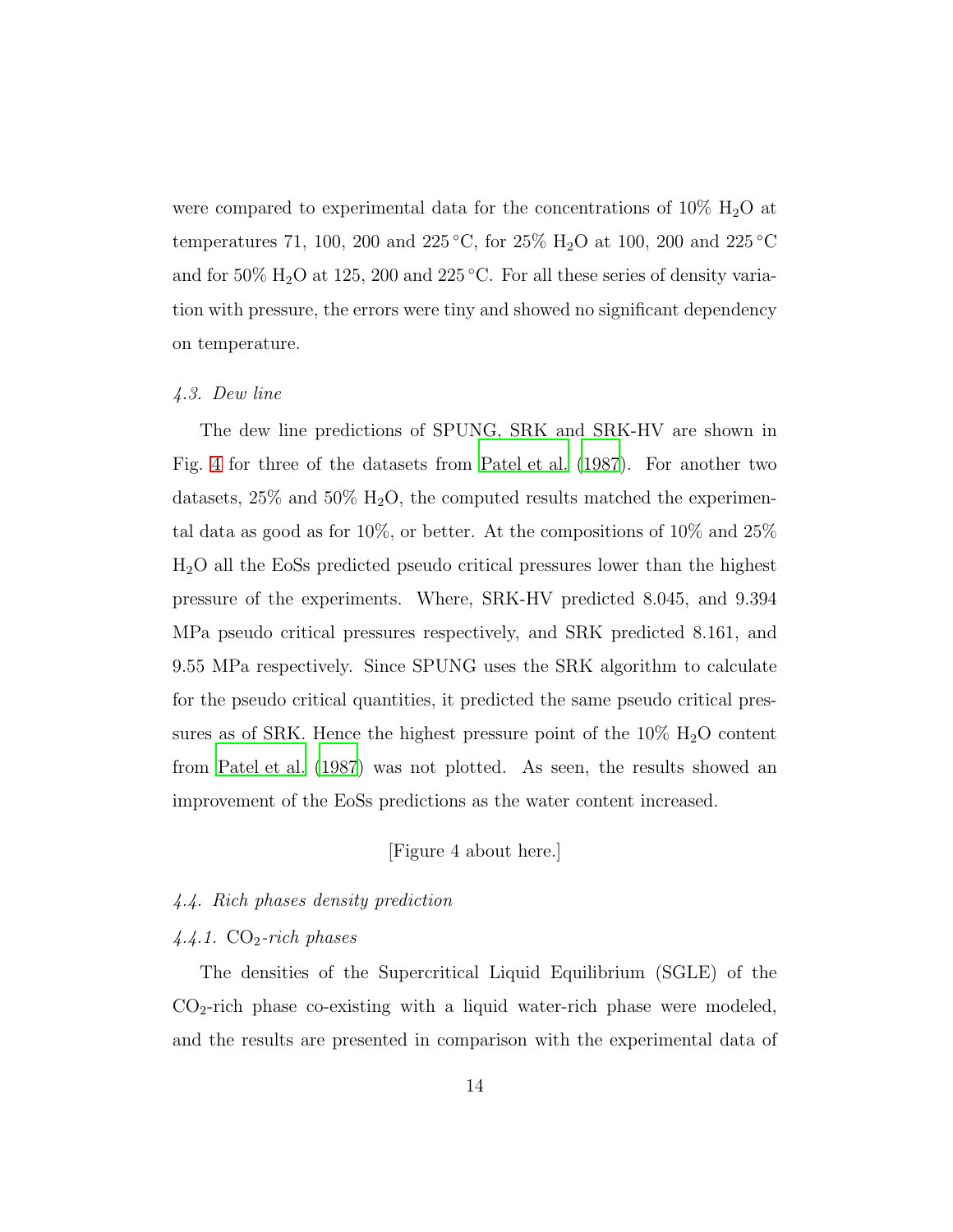[Chiquet et al. \(2007\)](#page-30-5) in Fig. [5.](#page-41-0) The AAD of the supercritical  $CO<sub>2</sub>$ -rich phase density predictions are presented in Table [1.](#page-52-0)

From Fig. [5,](#page-41-0) two experimental points seemed to be anomalous: at  $110^{\circ}$ C, 25 MPa and  $90\degree C$ , 7 MPa. These points deviated from the trend of each dataset, and the model errors jumped significantly. For the discussion, the AADs were recalculated without these two points in Table [1.](#page-52-0)

Model computations of the liquid  $CO<sub>2</sub>$ -rich phase were compared with the predicted data of [Bikkina et al. \(2011](#page-29-2)) in Fig. [6.](#page-42-0) The corresponding AADs are included in Table [1.](#page-52-0)

For the gaseous  $CO<sub>2</sub>$ -rich phase predictions, errors compared with the data of [Bikkina et al. \(2011\)](#page-29-2) were very small with all models and very simile to the single gas phase results.

However, the values of the binary interaction parameter  $K_{ij}$  used to get the proper  $CO<sub>2</sub>$  solubility decreased with increasing temperature. The used values were  $-1.44$ ,  $-0.130$ ,  $-0.115$  and  $-0.107$ , respectively, for 25, 40, 50 and  $60^{\circ}$ C. The AADs for the entire used dataset are included in Table [1.](#page-52-0) For gaseous phase, the AADs reported were temperature averaged.

[Figure 5 about here.]

[Figure 6 about here.]

[Table 1 about here.]

## 4.4.2. Water rich liquid density prediction

The density predictions of the liquid water-rich phase co-existing with a supercritical  $CO_2$ -rich phase at a temperature of  $35\degree C$  are presented in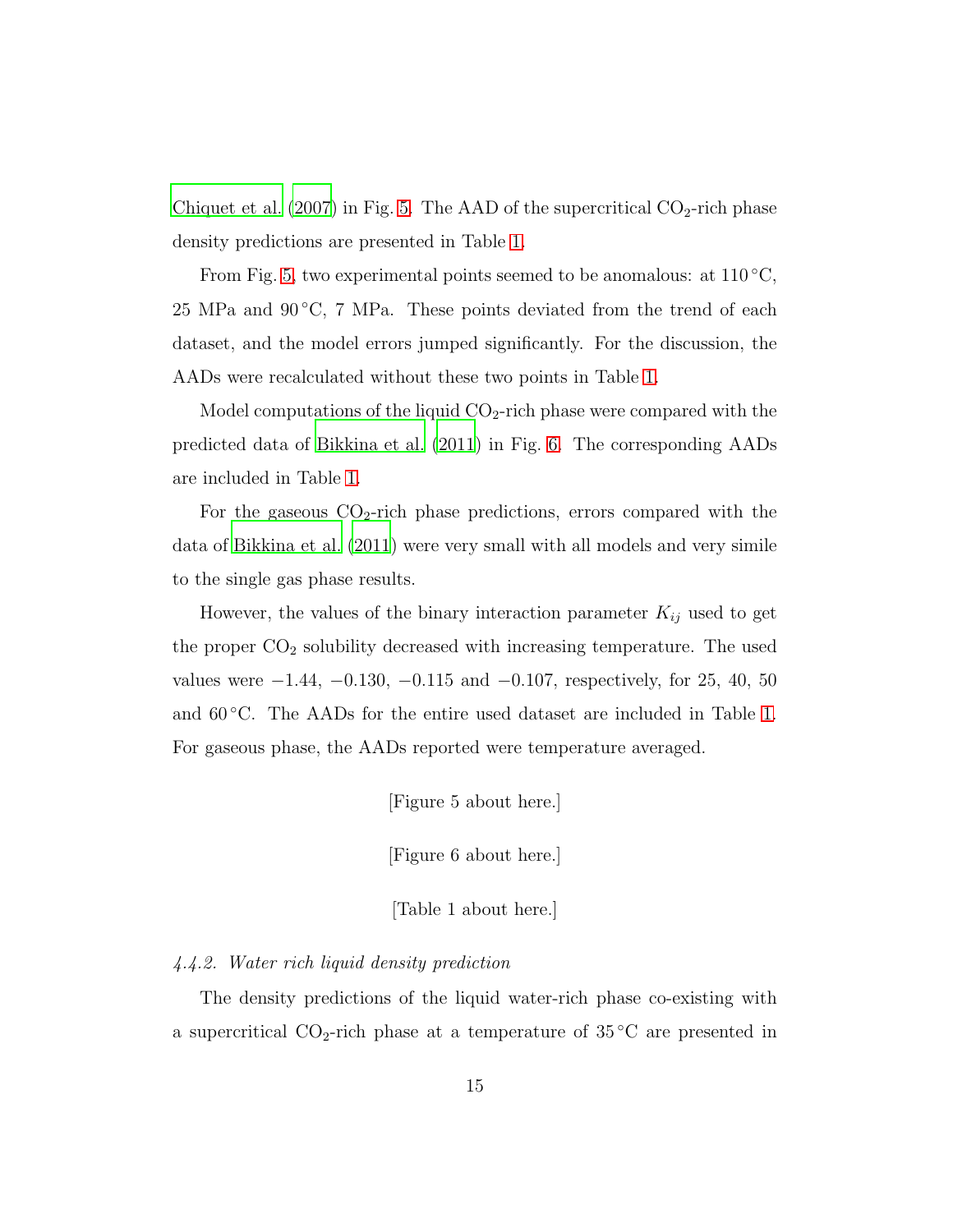comparison with the experimental data of [Chiquet et al. \(2007](#page-30-5)) in Fig. [7.](#page-43-0) The results for the temperatures of 50, 90 and  $110\degree C$  were very similar in trend. However, the  $K_{ij}$  values used to get the proper  $\mathrm{CO}_2$  solubility decreased with temperature increase, where the used values were  $-0.132, -0.118, -0.068$ ,  $-0.045$ , respectively, for the temperatures from 35 to 110 °C.

The results of the density predictions of the liquid water-rich phase coexisting with liquid  $CO_2$ -rich phase at a temperature of 25 °C are plotted in Fig. [8.](#page-44-0) The results of  $15\textdegree C$  behaved very similar to those at  $25\textdegree C$  and are not shown. The used  $K_{ij}$  values were −0.15 and −0.14, respectively.

[Figure 7 about here.]

[Figure 8 about here.]

Density predictions of the liquid water-rich phase co-existing with gaseous  $CO<sub>2</sub>$ -rich phase at a temperature of 29 °C are plotted in Fig. [9.](#page-45-0) The results of 19, 39 and 49 °C were very similar. The used  $K_{ij}$  values were −0.154, −0.141, −0.129 and −0.118, respectively.

Table [2](#page-53-0) contains a summary of the results in terms of temperature averaged AADs.

[Table 2 about here.]

[Figure 9 about here.]

As mentioned in Sect. [2.5.2,](#page-6-0) propane was chosen as the reference fluid in the SPUNG EoS.

Table [3](#page-54-0) shows the results from the reference fluid sensitivity study. The AADs averaged over temperature.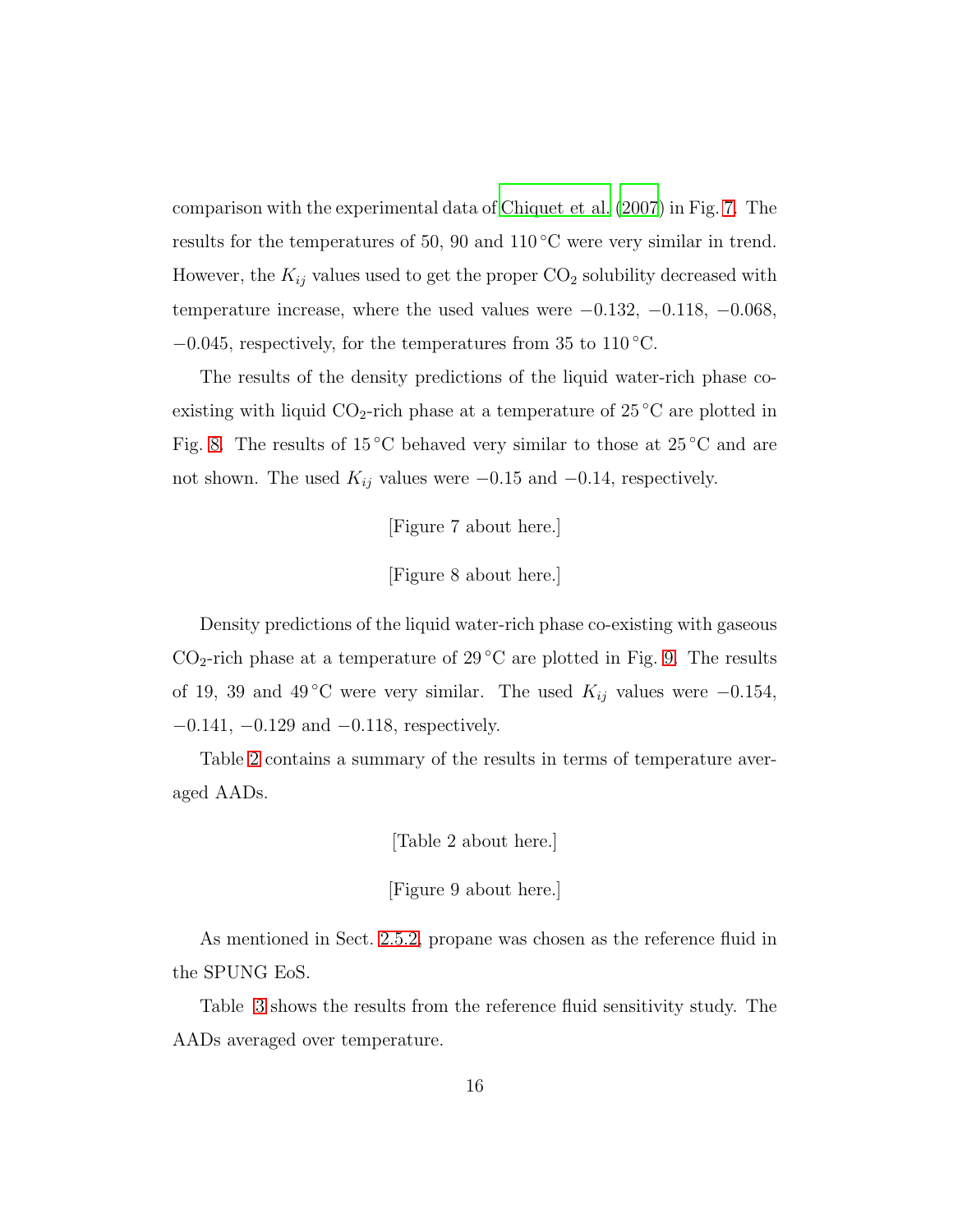The C3 (propane) results are the same as shown for SPUNG in Fig. [9.](#page-45-0) Only one temperature out of the evaluated four was presented due to similarity in trends and uniformity of the errors.

[Table 3 about here.]

## 4.5. Solubilities

The behavior of SPUNG, SRK and SRK-HV at low pressures-low temperatures were evaluated and results in comparison to the work conducted by [Valtz et al. \(2004](#page-34-5)) are plotted in Fig. [10.](#page-46-0) The solubilities at  $25.13\textdegree C$  were also evaluated towards experimental data with results comparable to those shown. The AADs are presented in Table [4.](#page-55-0)

[Figure 10 about here.]

[Table 4 about here.]

The behavior of SPUNG, SRK and SRK-HV at low pressures-high temperatures were evaluated and results in comparison to the work conducted by [Mueller et al. \(1988\)](#page-32-3) are plotted in Fig. [11.](#page-47-0) The results of the intermediate temperatures were not ploted as the trend is obvious that the error drops with temperature increase. The AADs at 100, 140 and 200  $^{\circ}$ C are presented in Table [5.](#page-56-0)

[Figure 11 about here.]

[Table 5 about here.]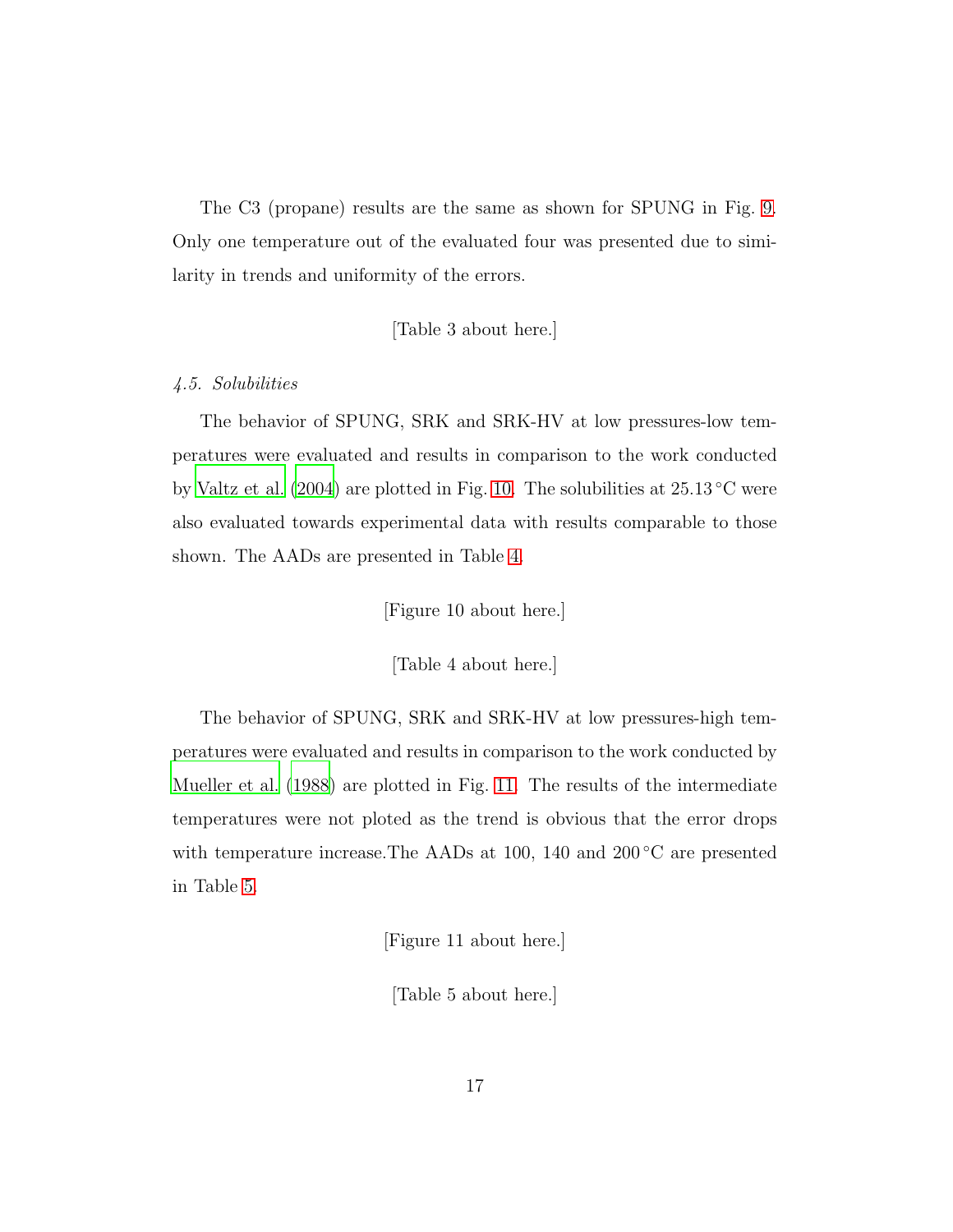The solubility over moderate pressures were predicted by the three models at temperatures of 50, 60 and  $80^{\circ}$ C, which were chosen in consistency to the experimental work of [Bamberger et al. \(2000](#page-29-3)). Results are plotted in Figs. [12](#page-48-0) and [13.](#page-49-0) The  $CO<sub>2</sub>$  solubility results at 50 and 60 °C turned out very similar to those shown at 80 °C. For H<sub>2</sub>O the 50 °C results were similar to those shown for 60  $\rm{^{\circ}C}$  (Fig. [13\)](#page-49-0), with some better match with experimental data for SRK-HV. The AADs are presented in Table [6.](#page-57-0) A  $K_{ij}$  sensitivity study was conducted over this set of conditions. The results showed that any improvement of  $CO<sub>2</sub>$  solubilities prediction causes a significant increase in the  $H_2O$  solubility prediction errors for using SRK, and SPUNG EoS.

[Figure 12 about here.]

[Figure 13 about here.]

[Table 6 about here.]

The results of the comparisons to [Hou et al. \(2013](#page-31-7)) are ploted in Fig. ??. The plot is only at the lowest and highest temperatures since the trend is the same that as the temperature increases the errors drop.

The summery of AADs over temperature is ploted in Fig. ??.

[Figure 14 about here.]

The comparison with [Wiebe \(1941\)](#page-34-4) is presented in Table [7.](#page-58-0) There were no compromise tunning  $K_{ij}$  and a trade-off arises.

[Table 7 about here.]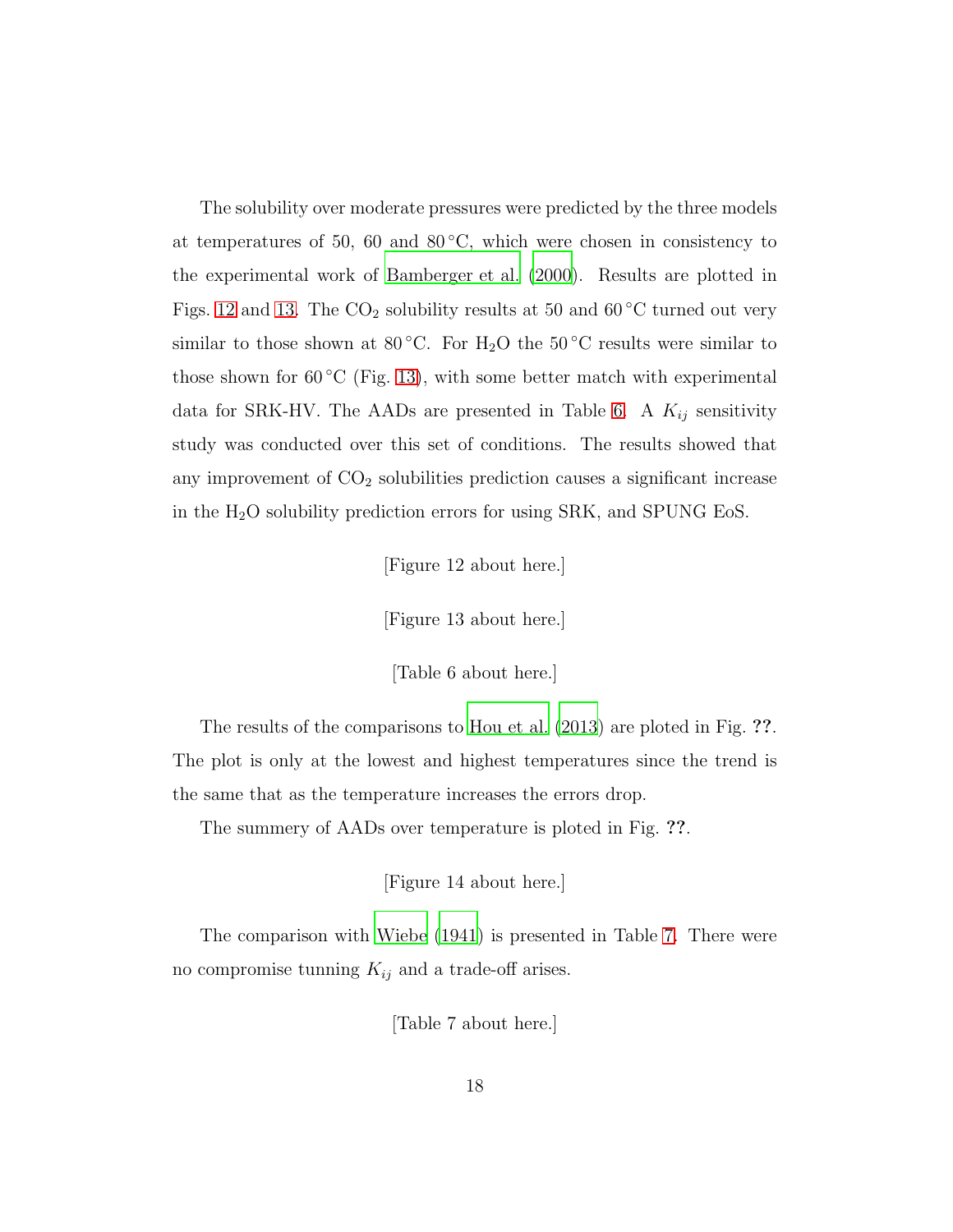The evaluated EoSs were used to predict the mutual solubilities of  $CO<sub>2</sub>$ and  $H_2O$  in the binary polar mixture of  $CO_2$ -water at very high pressures. The conditions were chosen in compliance with the work of [Takenouchi and Kennedy](#page-33-7) [\(1964\)](#page-33-7). Pressures from around 10 to 70 MPa were used for prediction at a temperature of  $110^{\circ}$ C. The results are plotted in a comparison with experimental data in Fig. [15.](#page-51-0) The errors are described in terms of AADs and presented in Table [8.](#page-59-0)

[Figure 15 about here.]

[Table 8 about here.]

#### 5. Discussion

#### 5.1. Single phase and dew line prediction

Regarding dew line predictions or saturation conditions, Fig. [4](#page-40-0) and results for higher  $H_2O$  content showed that all the three EoSs were behaving well in computing the saturation line. An exception is the case of  $2\%$  H<sub>2</sub>O, which seems to be challenging for all the models. The simulations also showed that all the tested models predicted a low pseudo-critical pressure for the cases of 10% and 25% H2O.

For low-pressure density calculations presented in Fig. [3,](#page-39-0) the densities comparison showed that the errors over the investigated intervals were on average very small for all the tested EoSs. Nevertheless, looking closely at the errors behavior, it was observed that the errors increased as the pressure increased and the mixture gradually departed from ideal behavior. The important observation was that the errors of SRK and SRK-HV grew steeply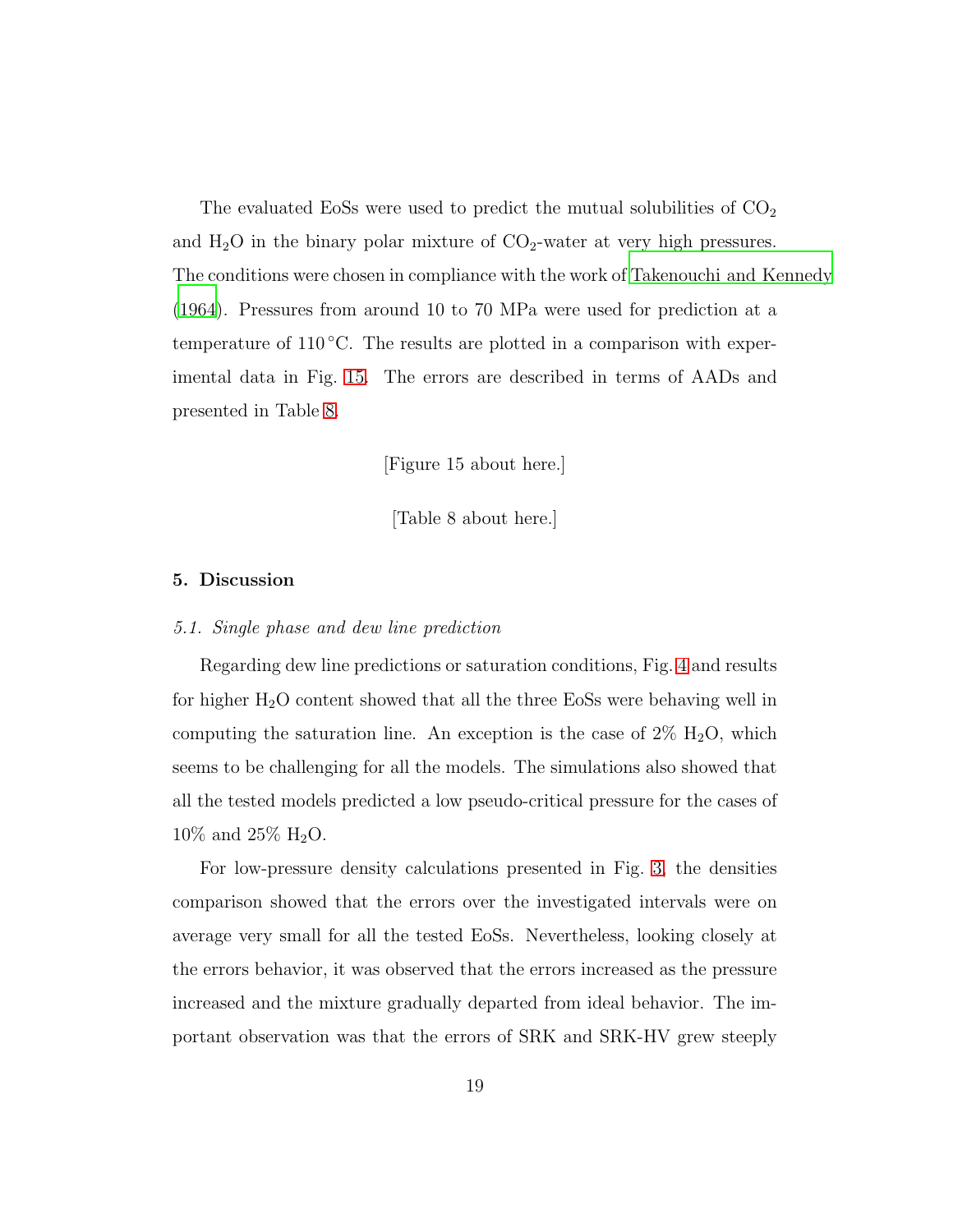compared to that of the SPUNG EoS as the pressure went above a certain threshold in most of the cases. This behavior resulted in REs of SRK and SRK-HV that were multiples of that of SPUNG at the upper bound of the tested (pressure and  $H_2O$ ) intervals.

From the results of the high-pressure single-phase density calculations Figs. [1](#page-37-0) and [2,](#page-38-0) except for GERG, the comparisons showed an increase of the errors as the pressure increased and as the  $H_2O$  content increased. While at low pressure the increase and the relative errors value were small, the errors jumped to an order of magnitude higher at the combination of the upper-bounds of both intervals.

The figures also show clearly that the errors behavior of SPUNG is much better than that of SRK and SRK-HV and, considering the computational expenses study by [Wilhelmsen et al. \(2012](#page-34-1)), it can be concluded that it is a good compromise between sophisticated and the cubic EoSs.

In fact, there are some sets of conditions where the SPUNG EoS even performed better than GERG. These sets are readily observed in Fig. [2,](#page-38-0) where GERG was tuned very well at the  $H_2O$  or  $CO_2$  dominant conditions, but got worse as the mole fraction moved towards the 50% value.

Although the errors of SPUNG reached 20% at the extreme of the investigated conditions, the method has a possible high potential for improvement via using other reference fluids, while the SRKs do not have the same potential. Further research can evaluate this potential.

The inaccuracies of the used cubic EoSs are due to the simple structure of the models, which have very few parameters to tune. A study similar to the presented work but for other mixtures was made by [Li and Yan \(2009\)](#page-32-4),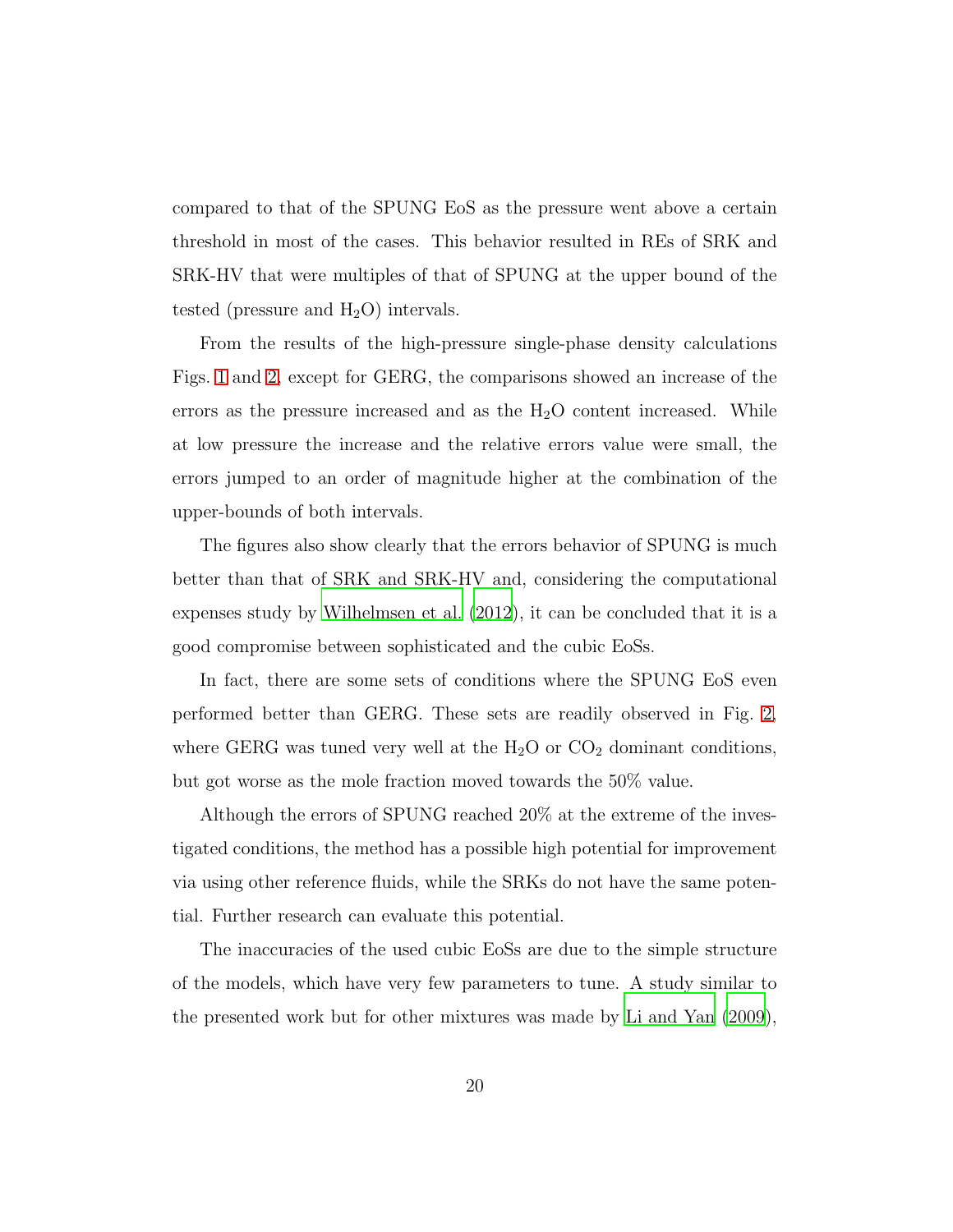who reported the same inaccuracies using SRK and other cubic equations for mixtures of  $CH_4$ ,  $H_2S$ ,  $N_2$  and Ar. Furthermore, [Li et al. \(2011\)](#page-32-5) reviewed several studies testing cubic equations for gas and liquid density predictions for other mixtures. In our investigation, the errors reached approximately 25% at the extreme conditions using cubic EoSs. This was higher than in the studies of other mixtures, emphasizing how challenging this particular mixture is for cubic EoSs compared to the other mixtures. In addition, this showed the need for a more predictive concept when dealing with  $CO<sub>2</sub>$ -water mixture.

On the other hand, the SPUNG EoS superiority in density computations was inherited from the use of the 32-parameter MBWR reference equation, which is very accurate for propane. However, the errors of the SPUNG EoS came from the incapability of propane to achieve the high density of the  $CO<sub>2</sub>$ - water liquid phase.

#### 5.2. Rich phases density prediction

#### 5.2.1.  $CO_2$ -rich gas phase

The results of  $CO_2$ -rich gas phase show clearly that the accuracy of all the evaluated EoSs was very good. A high accuracy for gas phase density using cubic EoSs was reported in many studies that were listed in the review article of [Li et al. \(2011\)](#page-32-5). Furthermore, the solubility of the  $H_2O$  into  $CO_2$ rich gas phase was too small to cause a challenge in modelling, as reported by [Hebach et al. \(2004\)](#page-30-6).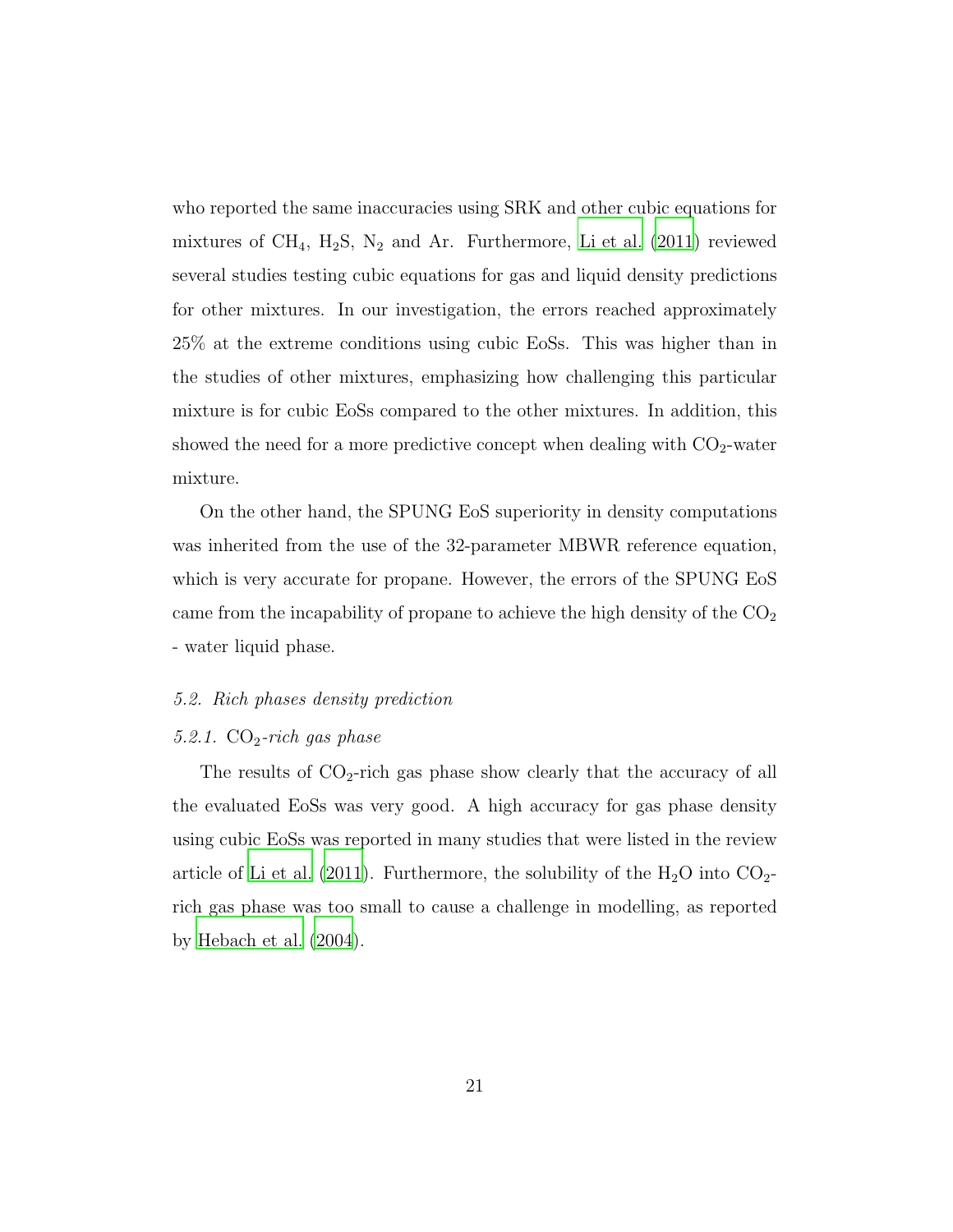#### 5.2.2.  $CO<sub>2</sub>-rich$  liquid phase

The results in Fig. [6](#page-42-0) show that at the low pressure side, the errors of the SRKs were around 12% compared to 4% of SPUNG EoS. As the pressure went higher, the errors of all the EoSs became lower. However, the errors of SPUNG dropped to around 0.17 while the SRKs errors remained high at approximately 8%. This behavior was not revealed by the AADs in Table [1,](#page-52-0) which average the REs over the predicted interval to approximately 2% of SPUNG and 9% for SRKs.

#### 5.2.3.  $CO<sub>2</sub>-rich supercritical phase$

As noted in Sect. [4.4.1,](#page-13-0) two measurement points,  $(7 \text{ MPa}, \text{about } 90^{\circ} \text{C})$ and  $(25 \text{ MPa}, \text{about } 110 \degree \text{C})$ , in Fig. [5](#page-41-0) seemed to be anomalous. The deviation is seen for all the three evaluated models. Since the models are based on different theories, the anomaly suggested a measurement error. Alternatively, there might be a feature that is not captured by any of the models. At the two low evaluated temperatures, the predictions of SPUNG EoS were substantially better than those of the SRKs, especially in capturing the steep change in density over the pressures between 5 and 10 MPa at about  $35^{\circ}$ C and between 5 and 15 MPa at about  $50^{\circ}$ C, as observed in Fig. [5.](#page-41-0) In these two cases, the errors of SRKs jumped to around 15 and 13%, while the SPUNG errors were below 1.3%. Furthermore, the errors of the SRKs were reduced gradually as the density to pressure curve started saturating, while the errors of SPUNG remained low over the entire interval. Table [1](#page-52-0) flattened out this behavior to AADs, which in their turns showed the high accuracy of SPUNG EoS prediction compared to SRKs EoSs. At the two evaluated high temperatures, the two mentioned points gave exceptional peaks in the error.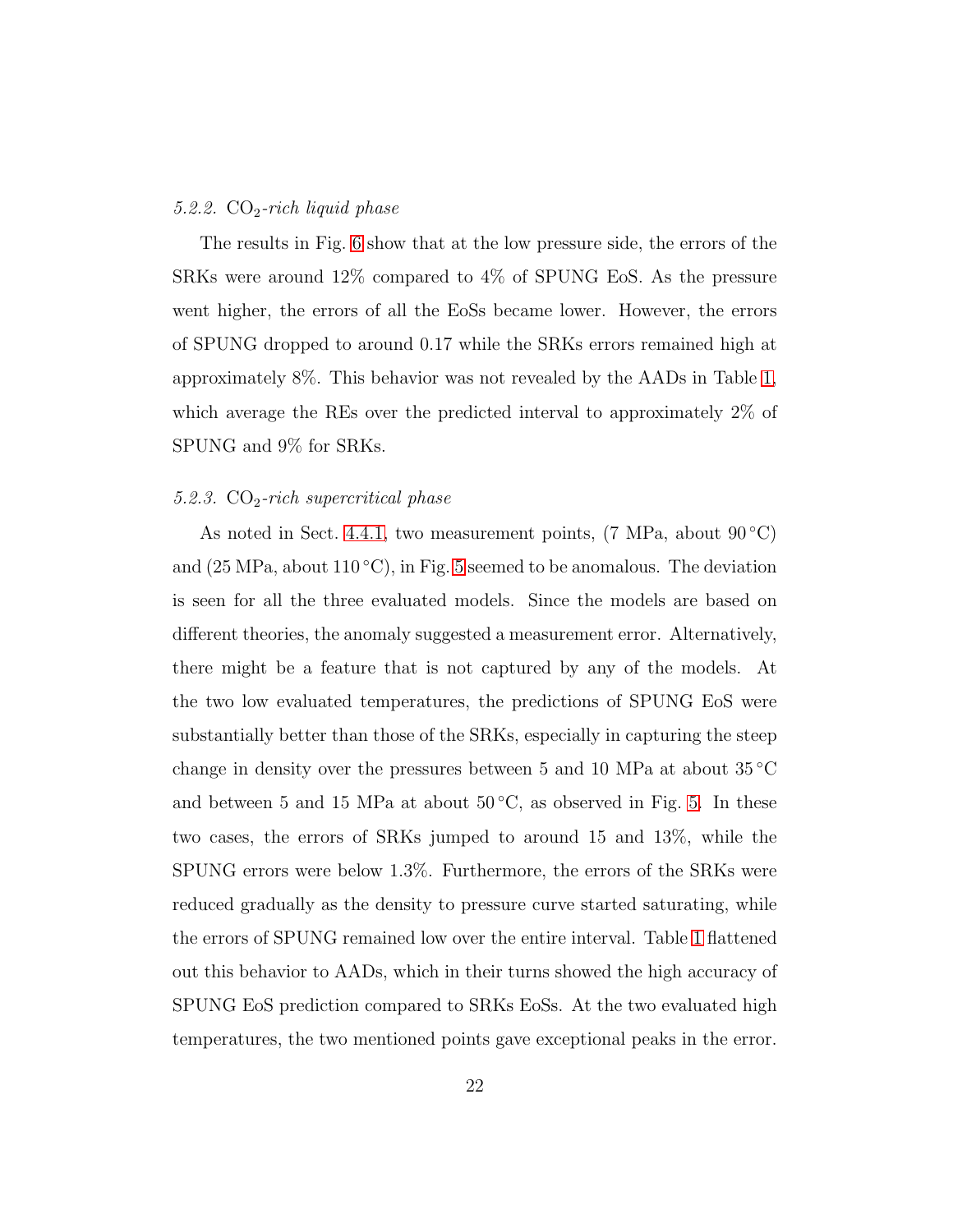Apart from this, the errors were similar to those of the lower temperatures, although the amplitude was much lower, and the RE distribution in general had a more flattened profile as the density increase with pressure was much more gradual at high temperatures than at the low temperature cases. The behavior of SPUNG remained superior, which can also be observed in the results summarized in terms of AADs in Table [1.](#page-52-0)

#### 5.2.4. Water-rich liquid phase

The results in Fig. [7](#page-43-0) and the results for other temperatures (not presented) showed that the errors of all the evaluated EoSs were considerable especially when compared to the results of [Tsivintzelis et al.](#page-34-0) [\(2011](#page-34-0))[,Diamantonis and Economou](#page-30-1) [\(2012\)](#page-30-1). The errors were not very sensitive to temperature and pressure. This caused the REs to be rather flat and made the AAD a very representative measure.

The capture of the temperature dependency was good. Furthermore, the insensitivity to both the pressure and co-existing phase was virtual as it was due to the incapability of all the EoSs to capture the high liquid-water density. This is regardless of how well the models capture the  $CO<sub>2</sub>$  solubility effect due to the increase in pressure. However, looking carefully to the SRK-HV slope in density-pressure behavior and the rather horizontal REs compared to the other evaluated EoSs, it could be observed that only SRK-HV captured the effect of  $CO<sub>2</sub>$  solubility as a function of pressure properly due to the superior prediction of  $CO<sub>2</sub>$  solubility using SRK-HV, which will be discussed below. This observation was supported by comparing the predictions of pure water at the same pressures and the one with  $CO<sub>2</sub>$  solubility, where SPUNG and SRK showed almost no difference in density predictions, whereas SRK-HV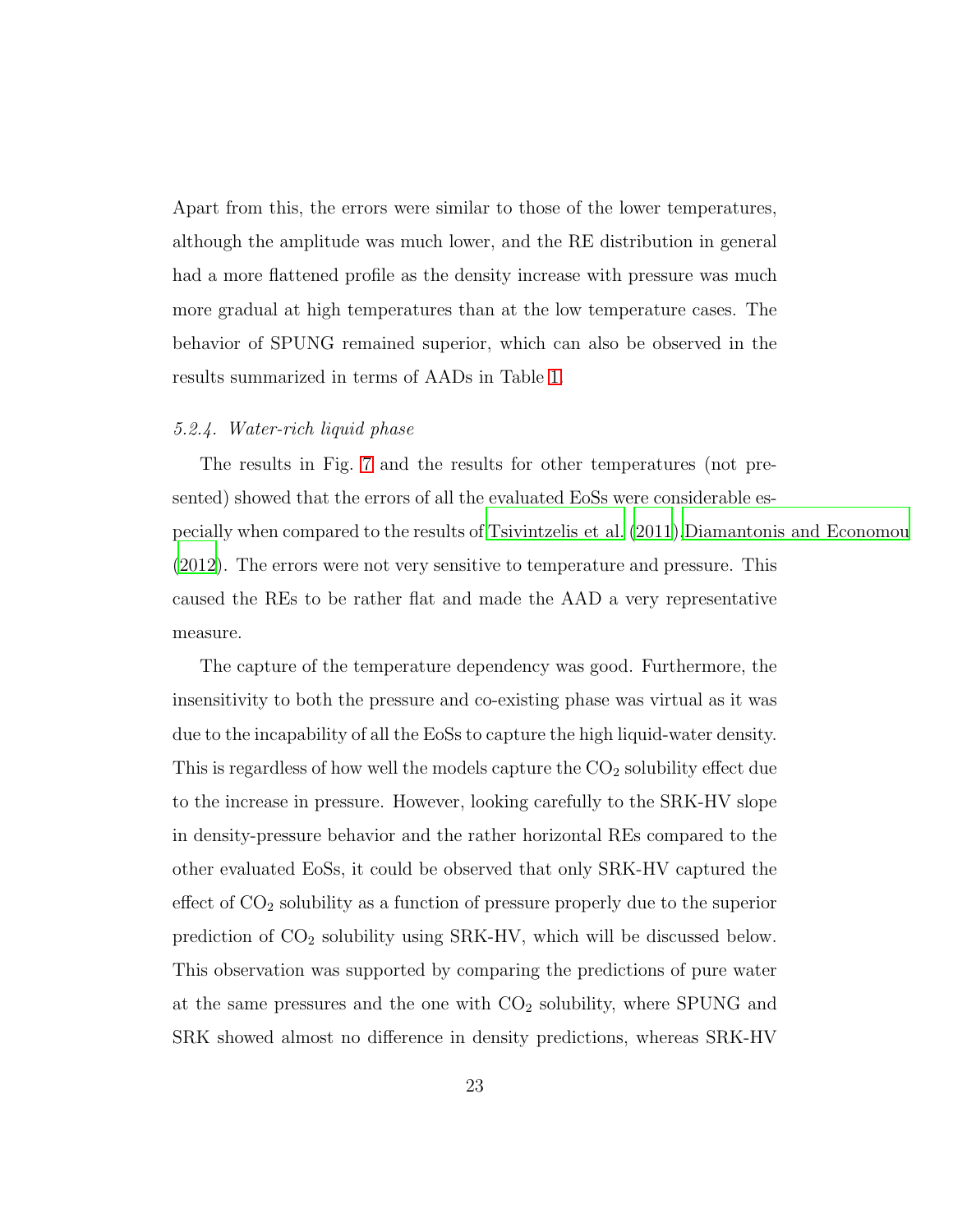predicted the density difference accurately. This observation was not very clear from the first glance at the graphs, since the difference it made to capture the  $CO<sub>2</sub>$  solubility properly was of 1.5%, while the errors were above 20% for all the evaluated EoSs. Although SRK-HV predicted the deviation part correctly, SPUNG density prediction was superior to both SRKs, with a potential of improvement by using other reference fluids.

This discussion applies to the results of water-rich liquid phase co-existing with liquid and gaseous  $CO<sub>2</sub>$ -rich phases in Figs. [8](#page-44-0)[-9.](#page-45-0) Nevertheless, the difference in the case of water-rich liquid co-existing with gaseous  $CO<sub>2</sub>$ -rich phase was that the measured density had a slight increase in with increased pressure, Fig. [9.](#page-45-0) This is due to the interfacial tension as reported by [Hebach et al.](#page-30-6) [\(2004\)](#page-30-6). The solubility was captured very good by SRK-HV. This can be observed in the inclination of the SRK-HV curve, which has the very similar slope as of the experimental data in the density results of Fig. [9.](#page-45-0)

An observation from Fig. [7](#page-43-0) was that the point of 7 MPa seemed to deviate from the trend of the remaining points. Unless this was just an inaccuracy, the phenomenon was not captured by the models.

#### 5.3. Solubilities

The results in Fig. [15](#page-51-0) and Table [8](#page-59-0) show that the predictability of SRK-HV for the solubility of  $CO<sub>2</sub>$  in water was much better than those of SRK and SPUNG EoSs and of low errors. The predictions by SPUNG and SRK were poor. On the other hand, the prediction of the  $H_2O$  solubility by SRK-HV was much worse than that of SRK and SPUNG, where all the models were inaccurate. Since SRK uses a symmetric interaction parameter  $K_{ij}$  between  $CO<sub>2</sub>$  and  $H<sub>2</sub>O$  in the van der Waals geometric mean-based mixing rules, it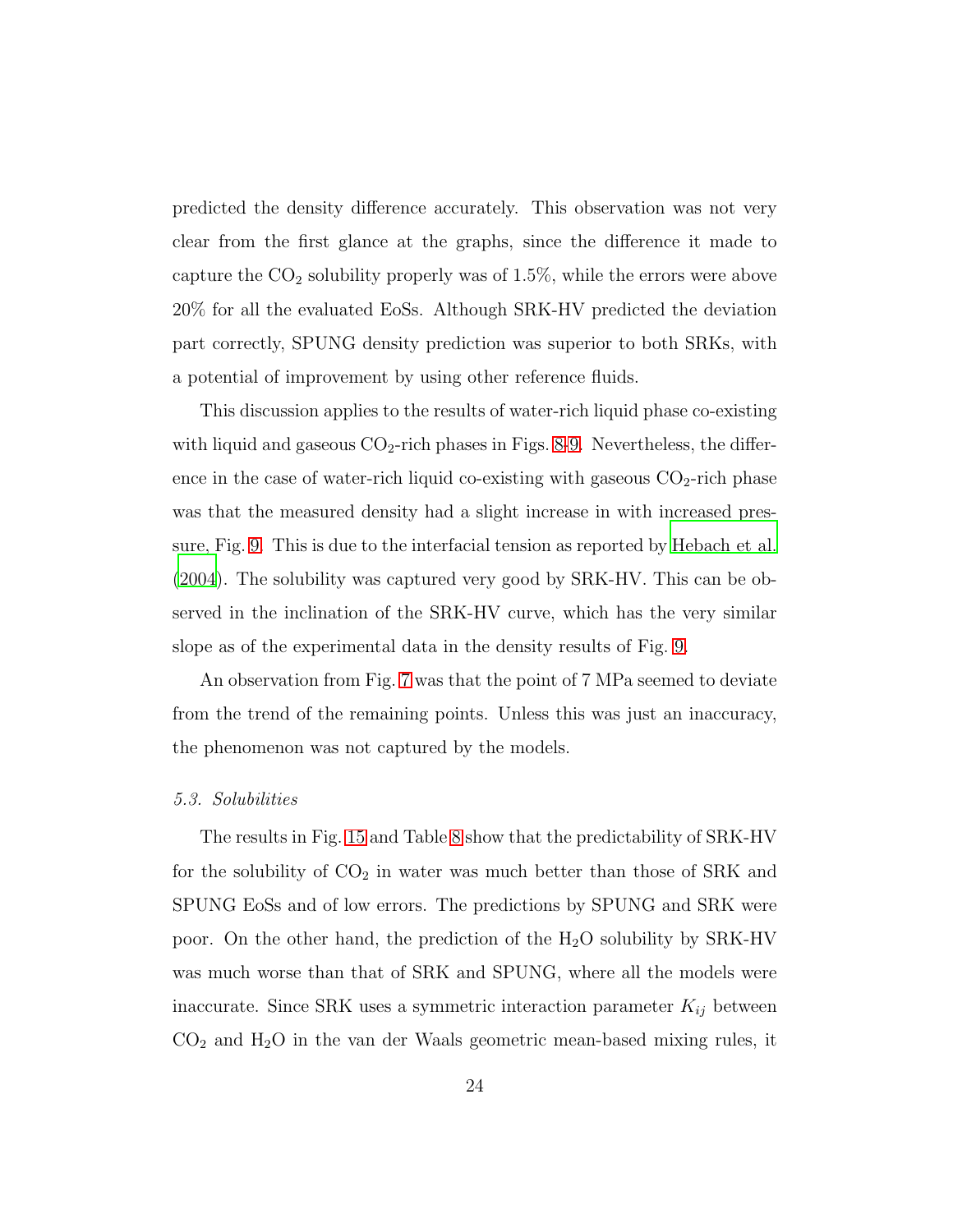was expected that the SRK predictability of one of the mutual solubilities will be that low due to the polar nature of the mixture. The results suggested that SPUNG EoS inherits this impotence from SRK since it uses SRK to compute the shape factors.

The comparison with [Wiebe \(1941](#page-34-4)) at high pressures and low temperatures shows very low predictability of all the EoSs with fare wrong results using SPUNG and SRK EoSs. There were no possibility for improvement for SPUNG and SRK EoSs by regression.

The solubility at moderate pressures, chosen in consistency to the experimental work conducted by [Bamberger et al. \(2000](#page-29-3)), were predicted by the three models. The results in Figs. [12](#page-48-0) and [13](#page-49-0) and AADs in Table [6,](#page-57-0) show that the errors in predicting  $CO<sub>2</sub>$  solubility became more severe than those at very high pressures for SPUNG and SRK EoSs. This highlighted the superior behavior of SRK-HV even more. Furthermore, the errors of SPUNG and SRK were reduced as the temperature increased, which suggested a need for correlating the interaction parameter  $K_{ij}$  to temperature in addition to a more general mixing rule. This analysis was confirmed by the  $K_{ij}$  sensitivity study conducted here (see Sect. [5.4\)](#page-25-0). The predictability of SPUNG and SRK improved for  $H_2O$  solubilities, while that of SRK-HV improved for both mutual solubilities and behaved much better than those of SPUNG and SRK.

The comparison to the set of data of [Hou et al. \(2013\)](#page-31-7) shows the same behavior as of the one with [Bamberger et al. \(2000\)](#page-29-3) at similar temperatures. However, that the errors of all the EoSs reduced significantly as the temperature increased.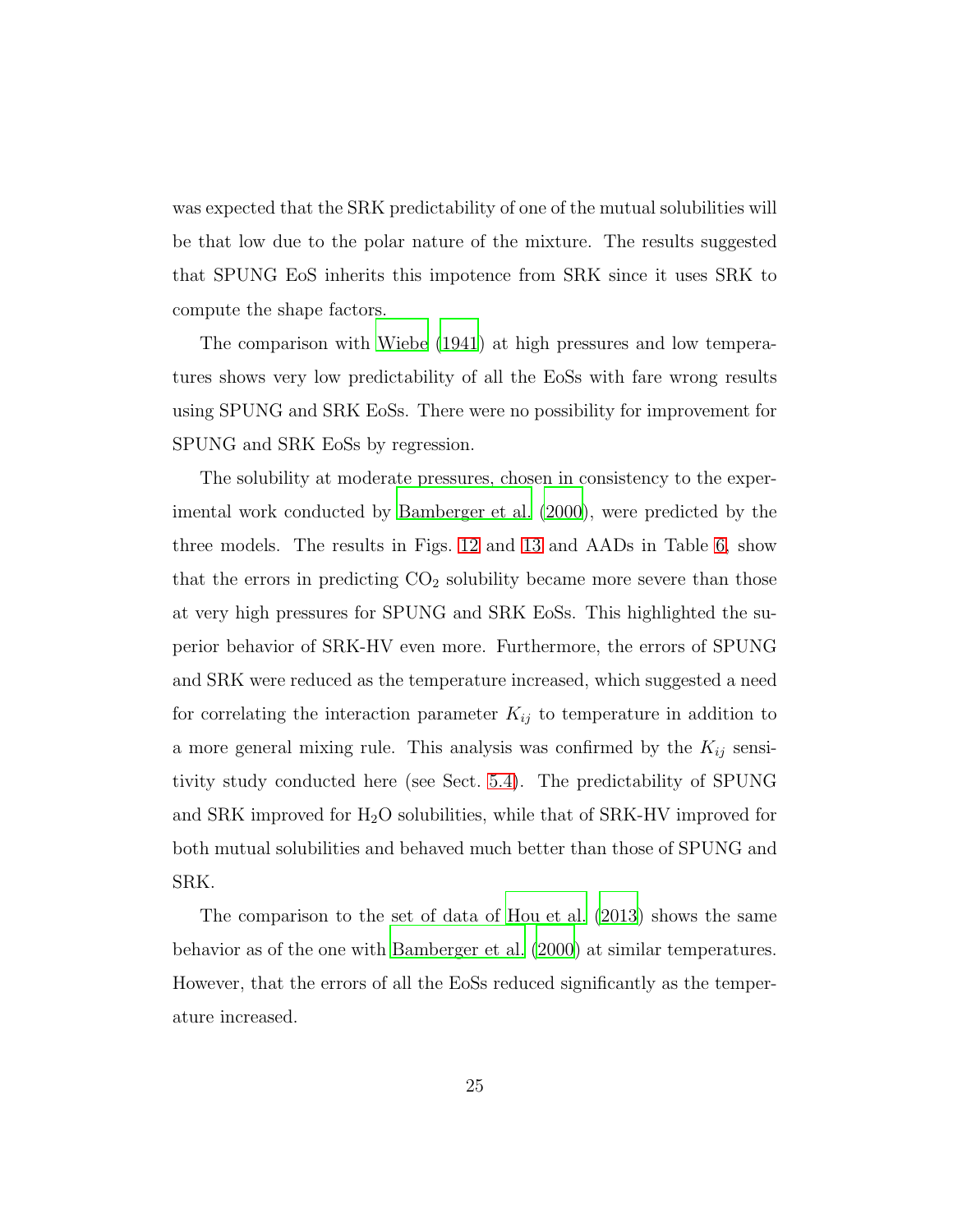For low pressures, the results in Fig. [10](#page-46-0) and the AADs in Table [4,](#page-55-0) showed the same trend in comparison with the experimental data of [Bamberger et al.](#page-29-3) [\(2000\)](#page-29-3), except that SRK-HV did not behave equally well.

For the low pressures high temperatures in Fig. [11](#page-47-0) the results show good and improving predictability as temperature increases.

In general, the predictions of all the EoSs improves with temperatures increase at all pressures.

<span id="page-25-0"></span>In general the predictions of solubility improves as the temperature increases by all the EoSs.

# 5.4. Effects of the interaction parameter  $K_{ij}$

Since the impotence of SPUNG in predicting the solubilities of  $CO<sub>2</sub>$ . water was thought to be inherited from SRK due to the use of the symmetric interaction parameter  $K_{ij}$ , a simple sensitivity study on the effects of tuning  $K_{ij}$  was conducted as explained in Sec. [3.2.6.](#page-11-0) The results of the tuning for the evaluated very high and low-pressure cases are plotted in Figs. [15,](#page-51-0) [11](#page-47-0) and [10.](#page-46-0) The AADs are presented in Tables [8,](#page-59-0) [5](#page-56-0) and [4.](#page-55-0) These results showed that at these conditions there existed a  $K_{ij}$  that could improve the mutual solubilities together, and that compromised the errors better than SRK-HV for the very high pressure, and for the low pressures-high temperatures cases. This implies a potential improvement by regression. Unfortunately, this behavior did not hold for the moderate pressures, and high pressures low temperatures cases. There, the  $CO<sub>2</sub>$  solubility errors could be improved, but causing the errors of  $H_2O$  solubility to jump high with the expected counter effects due to the use of the geometric mean mixing rules. This behavior shows clearly that SPUNG EoS solubility prediction is limited to that of the EoS used to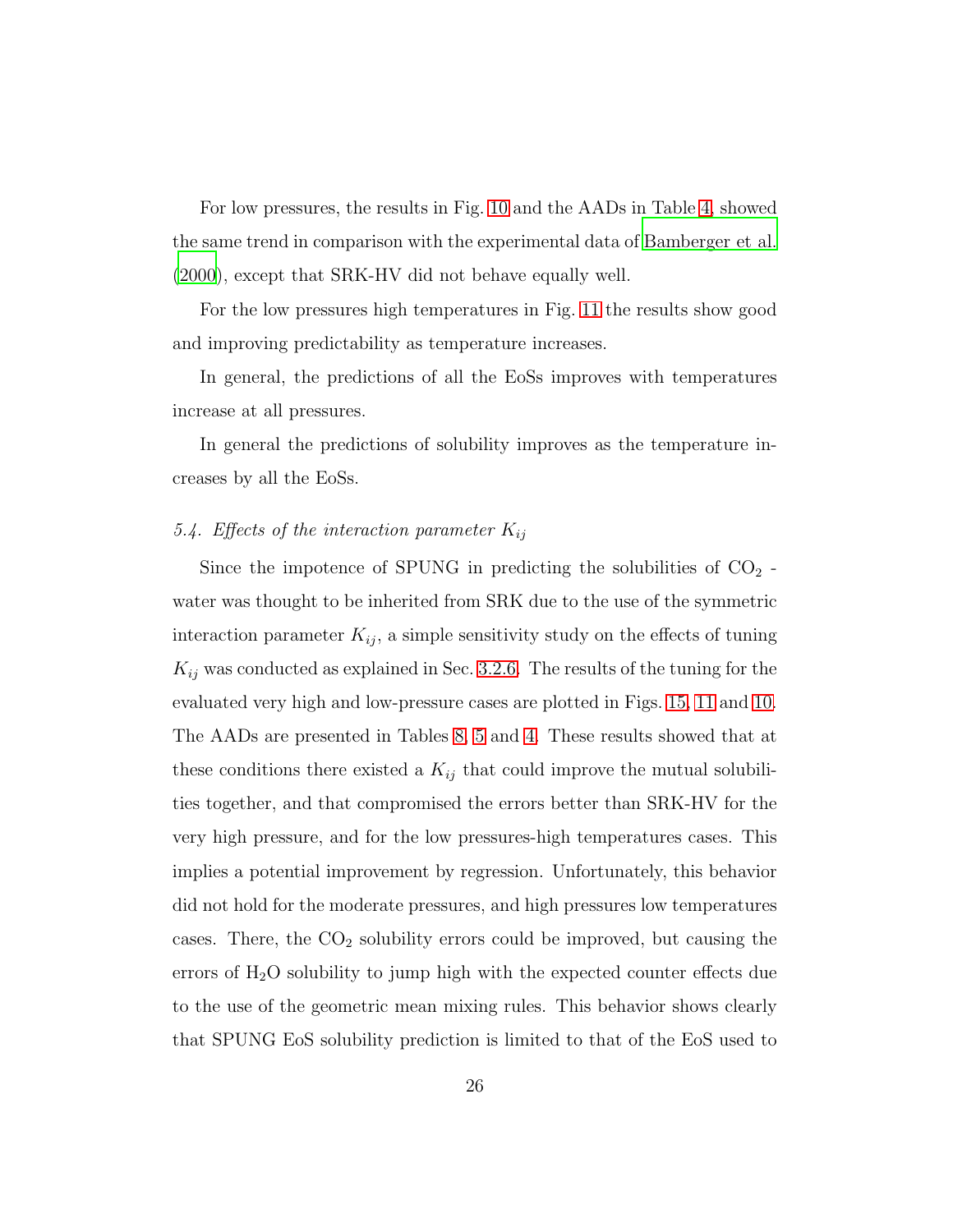compute the shape factors.

The tunning of  $K_{ij}$  influence the rich-phase density predictions mainly through solubility. This is because  $K_{ij}$  influence mainly the energy parameter a, and the co-volume parameter b in the cubic EoSs formulations. In order to give a sense of the impact of each of the mutual solubility on the density predictions for  $CO_2$ -water system, a study was conducted at the conditions used for the density analysis discussed here. Since [Chiquet](#page-30-5) et al. [\(2007\)](#page-30-5), [Hebach et al. \(2004\)](#page-30-6) and [Bikkina et al. \(2011](#page-29-2)) have not provided solubilities, the tuning was done by matching  $SRK-HVCO<sub>2</sub>$  solubility as good as possible. This was thought to be a valid step because SRK-HV showed a significantly good prediction of  $CO<sub>2</sub>$  solubility at similar pressure ranges in the work of [Austegard et al. \(2006](#page-29-1)). In addition, the comparison here, Figs. [12](#page-48-0) - [13](#page-49-0) and Table [6,](#page-57-0) supported the same claim. The density predictions of the  $K_{ij}$  tuned SPUNG EoS are included in the figures and summarized in the tables of the density predictions study. The results show minor improvement on  $H_2O$ -rich phase density and major dis-improvement on  $CO<sub>2</sub>$ -rich phase density due to the conjugate dis-improvement in  $H_2O$  solubility prediction that is induced from the mixing rule.

It is important also to highlight the observation that the tuning showed a temperature-dependent behavior for  $K_{ij}$  that was almost insensitive to the pressure and co-existing phases.

Since the solubilities are important for deciding co-existing phases, especially for small impurities of  $H_2O$  in  $CO_2$  or vise versa, and since SPUNG EoS has shown high potential, we are motivated under the guidance of this work for further developing the method to overcome this weakness. A more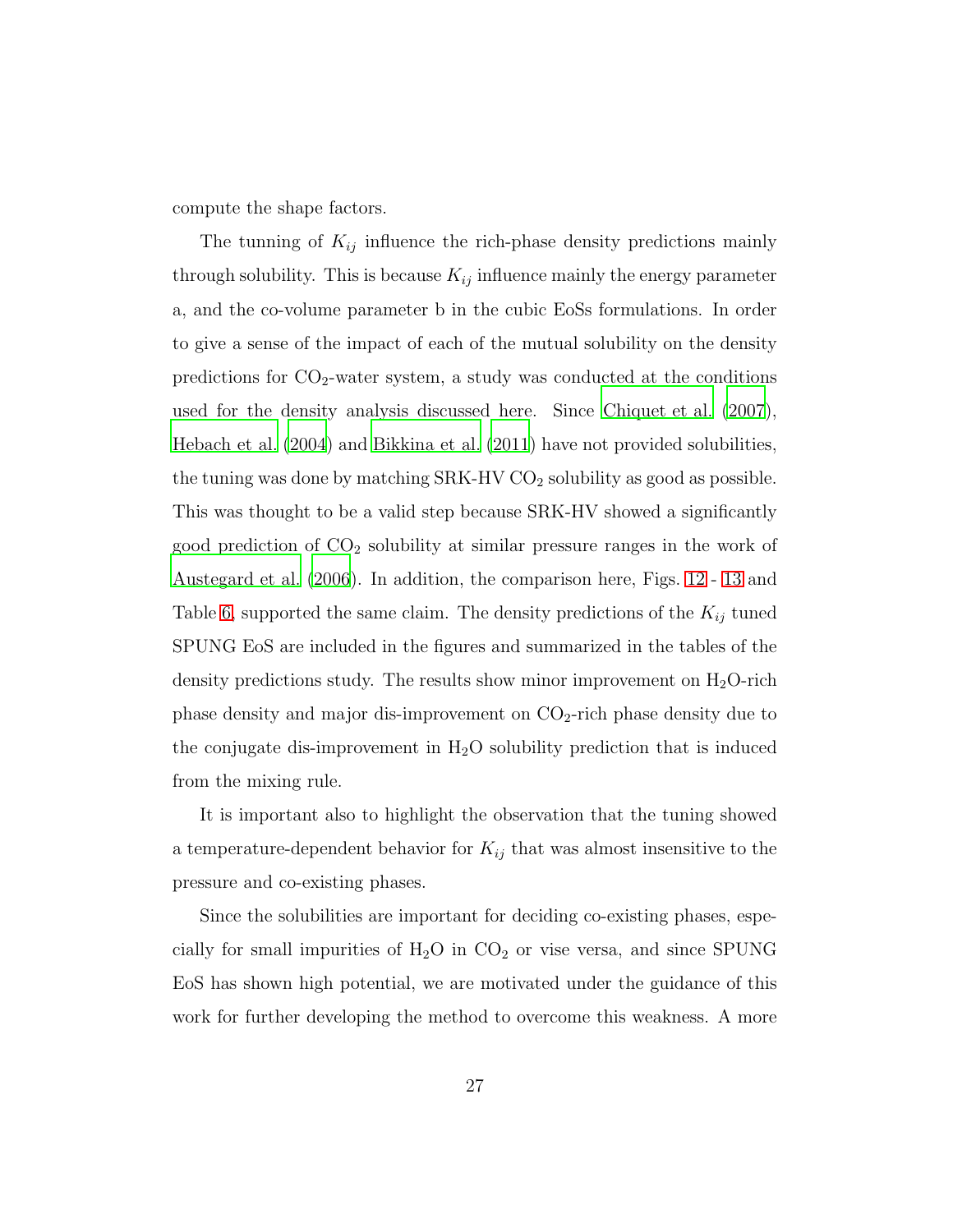elaborated mixing rule that shall take into account the polar nature of the system, as well as the temperature dependency shown in this work, is needed.

#### 5.5. Reference fluid sensitivity

The results in Fig. ?? showed clearly that the choice of reference fluid had a significant impact on the properties predictions and, in particular, on density predictions. Furthermore, the trend observed in the results was very interesting, where a heavier reference fluid within the set of hydrocarbons gave better predictions of the density compared to a lighter. Also within the set of  $O_2$  and  $N_2$  the same trend was seen. For all the reference fluids in Fig. ??, the curves of the REs showed almost equal slopes, which implied a low impact on solubility predictions.

## 6. Conclusions

The three tested EoSs predicted the dew temperature with high quality and precision, but predicted low pseudo critical pressure for two tested sets.

For single phase, at low pressure gas phase, SPUNG EoS exhibits a better behavior to SRK- and SRK-HV cubic EoSs. However, the REs are low for all models. The role of SPUNG become significant as high pressures are of concern, where the error become considerable.

SPUNG has a superior behavior in predicting the rich phases density of the  $CO_2$ -water system compared to the evaluated cubic EoSs. Although  $CO_2$ solubility prediction of SPUNG is very low at moderate pressures and low temperatures, the impact on density calculations for the  $H_2O$ -rich phase is not pronounceable. Improving the  $CO<sub>2</sub>$  solubility on the benefits of that of  $H<sub>2</sub>O$ , lead to severe mis-prediction in the density of the  $CO<sub>2</sub>$ -rich phase. The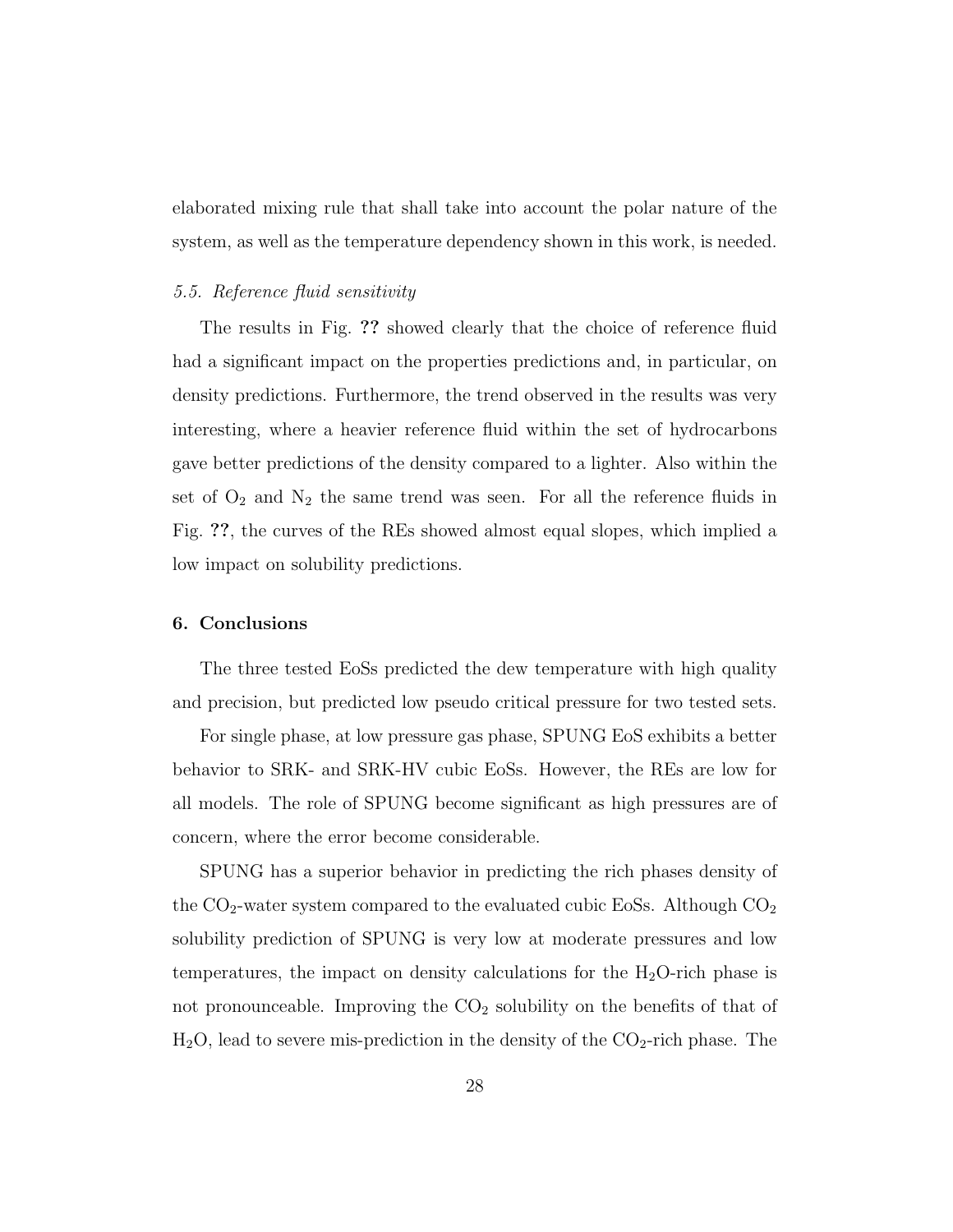impact on the over all density prediction of the system will depend on the feed composition. Therefore, for the cases where water is an impurity the impact of  $CO<sub>2</sub>$  solubility mis-prediction will have much less impact on the over all density prediction.

The effect of varying the reference fluids was investigated, and the errors span between the lightest and the heaviest reference fluid was large. This implies a significant impact of the reference fluid on the properties prediction. Nevertheless, the heaviest evaluated hydrocarbon was not heavy enough to give a significant improvement. However, the observed trend and highlighted criterion of the search for a reference fluid rises the expectations in the SPUNG EoS potential for improving the water-rich phase density prediction, if a proper reference fluid is found, while the cubic EoSs don't have a similar potential.

SRK-HV EoS predicted the mutual solubilities for the binary polar mixture with high accuracy. Nevertheless, it showed much poorer predictability of the density of the  $CO<sub>2</sub>$ -water system in general and compared to SPUNG in particular.

SRK EoS with van der Waals mixing rules combines the impotence of both SPUNG and SRK-HV EoS. Therefore, it is not recommend for this system, unless low-pressure gas-phase densities are the only interest.

The study show that SPUNG EoS solubility predictability is limited by the EoS used for the computation of the shape factors, here, is limited by SRK. However the predictability of the density is controlled independently by the reference fluid and the reference equation used. As one of the powerful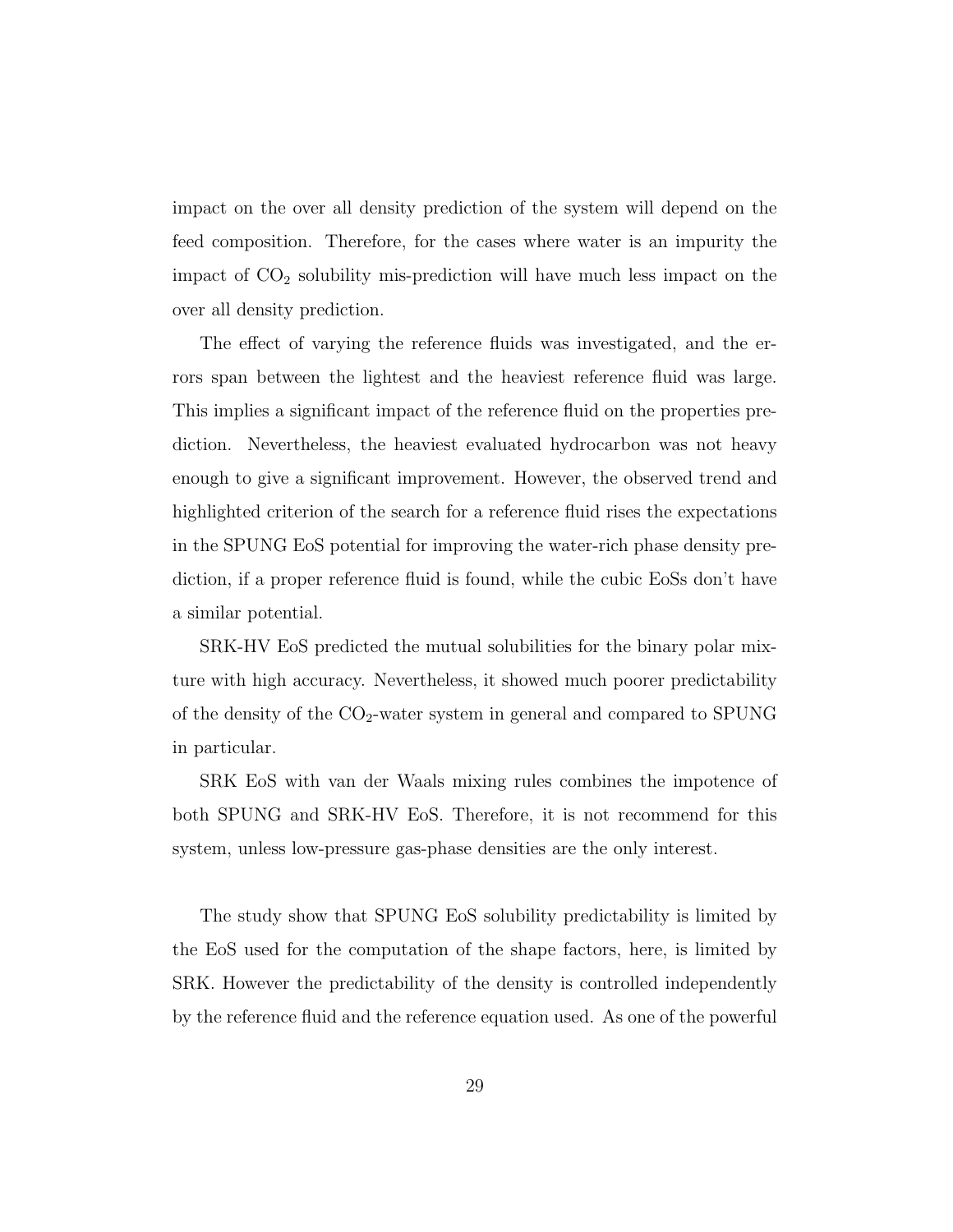features of the concept is to allow a free choice of the EoS for the shape factors, the reference fluid, and the reference equation (given that the reference fluid coefficients exist for this reference equation), a promising option is to use an Asymmetric quadratic mixing rule. It is also possible to use SRK- $HV$ , which showed a very high success for solubility predictions of  $CO<sub>2</sub>$ -water system.

Acknowledgement: This work was financed through the CO2 Dynamics project. The authors acknowledge the support from the Research Council of Norway (189978), Gassco AS, Statoil Petroleum AS and Vattenfall AB.

#### References

- <span id="page-29-1"></span>Austegard, A., Solbraa, E., de Koeijer, G., Mølnvik, M.J., 2006. Thermodynamic models for calculating mutual solubilities in H2O-CO2-CH4 mixtures. Chem. Eng. Res. Des., 84(9), 781 – 794.
- <span id="page-29-3"></span>Bamberger, A., Sieder, G., Maurer, G., 2000. High-pressure (vapor+liquid) equilibrium in binary mixtures of (carbon dioxide+water or acetic acid) at temperatures from 313 to 353 K. J. Supercrit. Fluids,  $17(2)$ ,  $97 - 110$ .
- <span id="page-29-2"></span>Bikkina, P.K., Shoham, O., Uppaluri, R., 2011. Equilibrated interfacial tension data of the CO2-water system at high pressures and moderate temperatures. J. Chem. Eng. Data, 56(10), 3725–3733.
- <span id="page-29-0"></span>Chapman, W.G., Gubbins, K.E., Jackson, G., Radosz, M., 1990. New refer-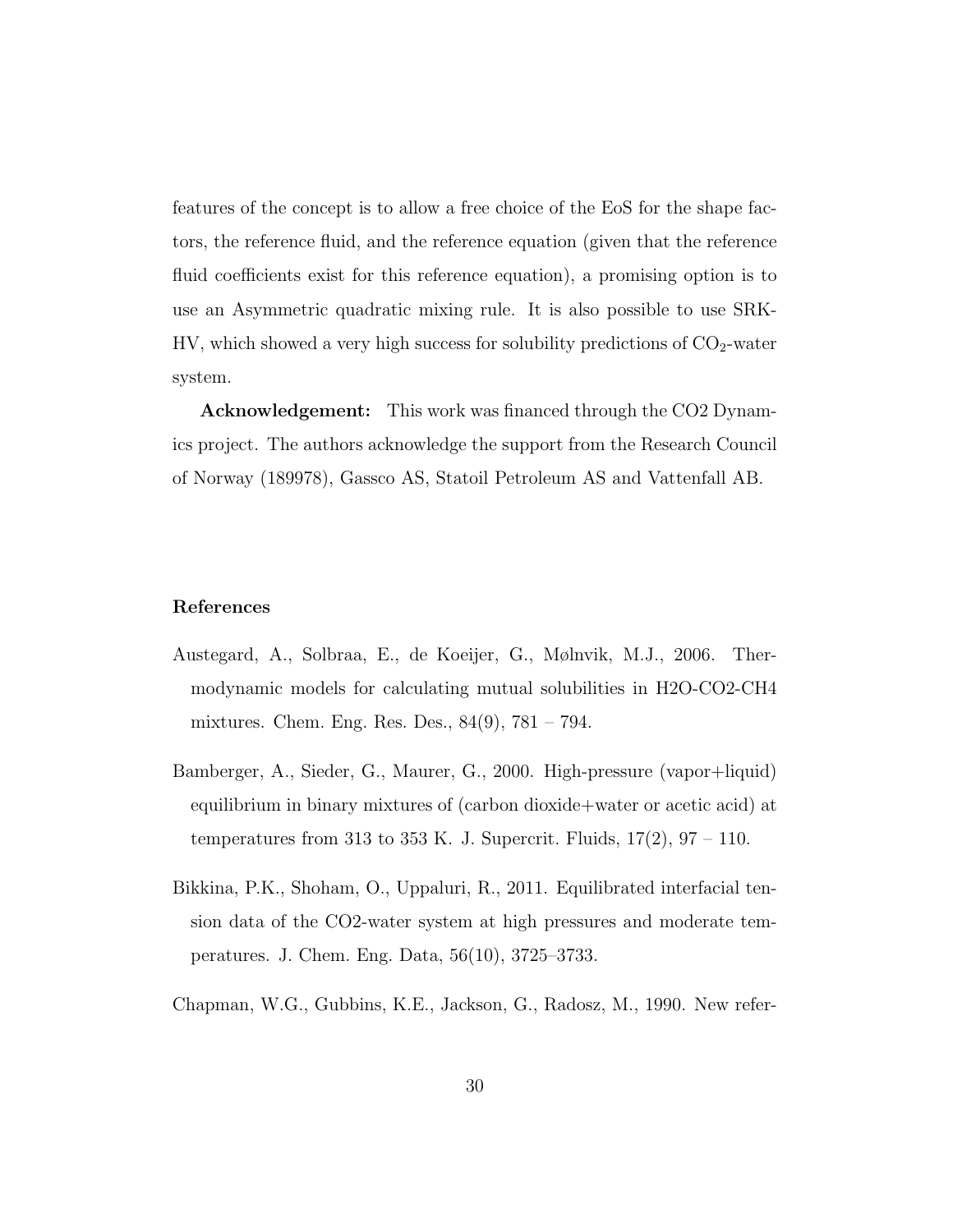ence equation of state for associating liquids. Ind. Eng. Chem. Res., 29(8), 1709–1721.

- <span id="page-30-5"></span>Chiquet, P., Daridon, J.L., Broseta, D., Thibeau, S., 2007.  $CO_2/water$  interfacial tensions under pressure and temperature conditions of  $CO<sub>2</sub>$  geological storage. Energy Convers. Manage.,  $48(3)$ ,  $736 - 744$ .
- <span id="page-30-1"></span>Diamantonis, N.I., Economou, I.G., 2012. Modeling the phase equilibria of a  $H<sub>2</sub>O-CO<sub>2</sub>$  mixture with pc-saft and tpc-psaft equations of state. Mol. Phys., 110(11-12), 1205–1212.
- <span id="page-30-3"></span>Ely, J.F., 1990. A predictive, exact shape factor extended corresponding states model for mixtures. Adv. Cryog. Eng., 35, 1511–1520.
- <span id="page-30-4"></span>Estela-Uribe, J.F., Trusler, J.P.M., 1998. Shape factors for the light hydrocarbons. Fluid Phase Equilib., 150-151, 225 – 234.
- <span id="page-30-2"></span>Fisher, G.D., Leland, T.W., 1970. Corresponding states principle using shape factors. Ind. Eng. Chem. Fundam., 9(4), 537–544.
- <span id="page-30-6"></span>Hebach, A., Oberhof, A., Dahmen, N., 2004. Density of water + carbon dioxide at elevated pressures: measurements and correlation. J. Chem. Eng. Data, 49(4), 950–953.
- <span id="page-30-0"></span>Hendriks, E., Kontogeorgis, G.M., Dohrn, R., de Hemptinne, J.C., Economou, I.G., Zilnik, L.F., Vesovic, V., 2010. Industrial requirements for thermodynamics and transport properties. Ind. Eng. Chem. Res., 49(22), 11131–11141.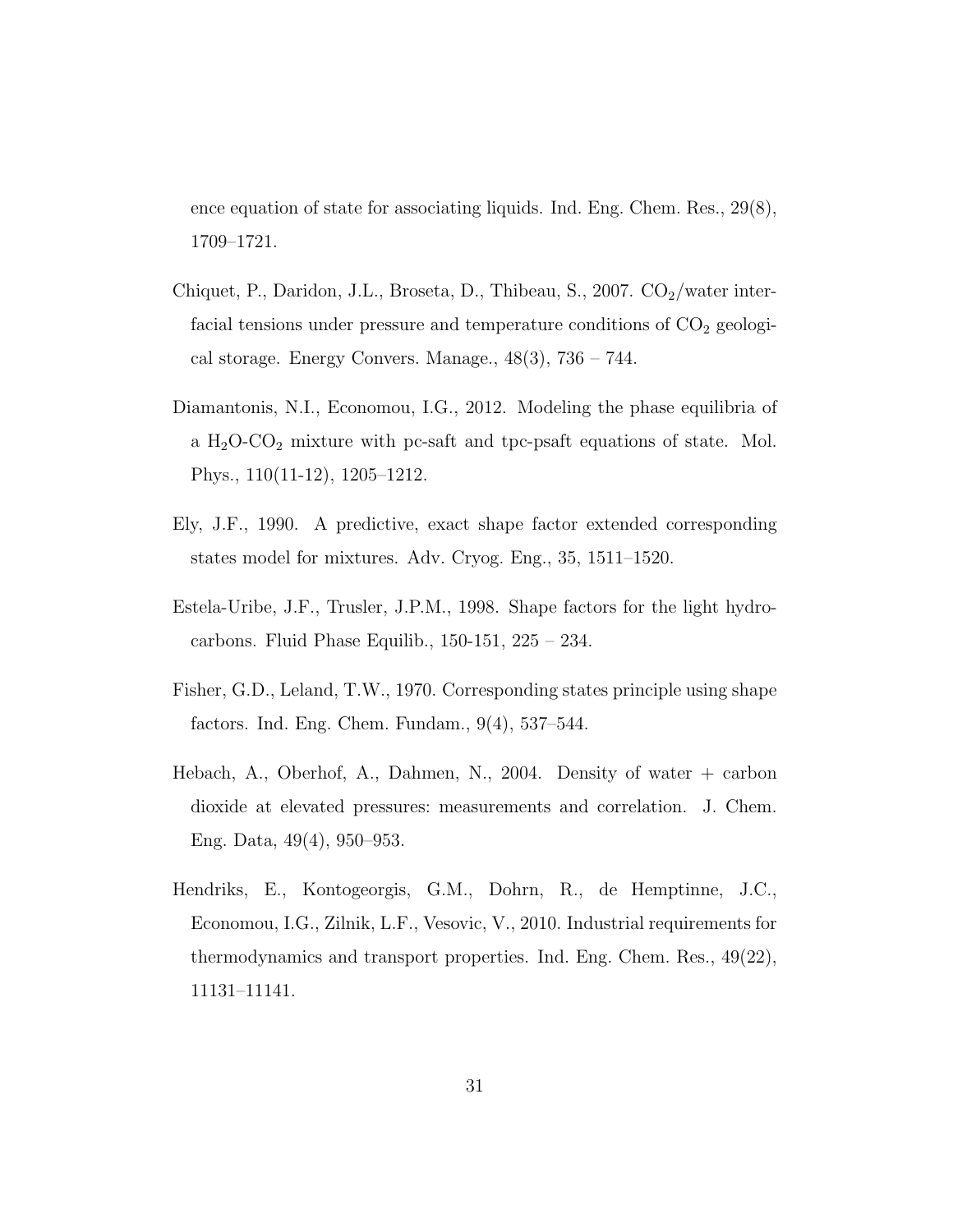- <span id="page-31-7"></span>Hou, S.X., Maitland, G.C., Trusler, J.M., 2013. Measurement and modeling of the phase behavior of the (carbon dioxide  $+$  water) mixture at temperatures from 298.15 k to 448.15 k. J. Supercrit. Fluids, 73, 87–96.
- <span id="page-31-0"></span>Huron, M.J., Vidal, J., 1979. New mixing rules in simple equations of state for representing vapour-liquid equilibria of strongly non-ideal mixtures. Fluid Phase Equilib.,  $3(4)$ ,  $255 - 271$ .
- <span id="page-31-4"></span>Ibrahim, M., Skaugen, G., Ertesvåg, I.S., 2012. Preliminary evaluation of the {SPUNG} equation of state for modelling the thermodynamic properties of co2-water mixtures. Energy Procedia, 26, 90 – 97.
- <span id="page-31-3"></span>Jørstad, O., 1993. Equations of state for hydrocarbon mixtures. Dr. Ing. thesis No. NTH 1993:92. Norwegian Inistitute of Technology, Trondheim, Norway.
- <span id="page-31-6"></span>King, M.B., Mubarak, A., Kim, J.D., Bott, T.R., 1992. The mutual solubilities of water with supercritical and liquid carbon dioxides. J. Supercrit. Fluids,  $5(4)$ ,  $296 - 302$ .
- <span id="page-31-2"></span>Kontogeorgis, G.M., Voutsas, E.C., Yakoumis, I.V., Tassios, D.P., 1996. An equation of state for associating fluids. Ind. Eng. Chem. Res., 35(11), 4310–4318.
- <span id="page-31-1"></span>Kunz, O., Klimeck, R., Wagner, W., Jaeschke, M., 2007. The GERG-2004 Wide-Range Equation of State for Natural Gases and Other Mixtures. GERG TM15, VDI Verlag, Düsseldorf, Germany.
- <span id="page-31-5"></span>Leach, J.W., Chappelear, P.S., Leland, T.W., 1968. Use of molecular shape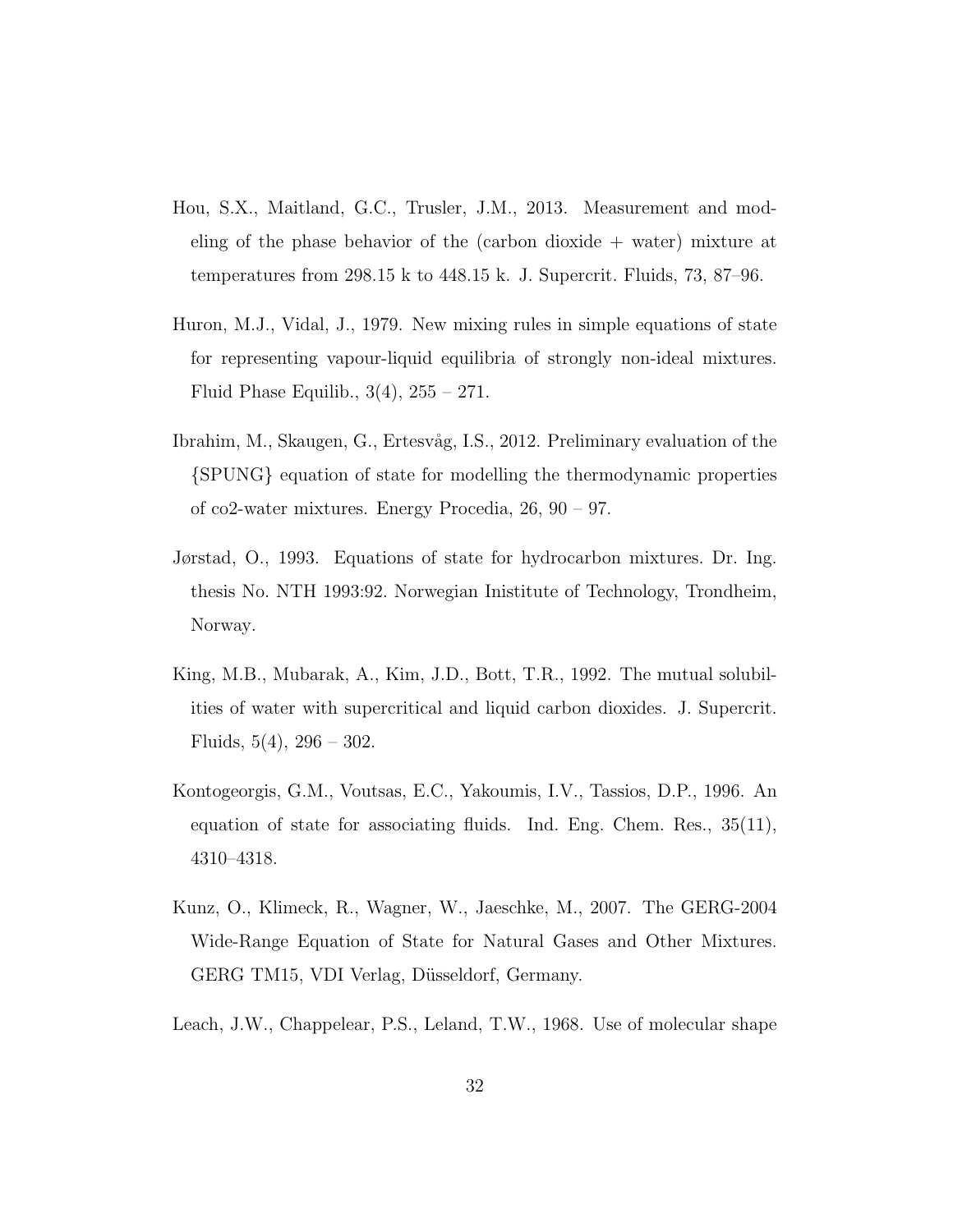factors in vapor-liquid equilibrium calculations with the corresponding states principle. AIChE J., 14(4), 568–576.

- <span id="page-32-0"></span>Lemmon, E.W., Huber, M.L., McLinden, M.O., 2010. NIST Standard Reference Database 23: Reference Fluid Thermodynamic and Transport Properties - REFPROP, version 9.0. National Institute of Standards and Technology, Standard Reference Data Program, Gaithersburg, Maryland.
- <span id="page-32-5"></span>Li, H., Jakobsen, J.P., Wilhelmsen, Ø., Yan, J., 2011. PVTxy properties of CO2 mixtures relevant for CO2 capture, transport and storage: Review of available experimental data and theoretical models. Appl. Energy, 88(11), 3567 – 3579.
- <span id="page-32-4"></span>Li, H., Yan, J., 2009. Impacts of equations of state (EOS) and impurities on the volume calculation of CO2 mixtures in the applications of CO2 capture and storage (CCS) processes. Appl. Energy,  $86(12)$ ,  $2760 - 2770$ .
- <span id="page-32-1"></span>Mollerup, J., 1980. Thermodynamic properties from corresponding states theory. Fluid Phase Equilib.,  $4(1-2)$ ,  $11-34$ .
- <span id="page-32-3"></span>Mueller, G., Bender, E., Maurer, G., 1988. Das dampffluessigkeitsgleichgewicht des ternaeren systems ammonik-kohlendioxidwasser bei hohn wassergehalten im bereich zwischen 373 und 473 kelvin. Ber. Bunsenges. Phys. Chem., 92, 148–160.
- <span id="page-32-2"></span>Pappa, G.D., Perakis, C., Tsimpanogiannis, I.N., Voutsas, E.C., 2009. Thermodynamic modeling of the vaporliquid equilibrium of the co2/h2o mixtures. Fluid Phase Equilib., 284(1), 56–63.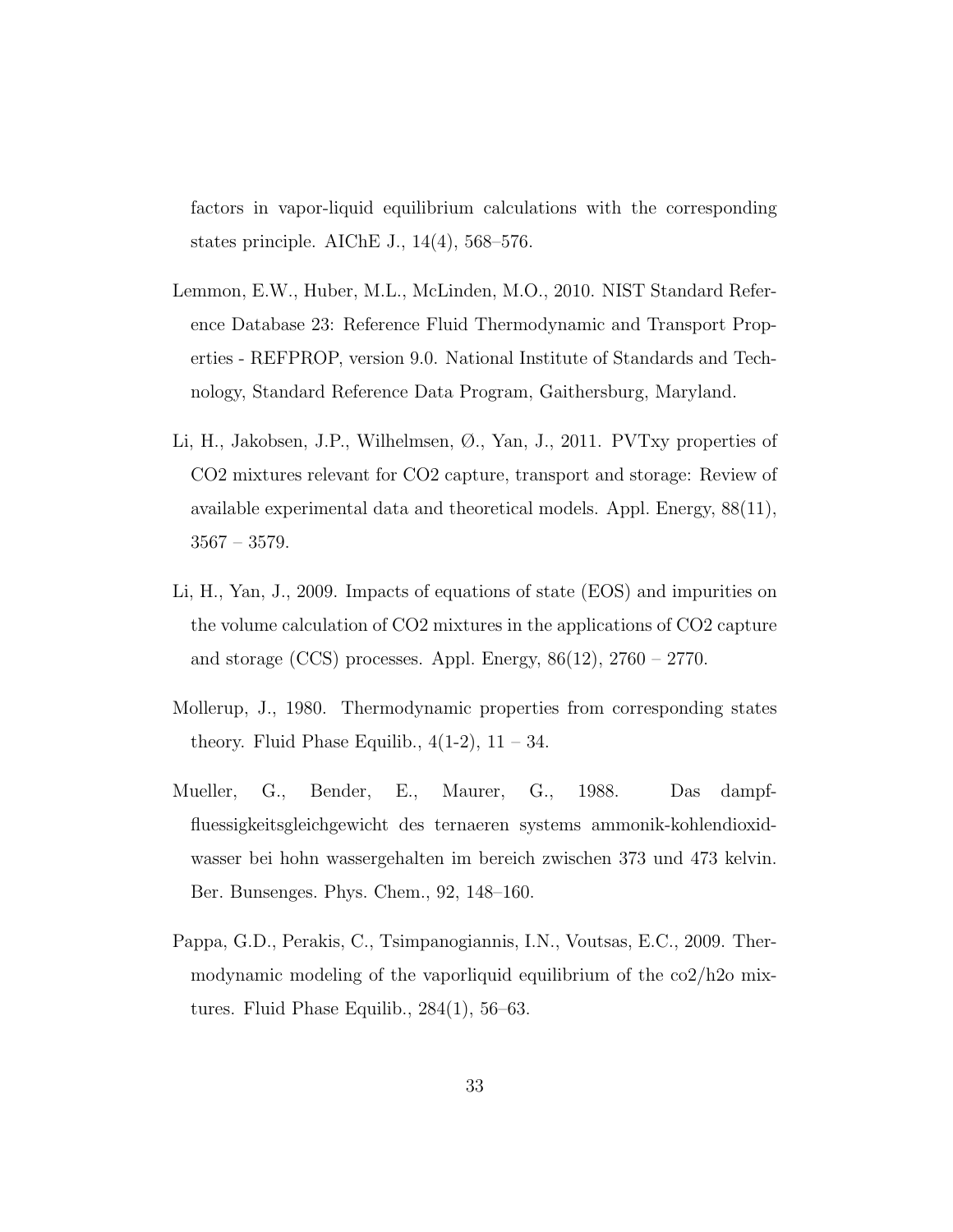- <span id="page-33-4"></span>Patel, M.R., Eubank, P.T., 1988. Experimental densities and derived thermodynamic properties for carbon dioxide-water mixtures. J. Chem. Eng. Data, 33(2), 185–193.
- <span id="page-33-6"></span>Patel, M.R., Holste, J.C., Hall, K.R., Eubank, P.T., 1987. Thermophysical properties of gaseous carbon dioxide-water mixtures. Fluid Phase Equilib., 36, 279 – 299.
- <span id="page-33-1"></span>Peng, D.Y., Robinson, D.B., 1976. A new two-constant equation of state. Ind. Eng. Chem. Fundam., 15(1), 59–64.
- <span id="page-33-5"></span>Seitz, J.C., Blencoe, J.G., 1999. The CO2-H2O system. I. Experimental determination of volumetric properties at  $400^{\circ}$ C, 10-100 MPa. Geochim. Cosmochim. Acta, 63(10), 1559 – 1569.
- <span id="page-33-0"></span>Soave, G., 1972. Equilibrium constants from a modified Redlich-Kwong equation of state. Chem. Eng. Sci.,  $27(6)$ ,  $1197 - 1203$ .
- <span id="page-33-3"></span>Solbraa, E., 2002. Equilibrium and non-equilibrium thermodynamics of natural gas processing. Dr. Ing. thesis No. 2002:146. Norwegian University of Science and Technolog, Trondheim, Norway.
- <span id="page-33-2"></span>Span, R., Wagner, W., 1996. A new equation of state for carbon dioxide covering the fluid region from the tripple-point temperature to 1100 K at pressures up to 800 MPa. J. Phys. Chem. Ref. Data, 25(6), 1509–1596.
- <span id="page-33-7"></span>Takenouchi, S., Kennedy, G.C., 1964. The binary system  $H_2O$ - $CO_2$  at high temperatures and pressures. Am. J. Sci., 262(9), 1055–1074.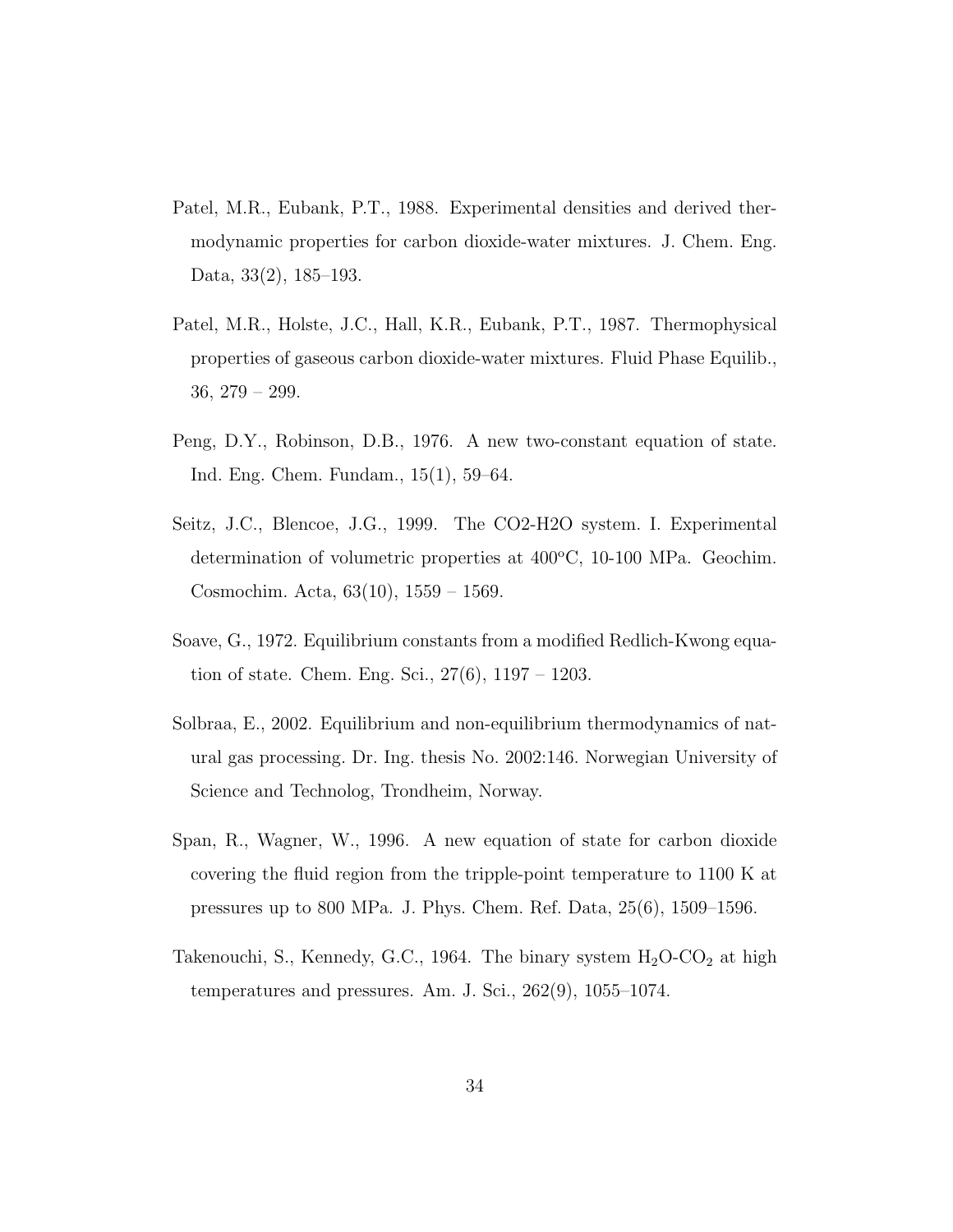- <span id="page-34-0"></span>Tsivintzelis, I., Kontogeorgis, G.M., Michelsen, M.L., Stenby, E.H., 2011. Modeling phase equilibria for acid gas mixtures using the cpa equation of state. part ii: Binary mixtures with  $CO<sub>2</sub>$ . Fluid Phase Equilib., 306(1), 3856.
- <span id="page-34-2"></span>Twu, C.H., Bluck, D., Cunningham, J.R., Coon, J.E., 1991. A cubic equation of state with a new alpha function and a new mixing rule. Fluid Phase Equilib., 69, 33 – 50.
- <span id="page-34-5"></span>Valtz, A., Chapoy, A., Coquelet, C., Paricaud, P., Richon, D., 2004. Vapourliquid equilibria in the carbon dioxide-water system, measurement and modelling from 278.2 to 318.2 K. Fluid Phase Equilib., 226, 333 – 344.
- <span id="page-34-4"></span>Wiebe, R., 1941. The binary system carbon dioxide-water under pressure. J. Am. Chem. Soc., 29(3), 475–481.
- <span id="page-34-1"></span>Wilhelmsen, Ø., Skaugen, G., Jørstad, O., Li, H., 2012. Evaluation of SPUNG and other equations of state for use in carbon capture and storage modelling. Energy Procedia, 23, 236 – 245.
- <span id="page-34-3"></span>Younglove, B.A., Ely, J.F., 1987. Thermophysical properties of fluids: II. Methane, ethane, propane, isobutane, and normal butane. J. Phys. Chem. Ref. Data, 16(4), 577–798.

## List of figures caption:

Figure 1. Density computations in comparison with experimental data of [Seitz and Blencoe \(1999](#page-33-5)), over pressures up to 100 MPa at 90% and 10%  $CO<sub>2</sub>$  and a temperature of 400 °C.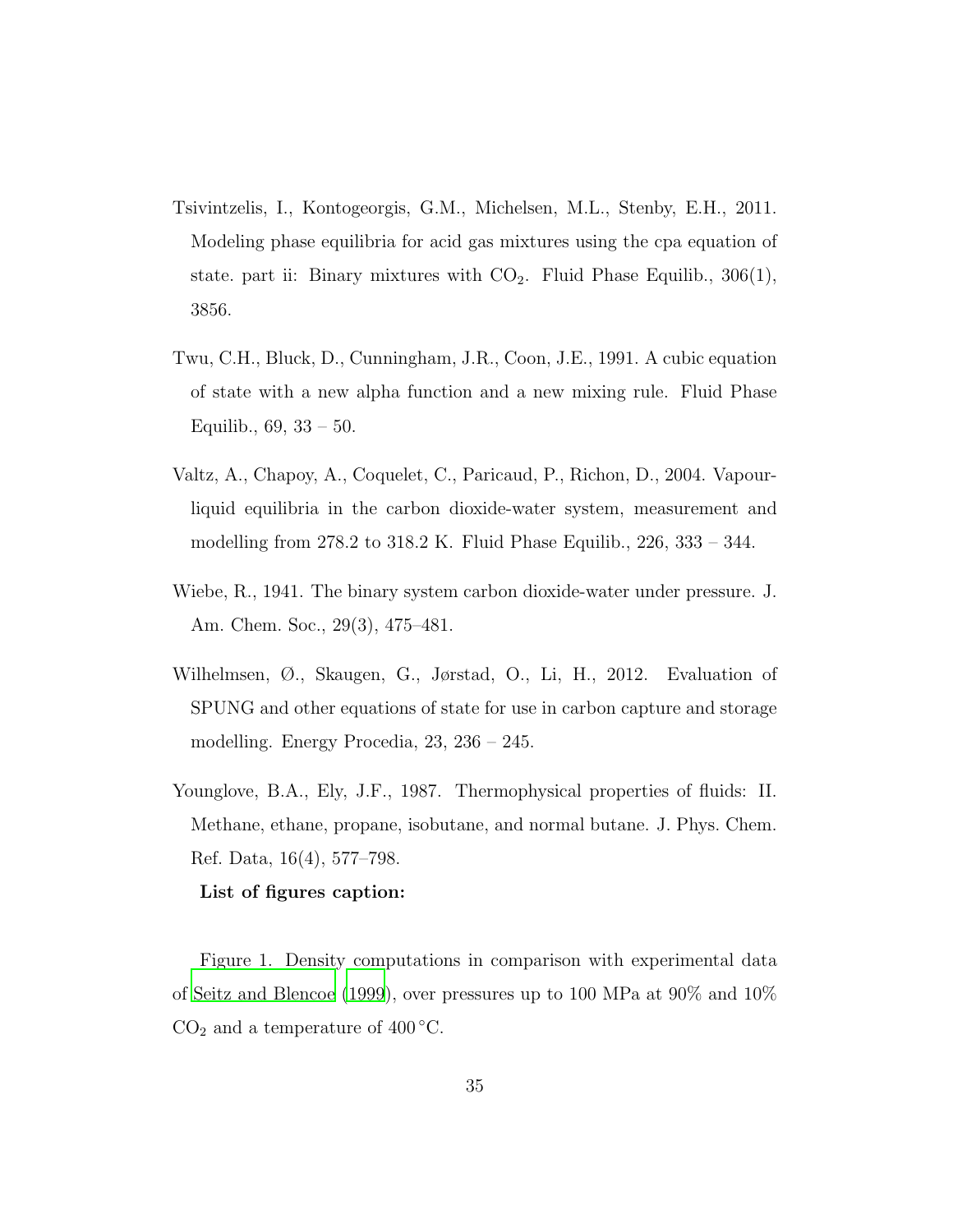Figure 2. Density computations in comparison with experimental data of [Seitz and Blencoe \(1999\)](#page-33-5), over mole fractions of  $CO<sub>2</sub>$  at different pressures and a temperature of  $400^{\circ}$ C.

Figure 3. Gas phase density calculations in comparison with experimental data of [Patel and Eubank \(1988](#page-33-4)) at  $2\%$  H<sub>2</sub>O and a temperature of  $225\,^{\circ}\text{C}$ .

Figure 4. Dew line temperature predictions in comparison with experimental data of [Patel et al. \(1987](#page-33-6)).

Figure 5. SGLE  $CO_2$ -rich phase density predictions at temperatures about 35, 50, 90 and  $110\textdegree C$  in comparison with [Chiquet et al. \(2007](#page-30-5)) experimental data.

Figure 6. LLE  $CO_2$ -rich phase densities prediction at a temperature of 25 °C in comparison to predictions of [Bikkina et al. \(2011](#page-29-2)).

Figure 7. Densities of the liquid water-rich phase co-existing with a supercritical  $CO_2$ -rich phase at a temperature about 35 °C in comparison with [Chiquet et al. \(2007](#page-30-5)) experimental data.

Figure 8. LLE water-rich phase density predictions at a temperature  $25^{\circ}$ C in comparison with [King et al. \(1992\)](#page-31-6) experimental data.

Figure 9. Densities of the liquid water-rich phase co-existing with a gaseous  $CO<sub>2</sub>$ -rich phase at a temperature about 29 °C in comparison with [Hebach et al.](#page-30-6) [\(2004\)](#page-30-6) experimental data.

Figure 10.  $CO<sub>2</sub>$  and  $H<sub>2</sub>O$  solubilities over low pressures and at temperatures of 5 and 45 ◦C in comparison with [Valtz et al. \(2004](#page-34-5)) experimental data.

Figure 11.  $CO<sub>2</sub>$  and  $H<sub>2</sub>O$  solubilities over low pressures and at temperatures of 100 and 200 °C in comparison with [Mueller et al. \(1988\)](#page-32-3) experimental data. Figure 12.  $CO<sub>2</sub>$  solubilities over moderate pressures and at a temperature of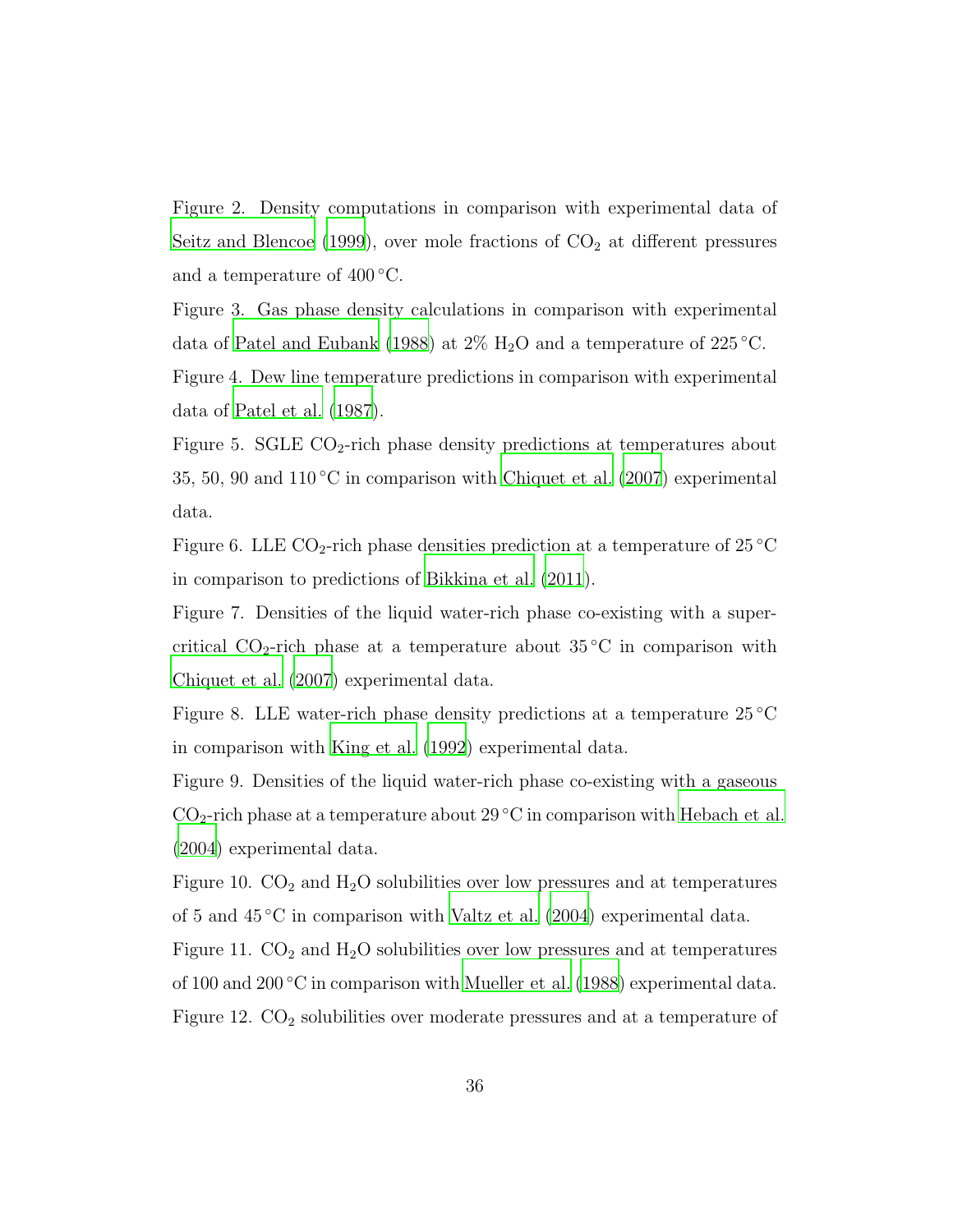80 ℃ in comparison with [Bamberger et al. \(2000](#page-29-3)) experimental data.

Figure 13.  $H_2O$  solubilities over moderate pressures and at temperatures of 60 and  $80^{\circ}$ C in comparison with [Bamberger et al. \(2000](#page-29-3)) experimental data. Figure 14.  $CO<sub>2</sub>$  and  $H<sub>2</sub>O$  solubilities computations in comparison with ex-perimental data of [Hou et al. \(2013](#page-31-7)) Figure 15.  $CO<sub>2</sub>$  and  $H<sub>2</sub>O$  solubilities over very high pressures and a temperature of 110 ◦C in comparison with [Takenouchi and Kennedy \(1964](#page-33-7)) experimental data.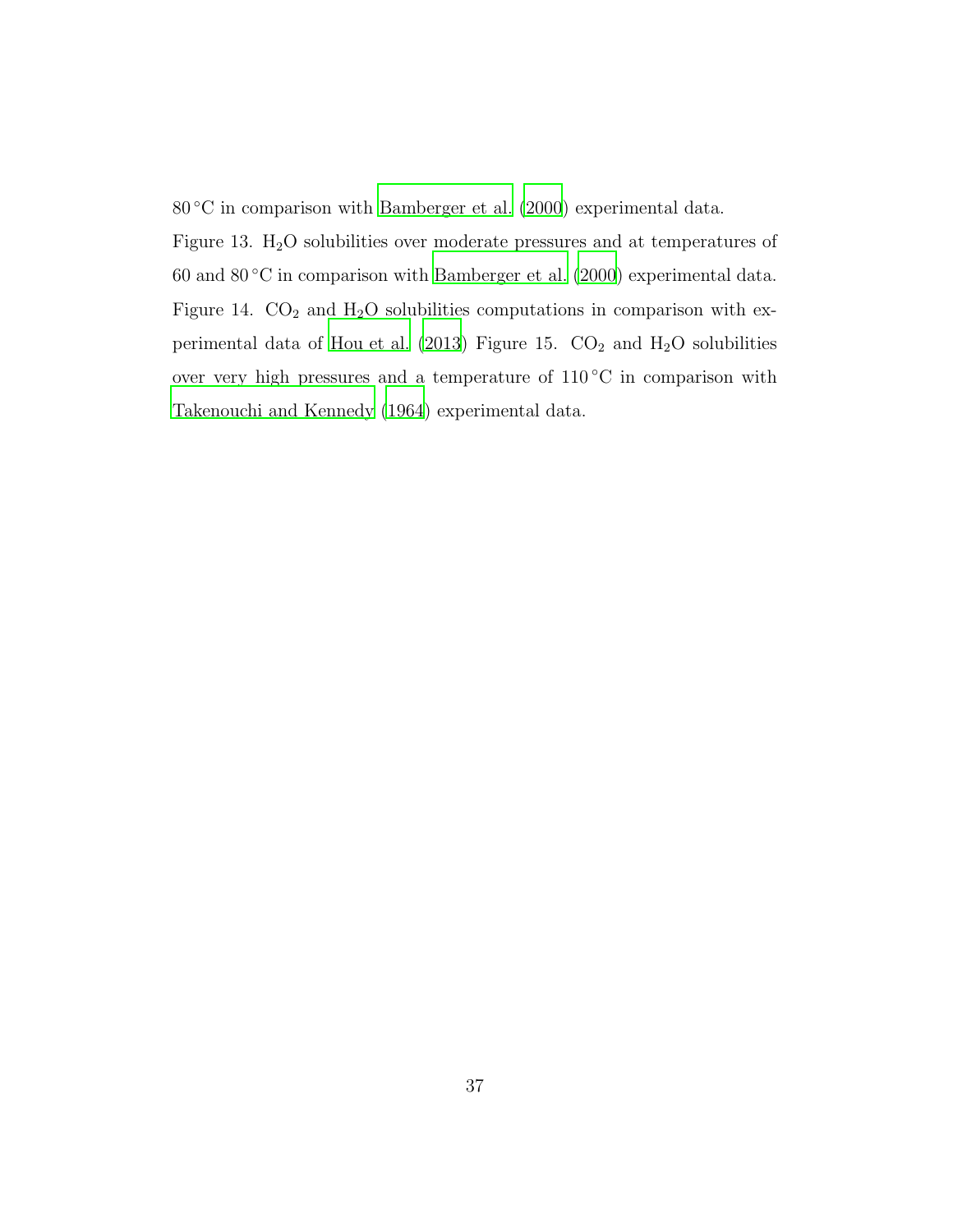

<span id="page-37-0"></span>Figure 1: Density computations in comparison with experimental data of [Seitz and Blencoe \(1999\)](#page-33-5), over pressures up to 100 MPa at 90% and 10%  $CO<sub>2</sub>$  and a temperature of  $400\,^{\circ}\mathrm{C}$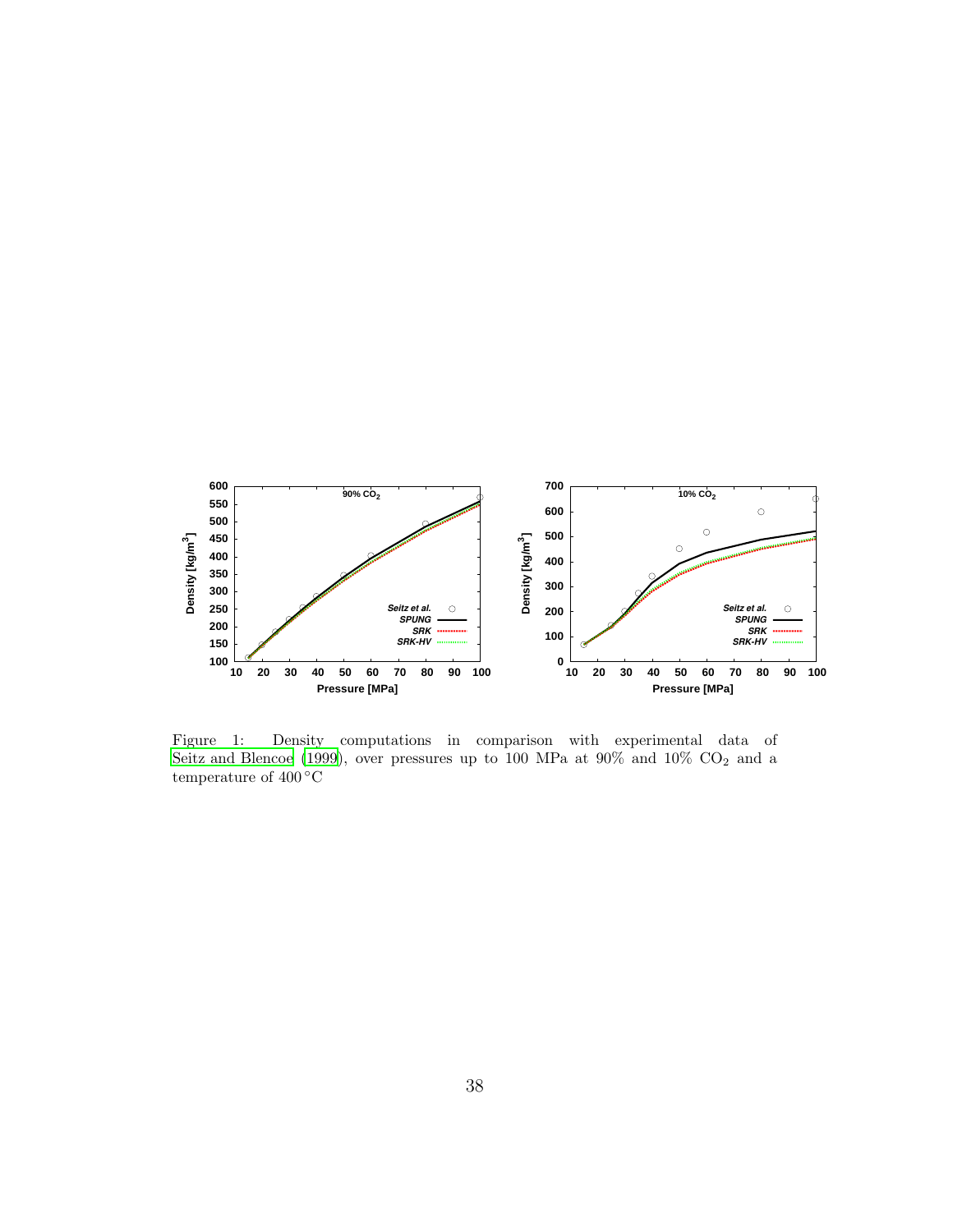

<span id="page-38-0"></span>Figure 2: Density computations in comparison with experimental data of [Seitz and Blencoe \(1999\)](#page-33-5), over mole fractions of  $CO<sub>2</sub>$  at different pressures and a temperature of 400 ◦C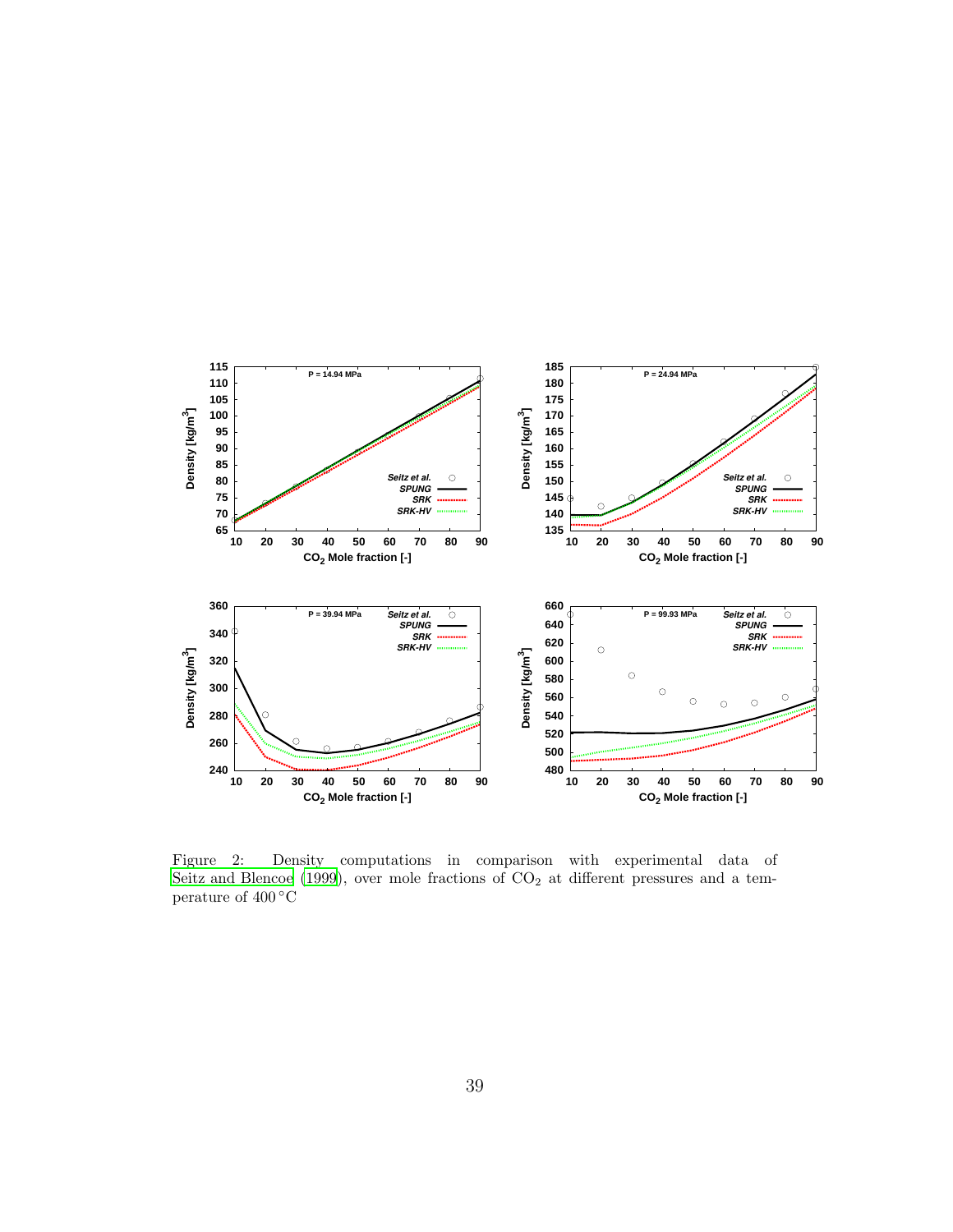

<span id="page-39-0"></span>Figure 3: Gas phase density calculations in comparison with experimental data of [Patel and Eubank \(1988\)](#page-33-4) at 2%  $\rm H_{2}O$  and a temperature of 225  $\rm ^{\circ}C$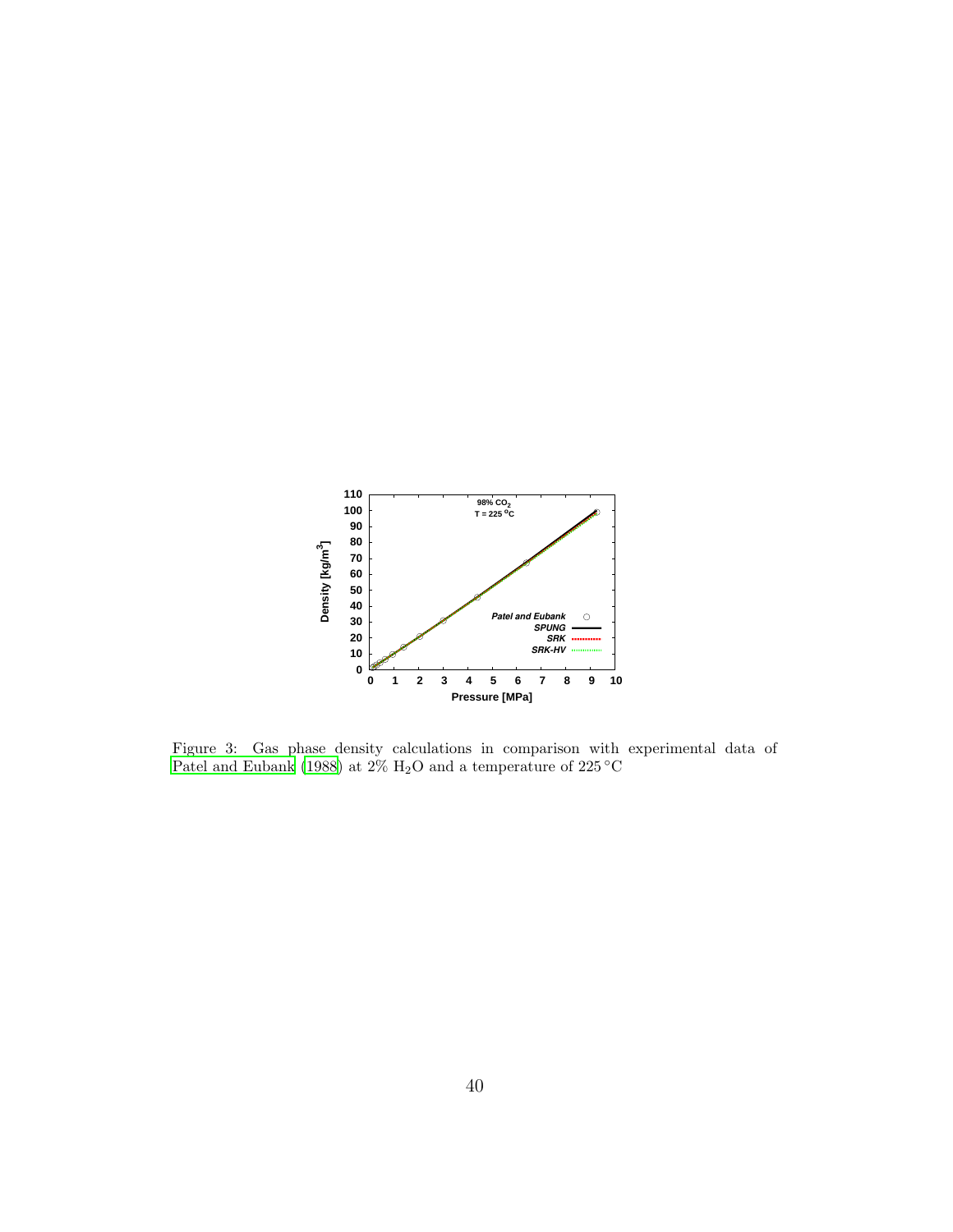

<span id="page-40-0"></span>Figure 4: Dew line temperature predictions in comparison with experimental data of [Patel et al. \(1987\)](#page-33-6)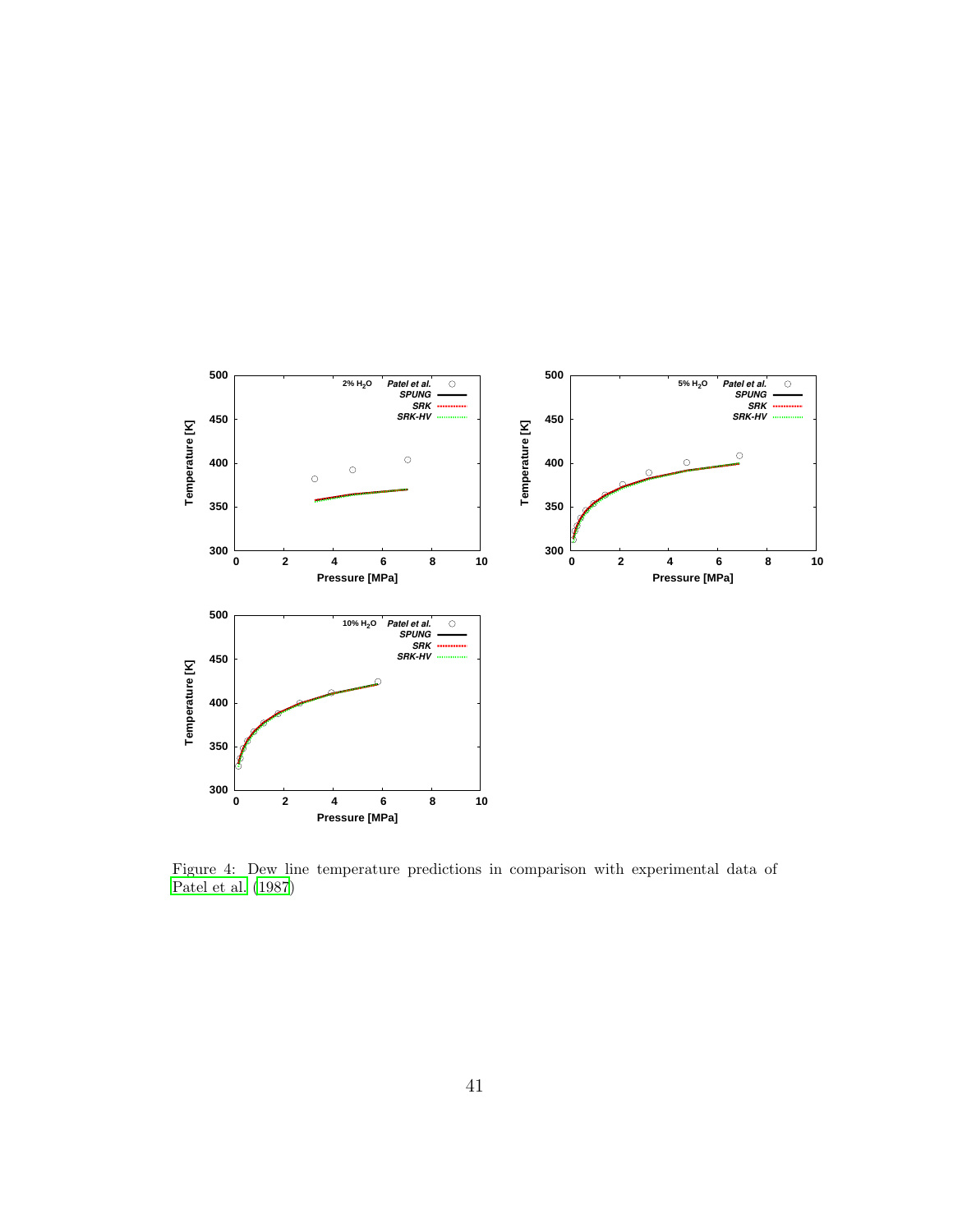

<span id="page-41-0"></span>Figure 5: SGLE CO2-rich phase density predictions at temperatures about 35, 50, 90 and  $110\,^{\circ}\mathrm{C}$  in comparison with [Chiquet et al. \(2007\)](#page-30-5) experimental data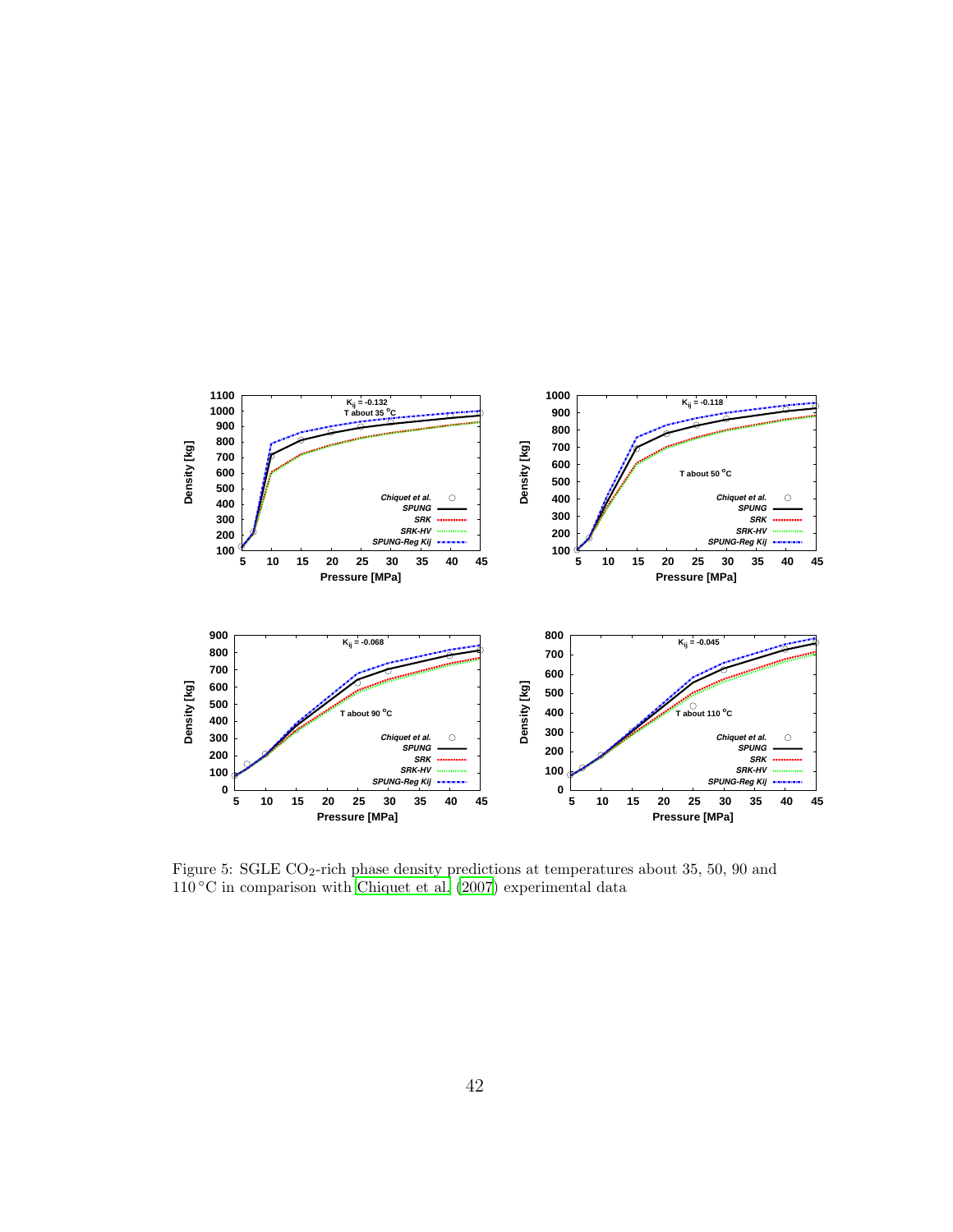

<span id="page-42-0"></span>Figure 6: LLE CO<sub>2</sub>-rich phase densities prediction at a temperature of 25 °C in comparison to predictions of [Bikkina et al. \(2011\)](#page-29-2)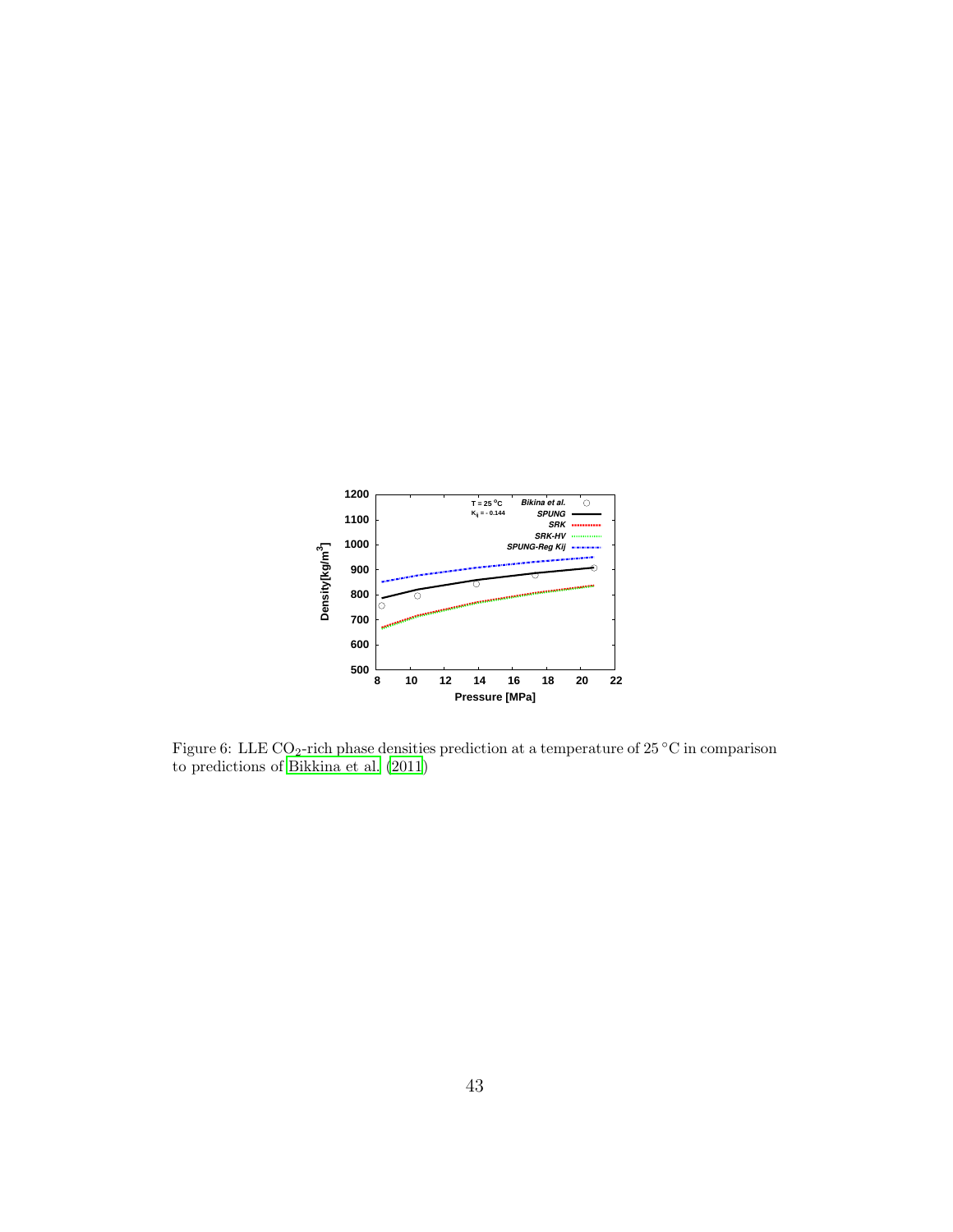

<span id="page-43-0"></span>Figure 7: Densities of the liquid water-rich phase co-existing with a supercritical  $CO_2$ -rich phase at a temperature about 35 ◦C in comparison with [Chiquet et al. \(2007\)](#page-30-5) experimental data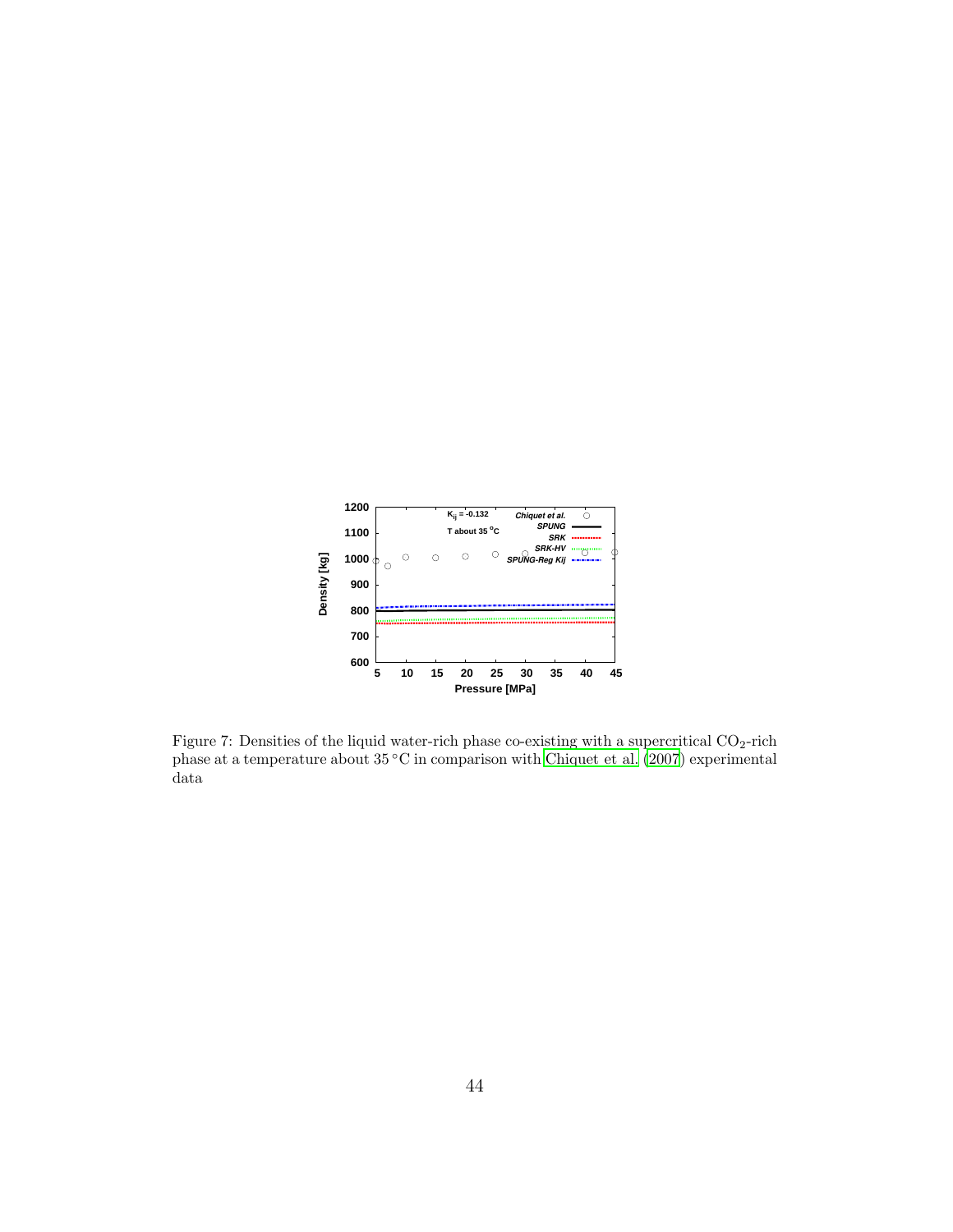

<span id="page-44-0"></span>Figure 8: LLE water-rich phase density predictions at a temperature 25 ◦C in comparison with [King et al. \(1992](#page-31-6)) experimental data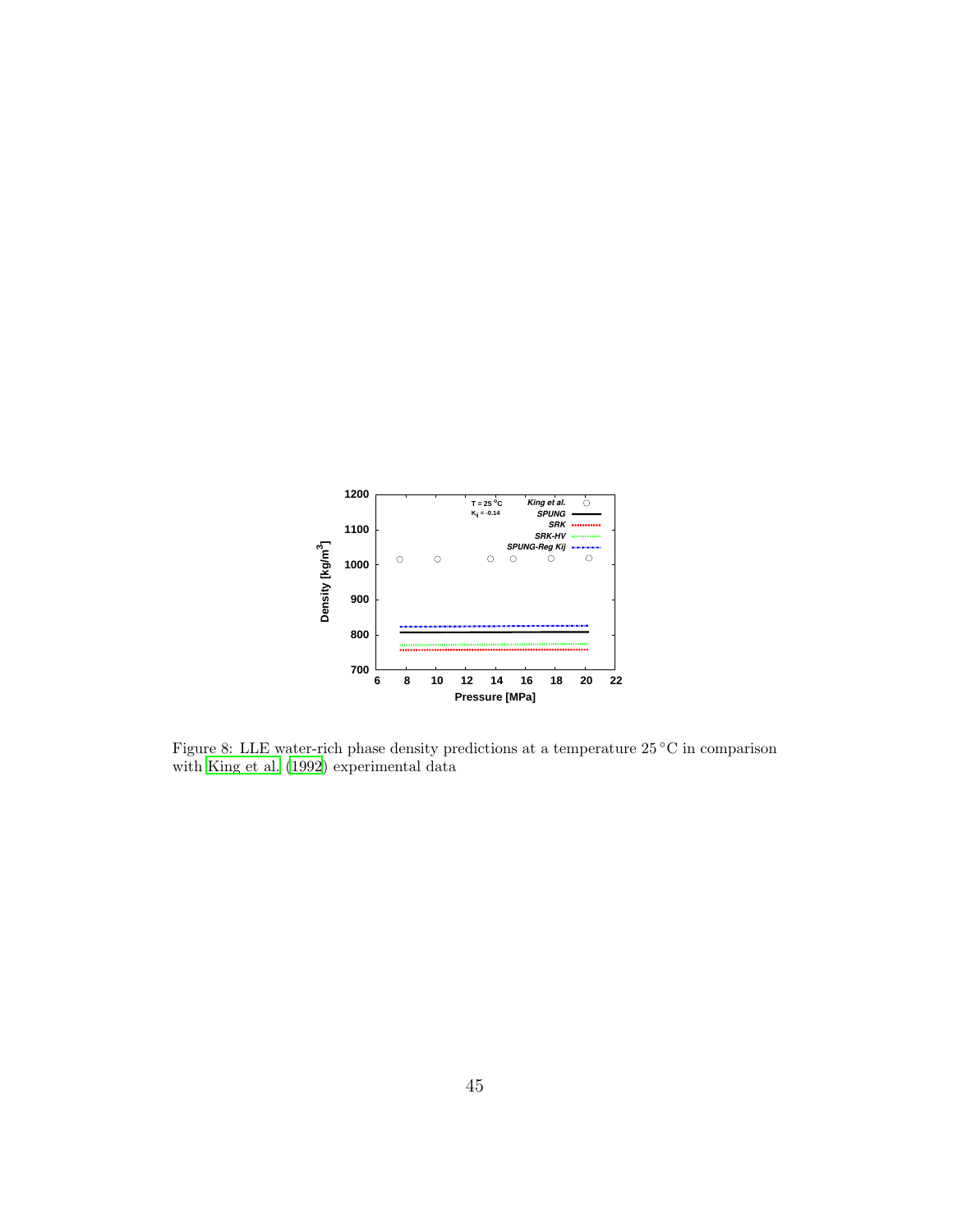

<span id="page-45-0"></span>Figure 9: Densities of the liquid water-rich phase co-existing with a gaseous  $CO<sub>2</sub>$ -rich phase at a temperature about 29 °C in comparison with [Hebach et al. \(2004\)](#page-30-6) experimental data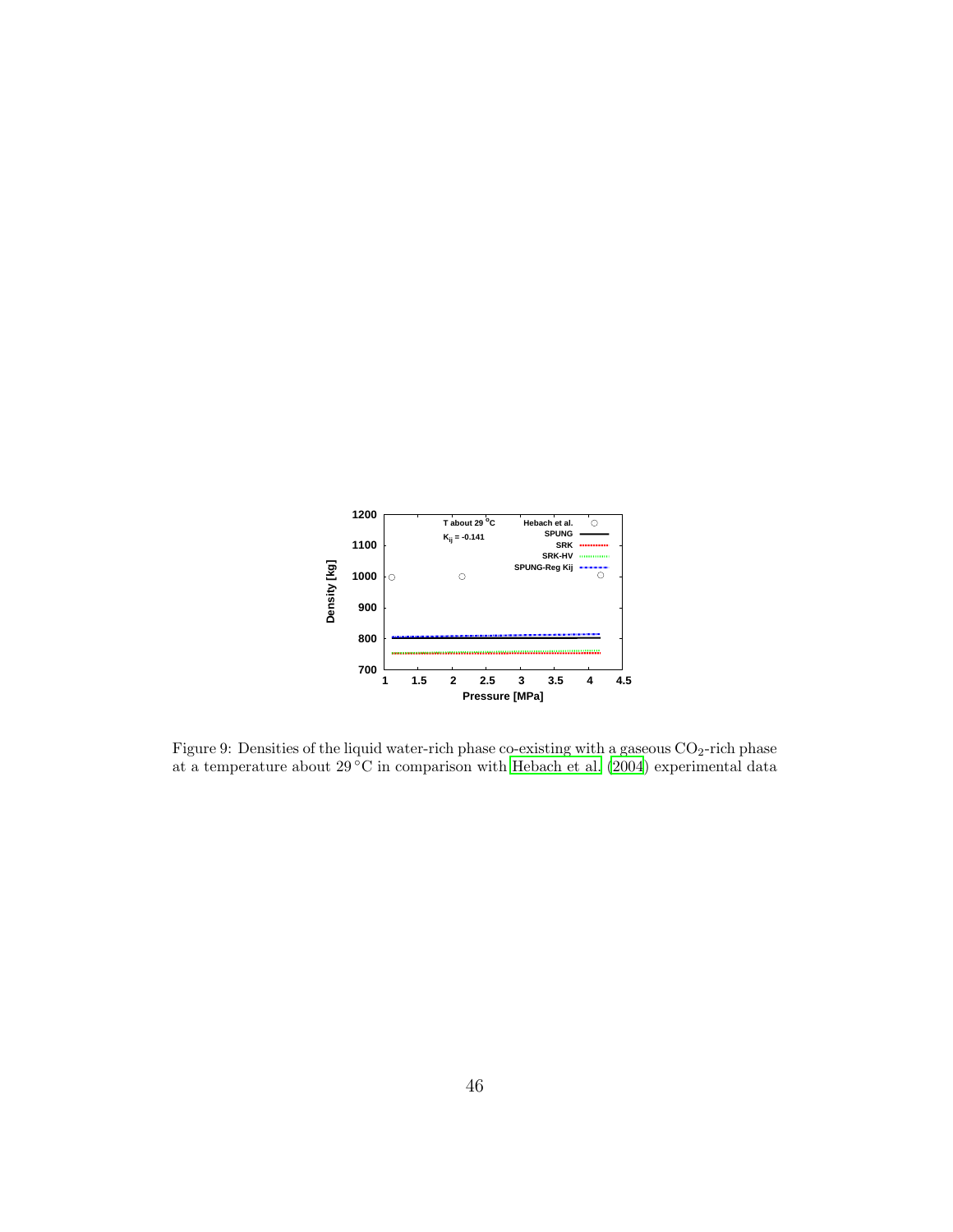

<span id="page-46-0"></span>Figure 10:  $CO<sub>2</sub>$  and H<sub>2</sub>O solubilities over low pressures and at temperatures of about 5 and  $45\,^{\circ}\text{C}$  in comparison with [Valtz et al. \(2004](#page-34-5)) experimental data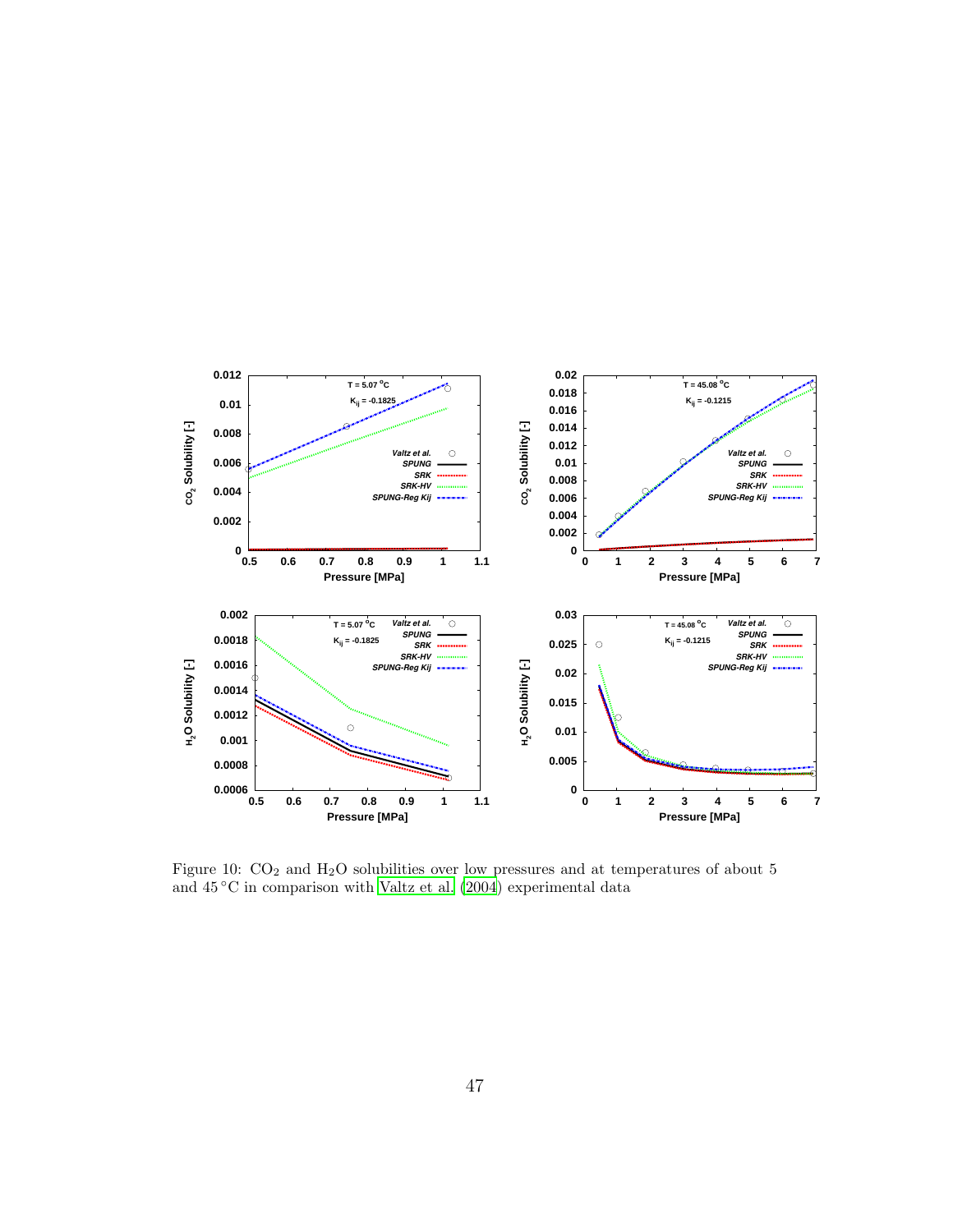

<span id="page-47-0"></span>Figure 11:  $CO<sub>2</sub>$  and H<sub>2</sub>O solubilities over low pressures and at temperatures of 100 and  $200\textdegree C$  in comparison with [Mueller et al. \(1988](#page-32-3)) experimental data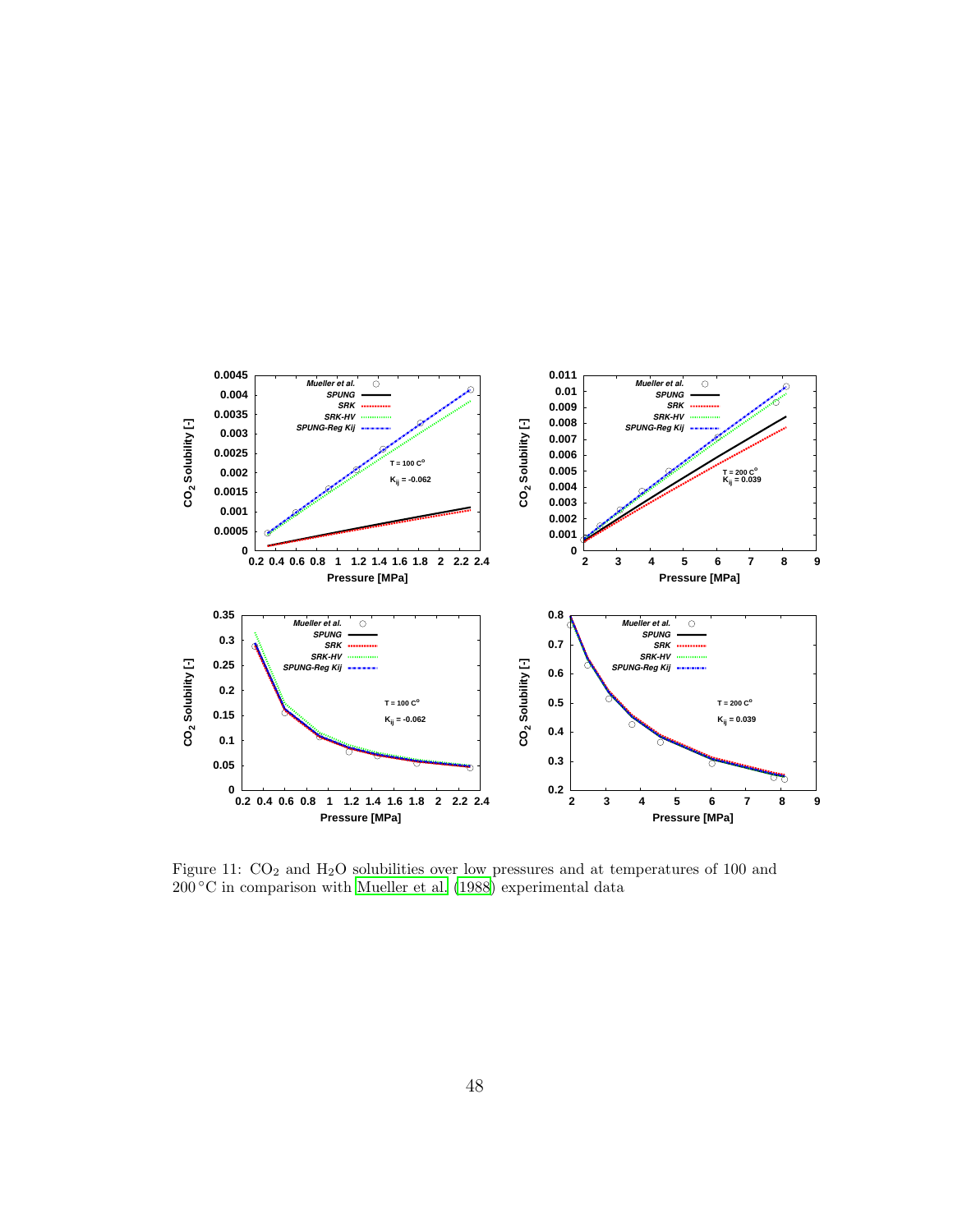

<span id="page-48-0"></span>Figure 12:  $CO<sub>2</sub>$  solubilities over moderate pressures and at a temperature of 80 °C in comparison with [Bamberger et al. \(2000](#page-29-3)) experimental data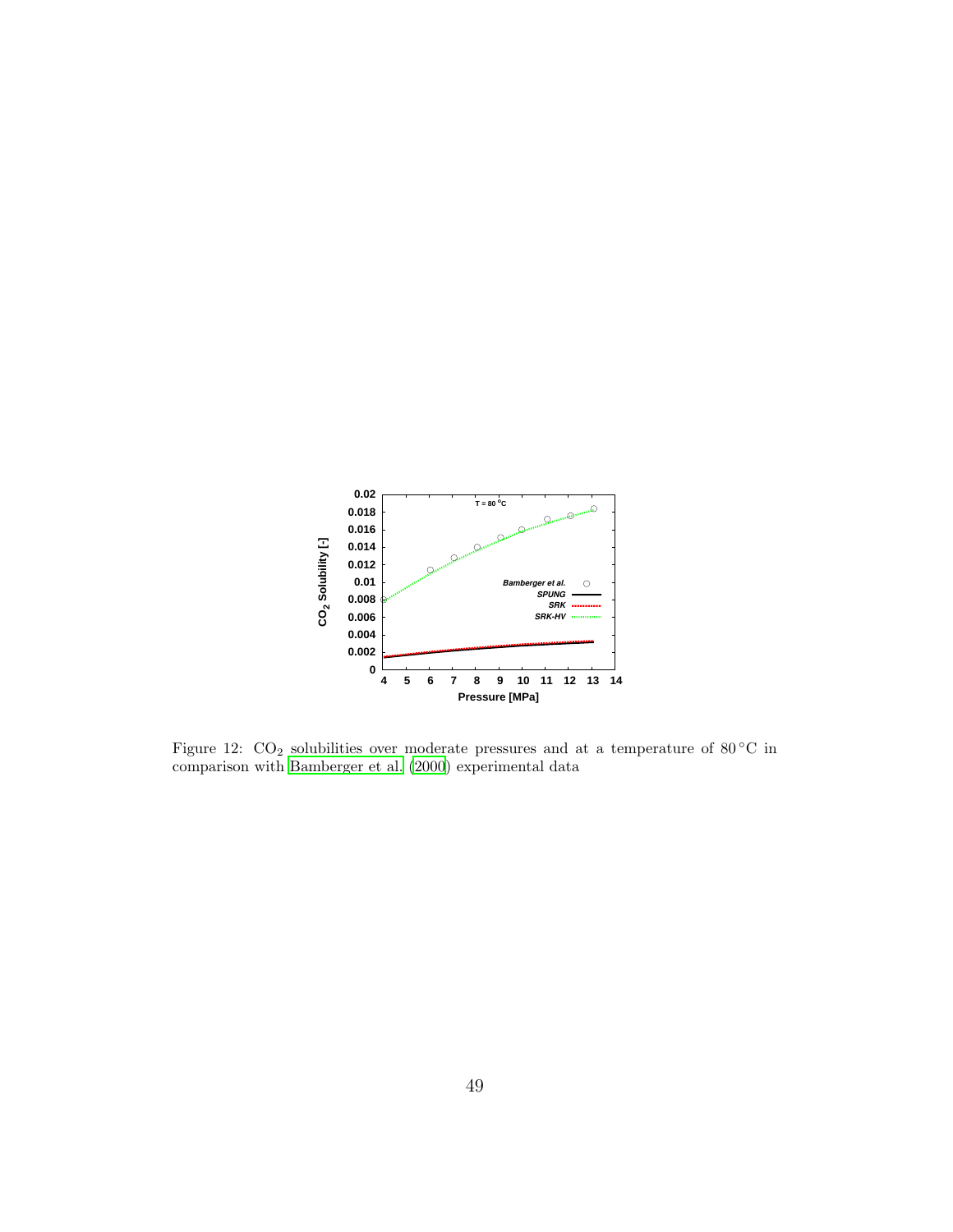

<span id="page-49-0"></span>Figure 13: H<sub>2</sub>O solubilities over moderate pressures and at temperatures of 60 and 80 °C in comparison with [Bamberger et al. \(2000\)](#page-29-3) experimental data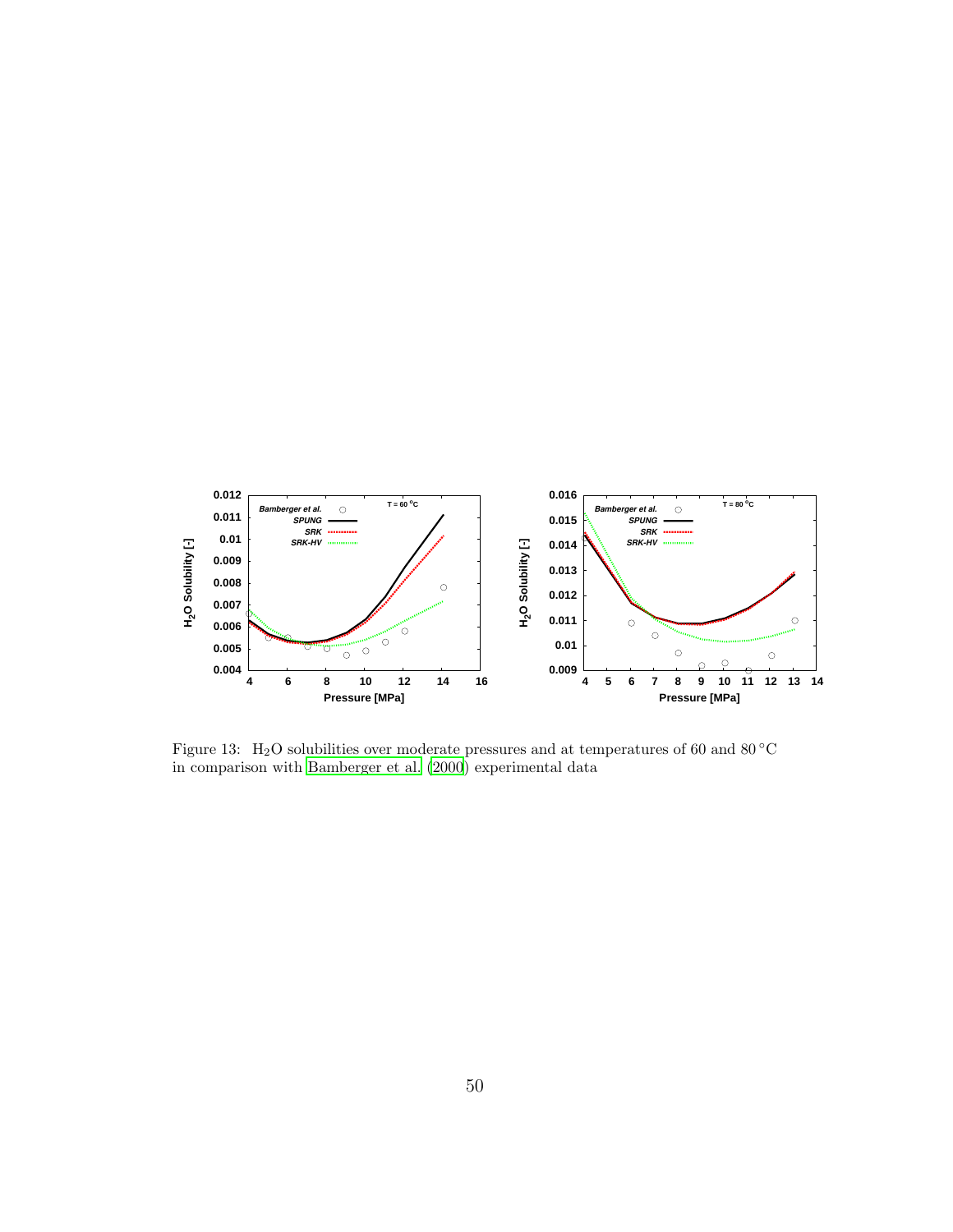

Figure 14:  $CO<sub>2</sub>$  and H<sub>2</sub>O solubilities computations in comparison with experimental data of [Hou et al. \(2013\)](#page-31-7)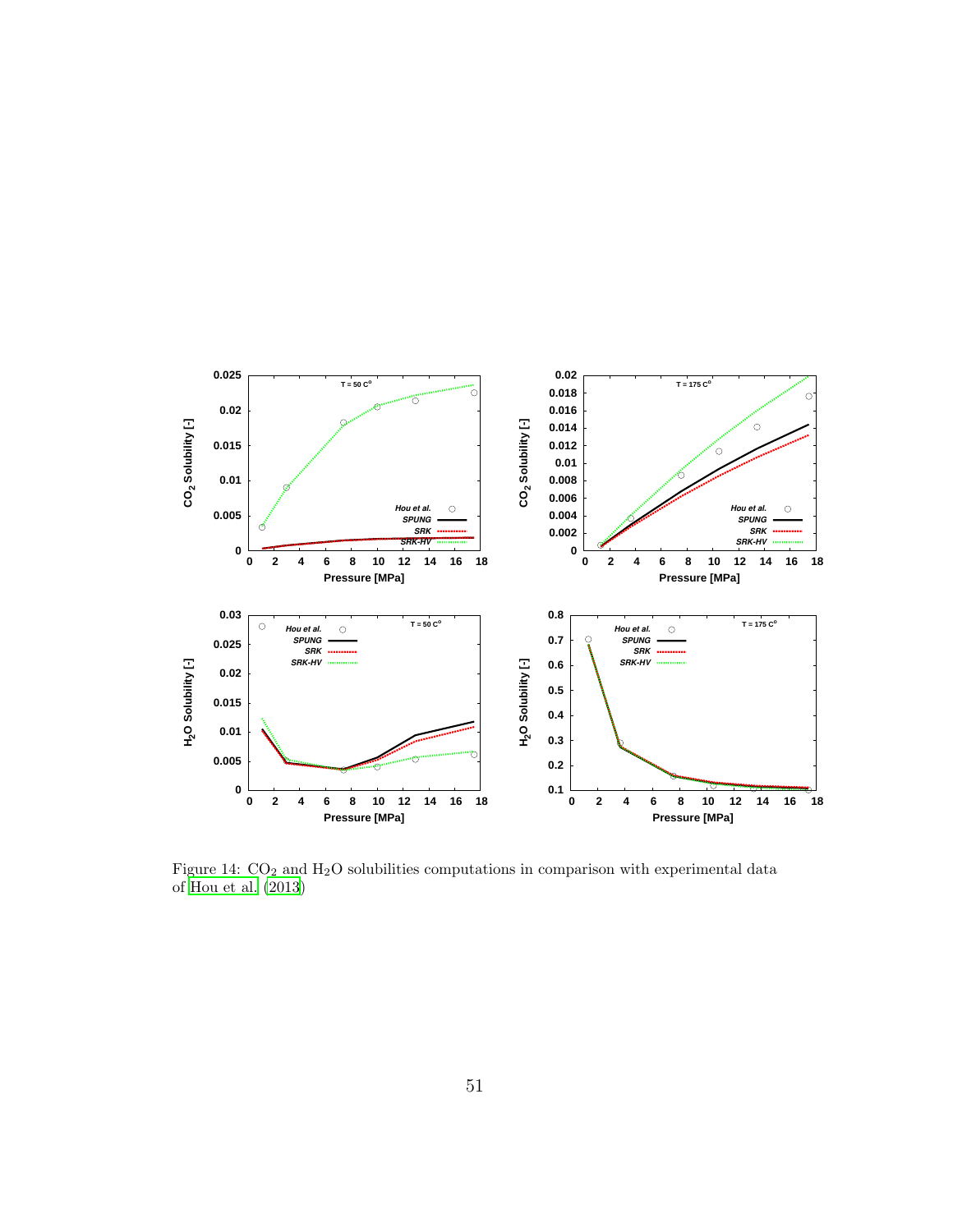

<span id="page-51-0"></span>Figure 15:  $CO<sub>2</sub>$  and H<sub>2</sub>O solubilities over very high pressures and a temperature of 110 °C in comparison with [Takenouchi and Kennedy \(1964](#page-33-7)) experimental data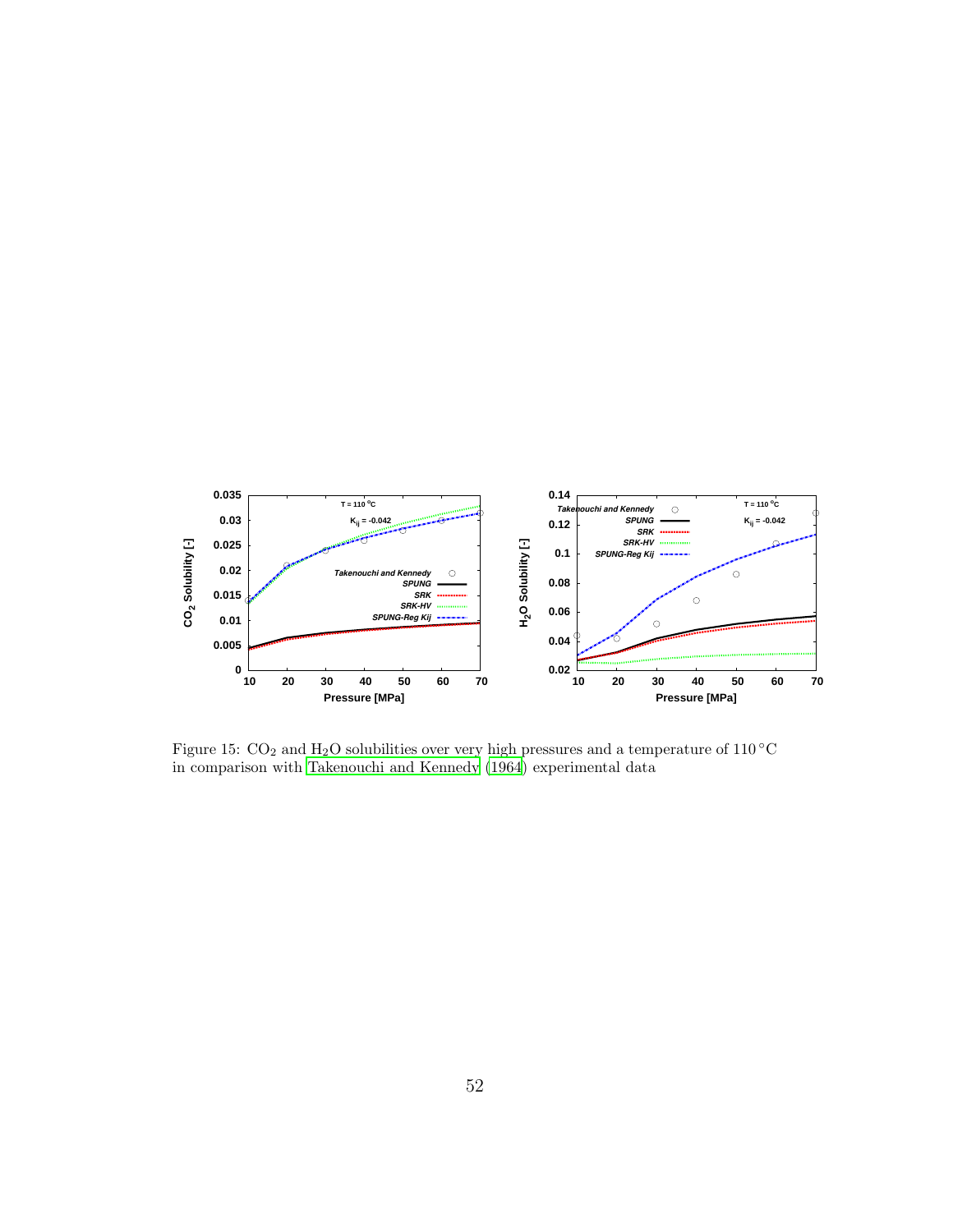Table 1: AAD [%] of the  $CO_2$ -rich phases density calculations for the  $CO_2$ -water system at different  $CO<sub>2</sub>$  co-existing phases and temperatures

<span id="page-52-0"></span>

|                           | ◡                 | <b>I</b>                              |     |     |     |                                     |
|---------------------------|-------------------|---------------------------------------|-----|-----|-----|-------------------------------------|
| Data sets                 | Phase Equilibrium | Temperature $\lceil \text{°C} \rceil$ |     |     |     | SPUNG SRK SRK-HV SPUNG-Reg $K_{ii}$ |
| Chiquet et al. $(2007)$   | SGLE              | 35                                    | 1.8 | 8.3 | 8.7 | 4.5                                 |
|                           |                   | 50                                    | 0.7 | 6.6 | 7.4 | 4.5                                 |
|                           |                   | 90                                    | 4.5 | 6.9 | 8.2 | 7.1                                 |
|                           |                   | 110                                   | 5.3 | 7.1 | 7.9 | 7.4                                 |
|                           |                   | 90 <sup>a</sup>                       | 2.7 | 5.3 | 6.7 | 5.7                                 |
|                           |                   | $110^b$                               | 2.0 | 5.9 | 7.3 | 3.7                                 |
| Bikkina et al. $(2011)^c$ | LLE               | 25                                    | 2.0 | 9.2 | 9.7 | 8.3                                 |
| Bikkina et al. $(2011)^c$ | <b>VLE</b>        |                                       | 0.6 | 0.3 | 0.3 | 0.7                                 |
|                           |                   |                                       |     |     |     |                                     |

 $\frac{a}{a}$  without the anomalous point 7.5 MPa,  $\frac{b}{b}$  without the anomalous point 25 MPa,  $\frac{c}{c}$  predicted data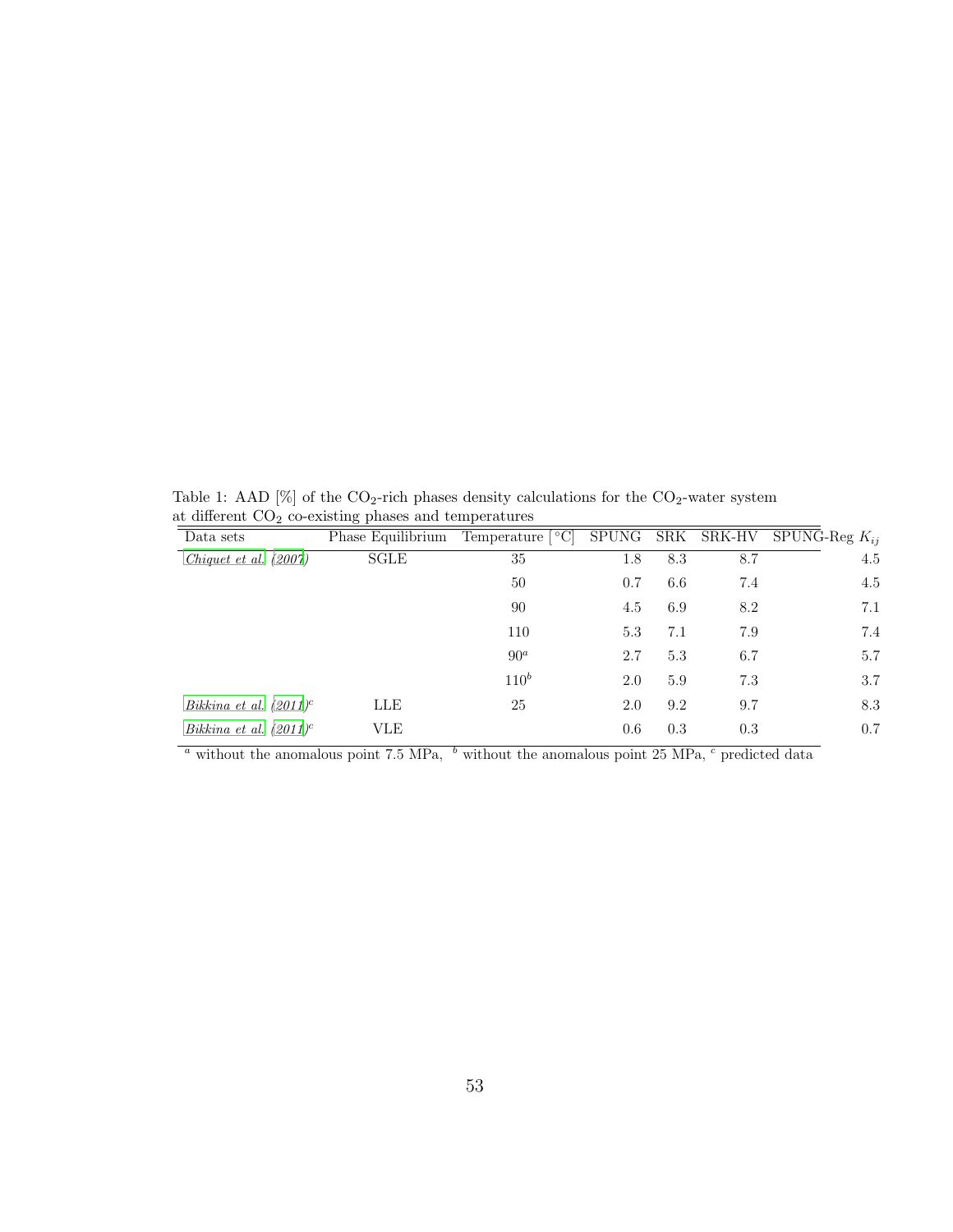| Table 2: AAD [%] of Water rich liquid phase densities averaged over the temperatures of |                                                       |  |  |  |  |  |
|-----------------------------------------------------------------------------------------|-------------------------------------------------------|--|--|--|--|--|
| each evaluated set of data                                                              |                                                       |  |  |  |  |  |
| Data sets                                                                               | Phase Equilibrium SPUNG SRK SRK-HV SPUNG-Reg $K_{ii}$ |  |  |  |  |  |

<span id="page-53-0"></span>

| Phase Equilibrium SPUNG SRK SRK-HV SPUNG-Reg $K_{ii}$ |  |
|-------------------------------------------------------|--|
| 18.7                                                  |  |
| 20.3                                                  |  |
| 19.4                                                  |  |
|                                                       |  |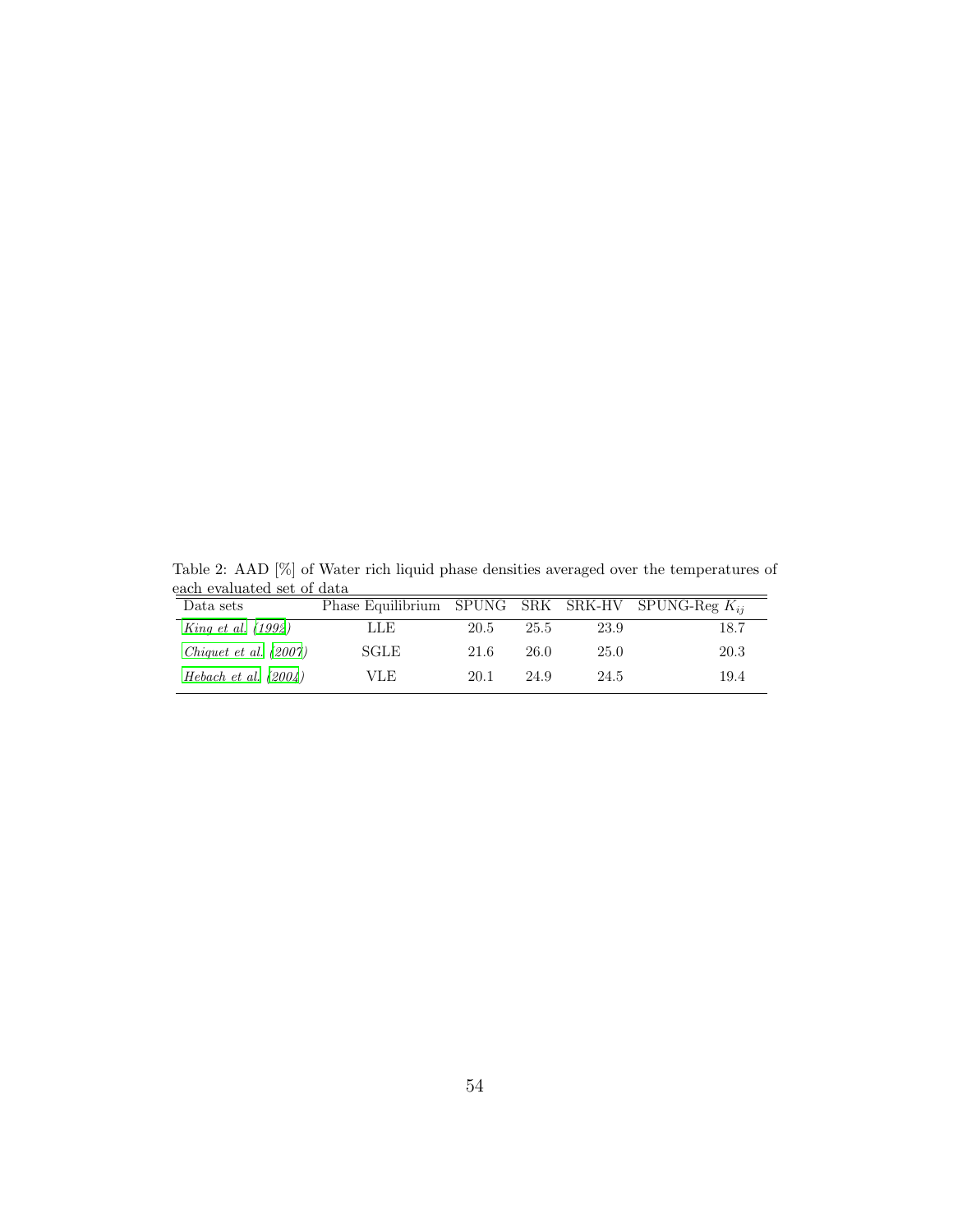Table 3: AAD [%] of densities averaged over the temperatures of the comparison with [Hebach et al. \(2004\)](#page-30-6) data using various reference fluids

<span id="page-54-0"></span>

| $\sim$ 0. $\mu$ . (2001) dava domig various reference manas |                                               |  |  |  |  |                          |  |  |
|-------------------------------------------------------------|-----------------------------------------------|--|--|--|--|--------------------------|--|--|
| Data set                                                    | Phase Equilibrium $N_2$ $Q_2$ $C1$ $C2$ $NC4$ |  |  |  |  |                          |  |  |
| Hebach et al. $(2004)$                                      | VLE.                                          |  |  |  |  | 25.7 24.8 24.8 21.8 18.9 |  |  |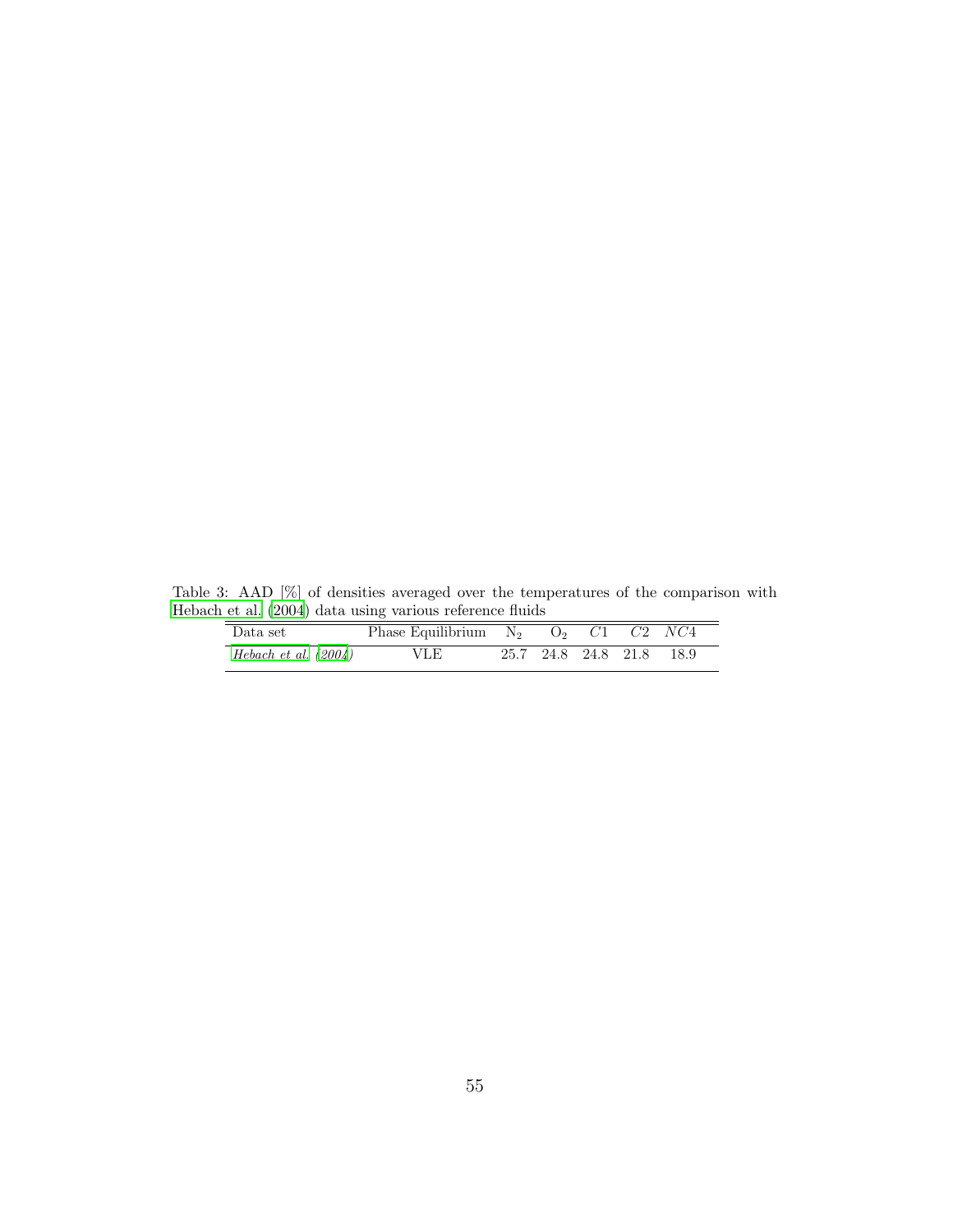<span id="page-55-0"></span>

|                 | Component Temperature $\lceil \text{°C} \rceil$ SPUNG SRK SRK-HV SPUNG-Reg $K_{ii}$ |      |      |      |      |
|-----------------|-------------------------------------------------------------------------------------|------|------|------|------|
| CO <sub>2</sub> | 5.07                                                                                | 98.7 | 98.6 | 12.0 | 2.7  |
|                 | 25.13                                                                               | 96.8 | 96.7 | 8.8  | 5.5  |
|                 | 45.08                                                                               | 93.1 | 93.2 | 4.3  | 5.3  |
|                 |                                                                                     |      |      |      |      |
| $H_2O$          | 5.07                                                                                | 10.0 | 12.4 | 24.3 | 10.0 |
|                 | 25.13                                                                               | 17.8 | 20.8 | 8.3  | 17.0 |
|                 | 45.08                                                                               | 17.5 | 18.9 | 10.4 | 16.8 |

Table 4: AAD [%] of the solubility of  $CO<sub>2</sub>$  and  $H<sub>2</sub>O$  in comparison to [Valtz et al. \(2004](#page-34-5))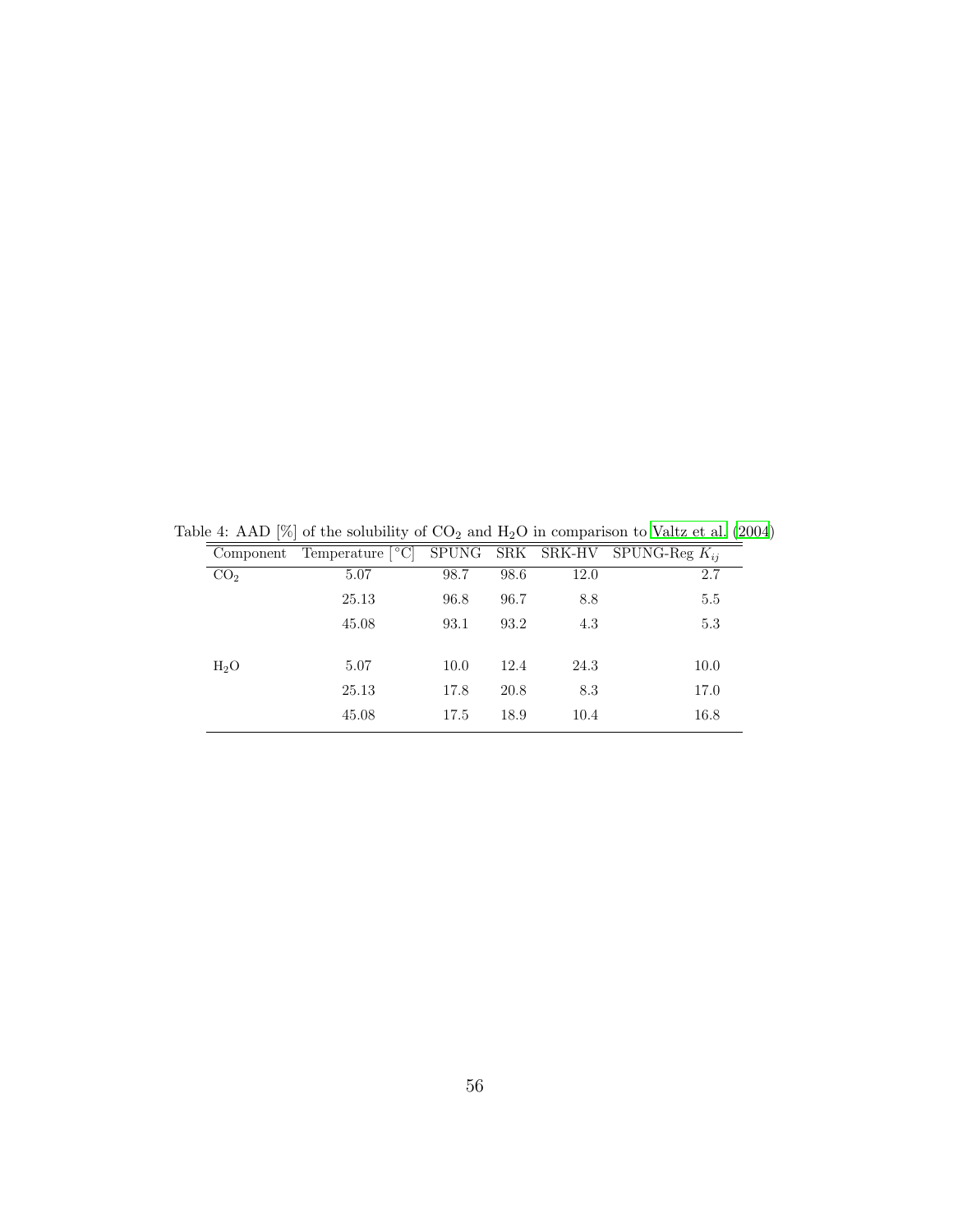<span id="page-56-0"></span>

| $\cdot$ |      |                                                  |     |                                             |
|---------|------|--------------------------------------------------|-----|---------------------------------------------|
|         |      |                                                  |     |                                             |
| 100     | 72.8 | 74.5                                             | 7.2 | 0.5                                         |
| 140     | 49.2 | 53.2                                             | 4.9 | 1.1                                         |
| 200     | 17.0 | 24.2                                             | 4.5 | 2.8                                         |
|         |      |                                                  |     |                                             |
|         |      |                                                  |     | 6.3                                         |
| 140     | 3.1  | 3.3                                              | 0.9 | 2.4                                         |
| 200     | 4.5  | 6.1                                              | 4.4 | 4.9                                         |
|         | 100  | Temperature $\lceil \, \circ \, C \rceil$<br>4.9 | 3.6 | SPUNG SRK SRK-HV SPUNG-Reg $K_{ii}$<br>11.8 |

Table 5: AAD [%] of the solubility of  $CO_2$  and  $H_2O$  in comparison to [Mueller et al. \(1988\)](#page-32-3)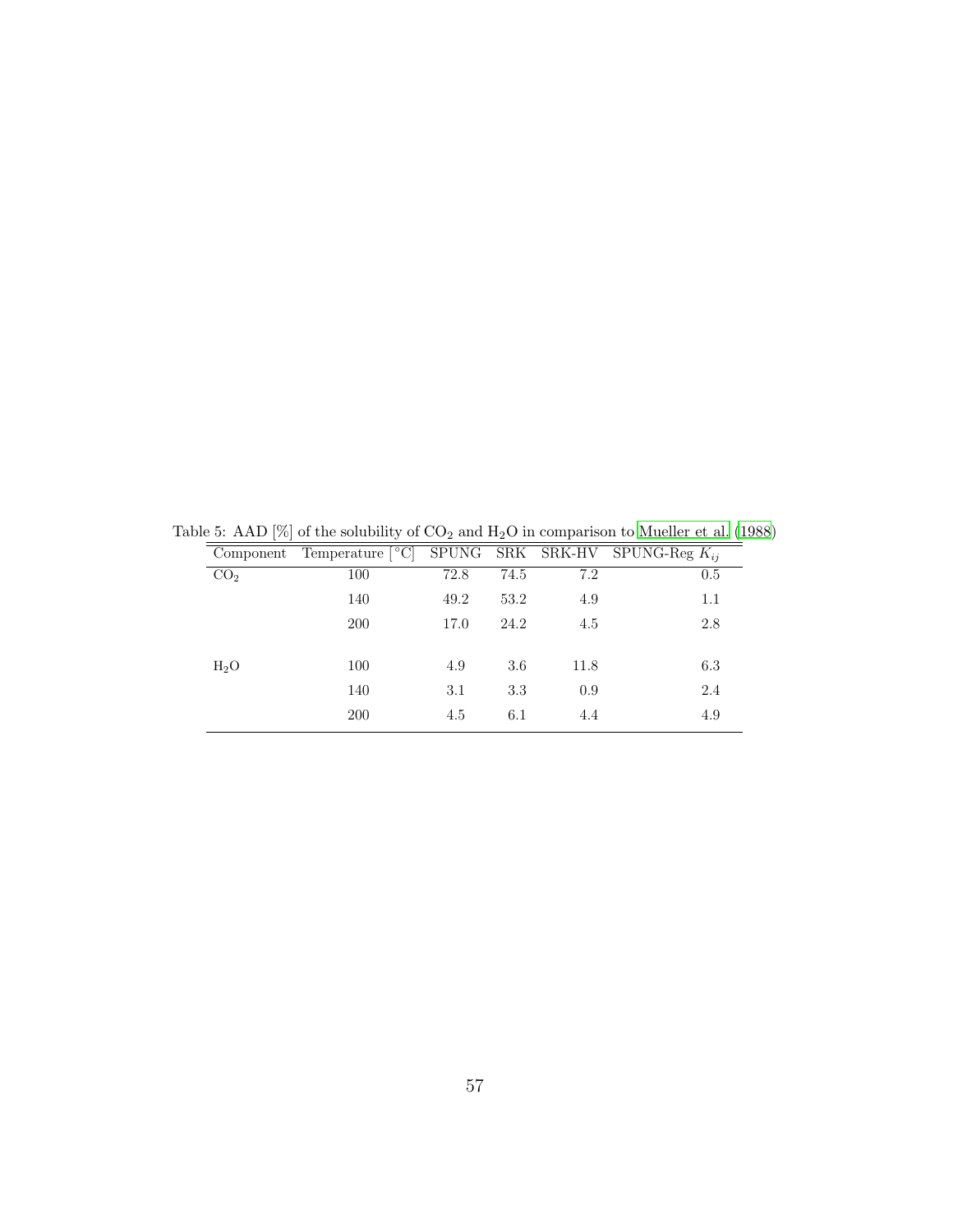<span id="page-57-0"></span>

|                 | Component Temperature [°C] SPUNG SRK SRK-HV |      |      |     |
|-----------------|---------------------------------------------|------|------|-----|
| CO <sub>2</sub> | 50                                          | 91.8 | 91.7 | 2.1 |
|                 | 60                                          | 88.9 | 89.2 | 1.3 |
|                 | 80                                          | 82.8 | 81.9 | 2.0 |
|                 |                                             |      |      |     |
| $H_2O$          | 50                                          | 18.2 | 24.9 | 4.2 |
|                 | 60                                          | 20.5 | 17.1 | 6.2 |
|                 | 80                                          | 15.0 | 15.1 | 8.4 |

Table 6: AAD [%] of the solubility of  $CO_2$  and  $H_2O$  at different temperatures in comparison with [Bamberger et al. \(2000\)](#page-29-3)  $=$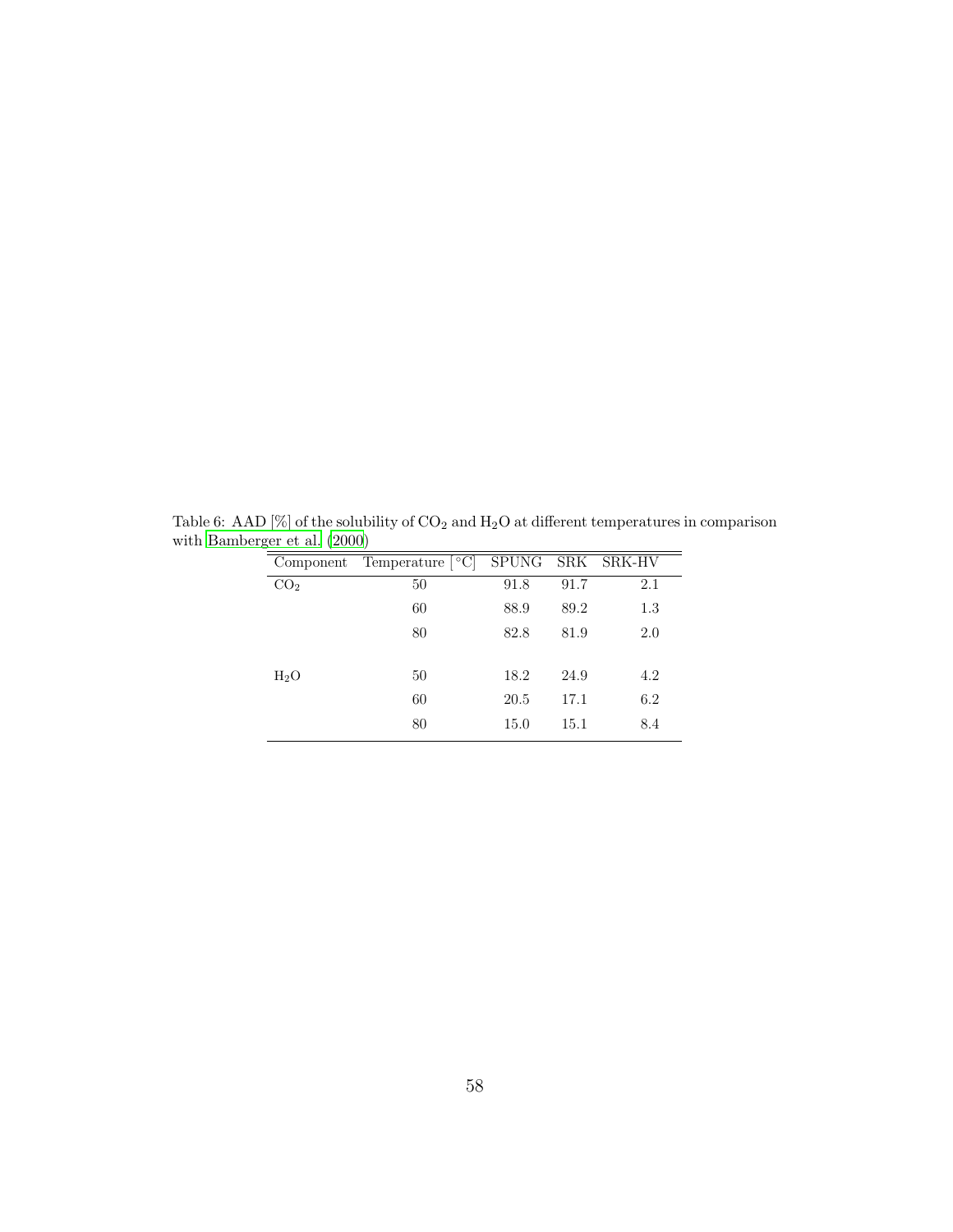<span id="page-58-0"></span>

|                  | Component Temperature [°C] SPUNG SRK SRK-HV |       |       |      |
|------------------|---------------------------------------------|-------|-------|------|
| CO <sub>2</sub>  | 50                                          | 92.0  | 91.8  | 6.9  |
|                  | 75                                          | 84.3  | 84.3  | 2.01 |
|                  |                                             |       |       |      |
| H <sub>2</sub> O | 50                                          | 167.9 | 157.9 | 33.1 |
|                  | 75                                          | 148.5 | 137.2 | 35.5 |
|                  |                                             |       |       |      |

Table 7: AAD [%] of the solubility of  $CO_2$  and  $H_2O$  at different temperatures in comparison with [Wiebe \(1941](#page-34-4))  $=$